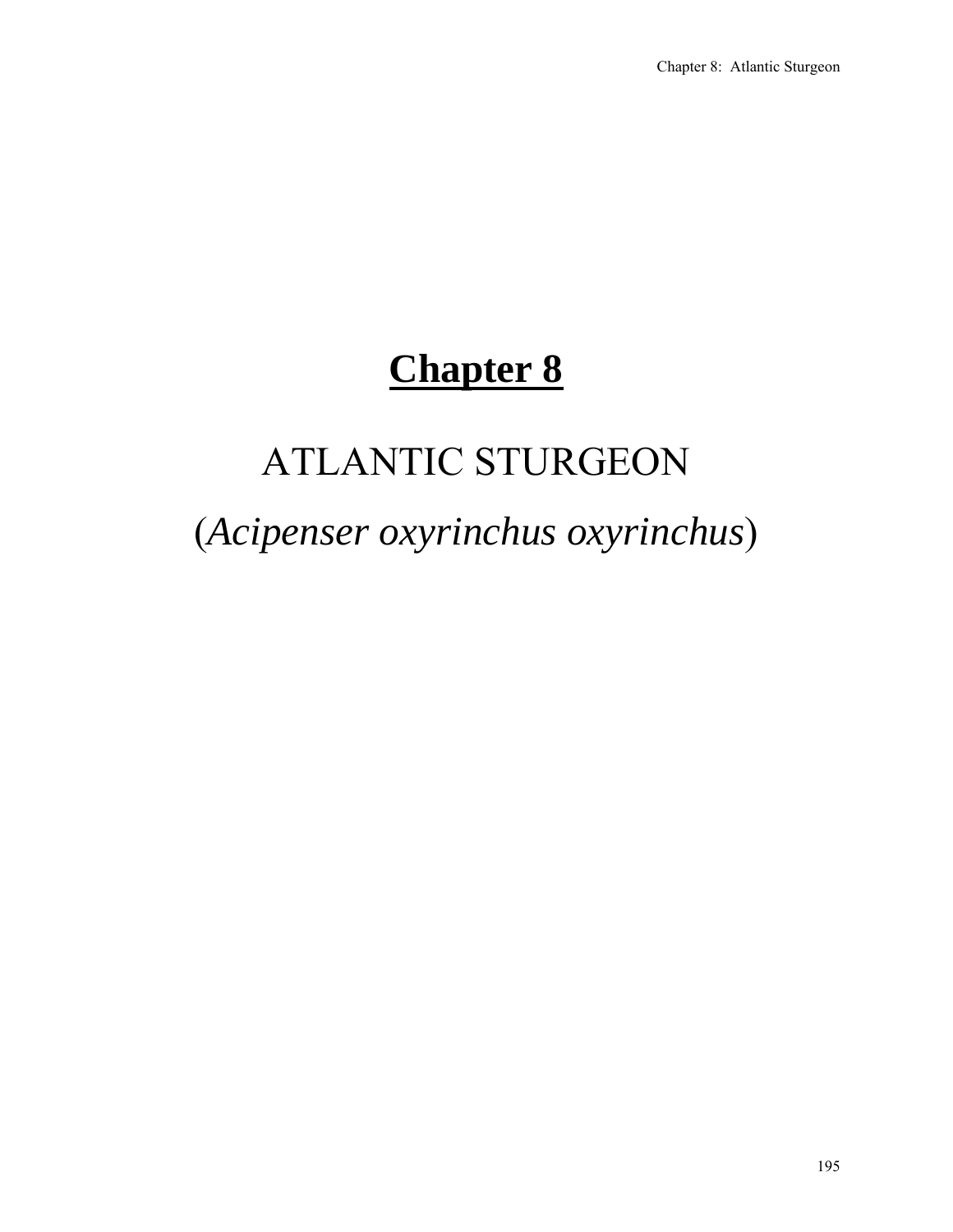# **Section I. Description of Atlantic Sturgeon Habitat**

## **Atlantic Sturgeon General Habitat Description and Introduction**

The Atlantic sturgeon (*Acipenser oxyrinchus oxyrinchus*) is an anadromous species found in Atlantic Coastal waters of the United States, and major river basins from Labrador (Churchill River, George River, and Ungava Bay), to Port Canaveral and Hutchinson Island, Florida (Van den Avyle 1984). Historically, Atlantic sturgeon once inhabited northern Europe as well, but since have become extinct (ASSRT 2007). According to historical records, important sturgeon fisheries existed in nearly all Piedmont river basins on the Atlantic Coast at some point in time (Goode 1887). Early accounts of sturgeon fishery landings did not distinguish between Atlantic sturgeon and the smaller shortnose sturgeon (*Acipenser brevirostrum*). However, it is likely that the accounts referred to the larger and more valuable Atlantic sturgeon. Following intense exploitation for food, and construction of mainstem river dams during the  $19<sup>th</sup>$  and early  $20<sup>th</sup>$ centuries, sturgeon populations were drastically reduced throughout their range and extirpated in some rivers (ASMFC 1998; USFWS-NMFS 1998; ASSRT 2007). Scientists believe that spawning populations of Atlantic sturgeon were extirpated from the St. Marys River in Georgia, the Housatonic River in Connecticut, the Connecticut River, the Taunton River in Massachusetts and Rhode Island, and all Maryland and Pennsylvania tributaries of the Chesapeake Bay (Burkett and Kynard 1993; Rogers and Weber 1995; ASMFC 1998; USFWS-NMFS 1998; ASSRT 2007).

Atlantic sturgeon are motile, long lived, and utilize a wide variety of habitats. Atlantic sturgeon require freshwater habitats for reproduction and early life stages, in addition to hard bottom substrate for spawning (Vladykov and Greeley 1963; Huff 1975; Smith 1985b). Coastal migrations and frequent movements between the estuarine and upstream riverine habitats are characteristic of this species (ASMFC 1998). Historical accounts describe captures of large sturgeon, most probably *A. oxyrinchus oxyrinchus*, during the summer and fall in fall-line habitats on the Savannah River (Lawson 1709). In some systems, Atlantic sturgeon may prefer extensive reaches of silt-free higher gradient boulder, bedrock, cobble-gravel, and coarse sand substrates for spawning habitat (Brownell et al. 2001). Juvenile and adult Atlantic sturgeon frequently congregate in upper estuary habitats around the saltwater interface, and may travel upstream and downstream throughout the summer and fall, and during late winter and spring spawning periods. Adult Atlantic sturgeon may spend many years between spawning periods in marine waters (Brundage and Meadows 1982; Bain 1997; ASMFC 1998; USFWS-NMFS 1998; Savoy and Pacileo 2003; ASSRT 2007).

Due to a variety of anthropogenic impacts, including river impoundments, water quality deterioration, and overfishing, only 20 of the 35 existing stocks of Atlantic sturgeon are reproducing, with many stocks likely at historically low levels (ASSRT 2007). In 1991, Atlantic sturgeon was listed as a candidate species (56 FR 26797) under the Endangered Species Act (ESA) and remained on the revised list in 1997 (62 FR 37560). In 1998, a status review of Atlantic sturgeon found that the continued existence of Atlantic sturgeon was not threatened by any of the five ESA listing factors. Therefore, Atlantic sturgeon was not listed as a threatened or endangered species (USFWS-NMFS 1998). In 2003, the National Marine Fisheries Service (NMFS) and U.S. Fish and Wildlife Service (USFWS) held a workshop on the "Status and Management of Atlantic Sturgeon" to discuss the current status along the Atlantic coast to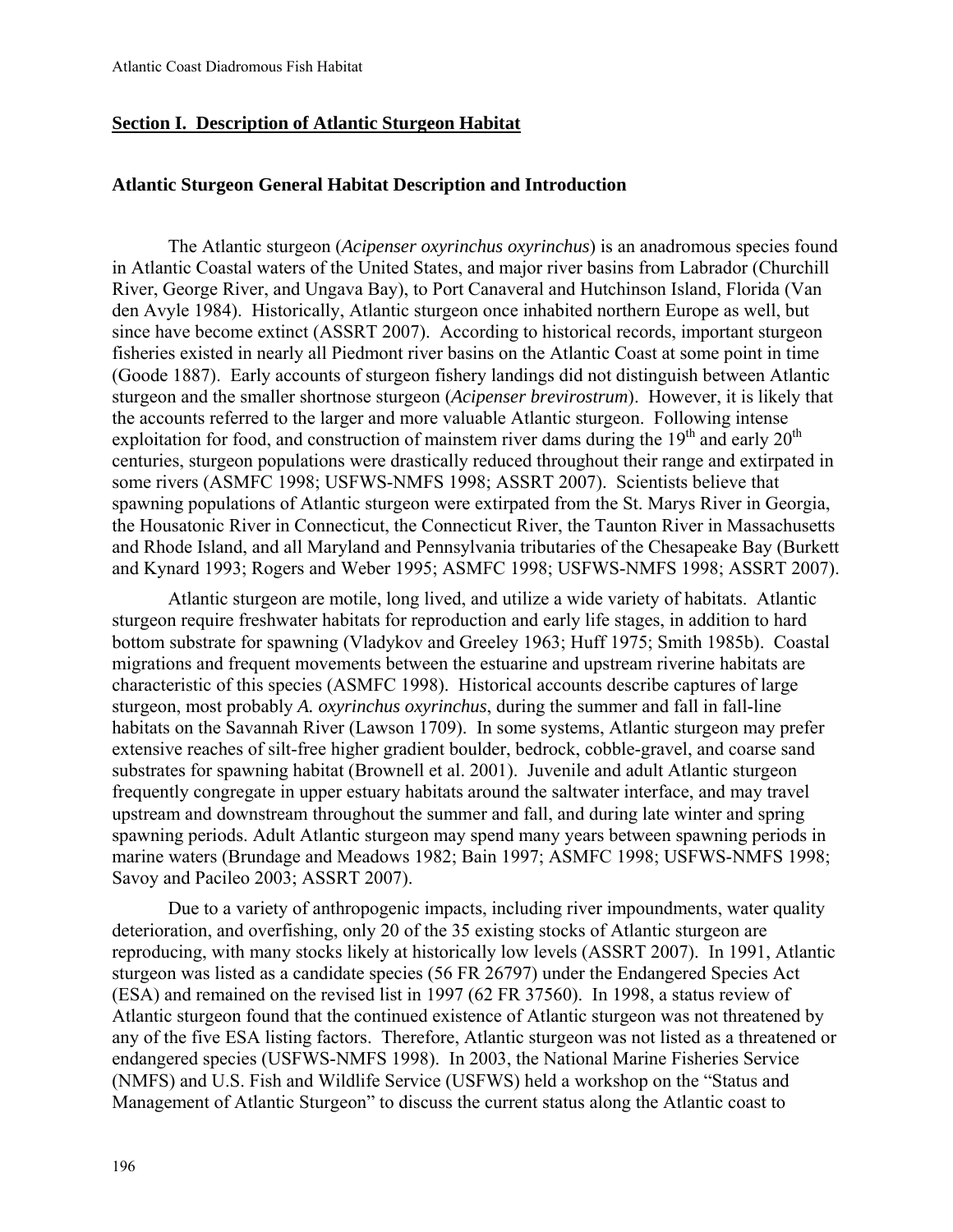determine what obstacles, if any, were impeding the recovery of Atlantic sturgeon. The results of the conference reported "mixed" reviews where some populations seemed to be recovering while others were declining. Bycatch and habitat degradation were noted as possible causes for some population declines (Kahnle et al. 2005). Based on the information gathered from the 2003 workshop on Atlantic sturgeon, NMFS initiated a second status review in 2006, and the results are currently under consideration by the Secretary of Commerce, as to whether the species warrants listing as threatened or endangered (W. Patrick, NOAA Fisheries Service, personal communication).

In 1990, the Atlantic States Marine Fisheries Commission wrote a Fisheries Management Plan (FMP) for Atlantic sturgeon, which was amended in 1998. In 1998, the ASMFC closed all Atlantic sturgeon fisheries coastwide in the United States, and recommended a 20 to 40 year moratorium so that the spawning stock of the slow-reproducing fish could be restored to a level where 20 year classes of adult females are present (ASMFC 1998). This action was followed by NMFS with a similar moratorium in Federal waters (K. Damon-Randall, NOAA Fisheries Service, personal communication).

Much of the habitat information on Atlantic sturgeon remains incomplete. Due to the relatively low numbers of fish in many river basins, habitat utilization patterns have been difficult to establish with certainty (Collins et al. 2000a). Life history, behavior, and movements have been most thoroughly documented in the Hudson River, New York, while many other river systems are lacking in vital life history information (Bain 1997; Bain et al. 2000; Gross et al. 2002). Below is a discussion of some of the general habitat requirements for the Atlantic sturgeon.

## **Part A. Atlantic Sturgeon Spawning Habitat**

Since adult Atlantic sturgeon migrate through rivers and estuaries during their spawning migration, the discussion of adult Atlantic sturgeon estuarine and spawning habitat utilization patterns will be combined in this section. For the purposes of this report, female spawning adults are considered to be at least 15 years of age, and are a minimum of 1800 mm fork length (FL) or 2000 mm total length (TL). Male adult Atlantic sturgeon are 12 to 20 years of age, and between 1350 and 1900 mm FL or 1500 and 2100 mm TL (Bain 1997). See Table 8-1 for information on length-at-age.

| <b>Life Interval</b> | Age Range (years) | Fork Length (mm) | <b>Total Length (mm)</b> |
|----------------------|-------------------|------------------|--------------------------|
| Larvae               | &0.08             |                  | $<$ 30                   |
| Juvenile             | $0.08 - 11$       | $\sim$ 20-1340   | $\sim$ 30-1490           |
| Non-spawning adults  | >12               | > 1350           | > 1500                   |
| Female spawners      | $\geq$ 15         | > 1800           | > 2000                   |
| Male spawners        | $12 - 20$         | $>$ 1350-1900    | $> 1500 - 2100$          |

Table 8-1. Age and size range of Atlantic sturgeon throughout their life cycle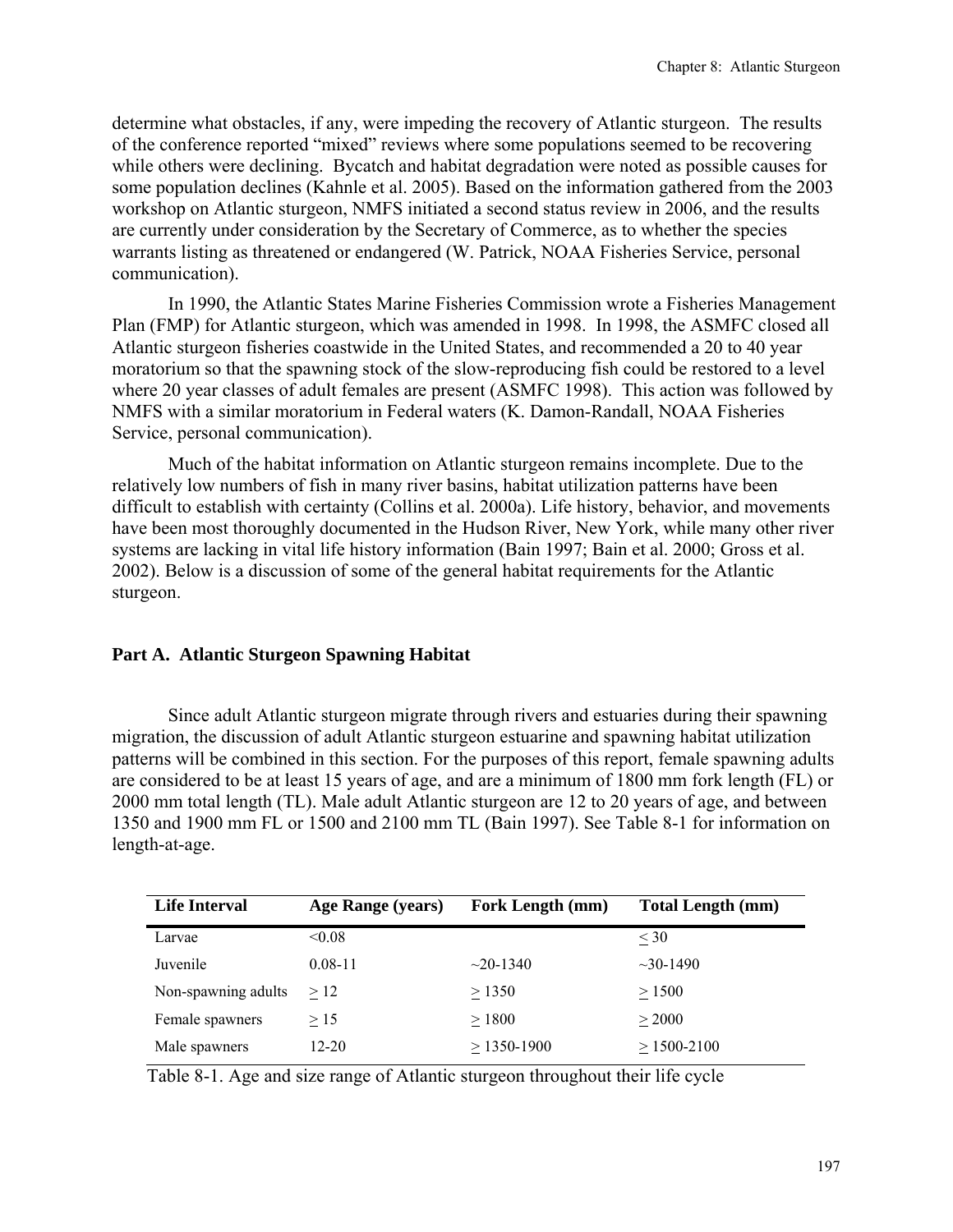# *Geographical and temporal patterns of migration*

Atlantic sturgeon most often spawn in tidal freshwater regions of large estuaries (Hildebrand and Schroeder 1928; Bain 1997; Colette and Klein-MacPhee 2002; Moser and Ross 1995). This pattern is prevalent in New England and U.S. mid-Atlantic estuaries, where obstructions to migration at the fall line preclude upriver migration. In the South where many rivers remain unblocked, documentation shows that Atlantic sturgeon ascend hundreds of miles upstream into non-tidal rivers to spawn (M. Collins, South Carolina Department of Natural Resources, personal communication).

Spawning migrations are cued by temperature, which causes fish in U.S. South Atlantic estuaries to migrate earlier than those in mid-Atlantic and New England portions of their range (Smith 1985b). In Florida, Georgia, and South Carolina, spawning migrations begin in February. Collins et al. (2000b) found that in the Edisto River, South Carolina, ripe males were captured as early as March  $2<sup>nd</sup>$ , and a single ripe female was captured on March  $7<sup>th</sup>$ . Additionally, the researchers captured spent males as early as late March, and spent females as late as mid-May (Collins et al. 2000b). In contrast, researchers in the mid-Atlantic region report that spawning migrations for Atlantic sturgeon begin between April and May (Hildebrand and Schroeder 1928; Secor and Waldman 1999; Dovel and Berggren 1983; Bain et al. 2000). In New England and Canada, spawning migrations occur from May through July (Collette and Klein-MacPhee 2002). Furthermore, Hatin et al. (2002) reported that spawning occurred from early June to approximately July  $20<sup>th</sup>$ , in the St. Lawrence River, Ouébec.

In addition to a spring migration, many studies document the occurrence of a fall migration (Smith et al. 1984; Smith 1985b; Collins et al. 2000b; Laney et al. 2007). Most fall migrations are movements out of the estuaries into marine habitats. Fall migrations occur from September through December, again, depending on the latitude (Smith 1985b). In addition, some researchers have proposed that an alternate fall migration into estuaries may be related to spawning (Smith et al. 1984; Rogers and Weber 1995; Weber and Jennings 1996, Moser et al. 1998; Collins et al. 2000b; Laney et al. 2007). Whether this fall migration results in fall spawning remains unknown. Smith et al. (1984) reported an upriver migration of fish in late August and September in South Carolina. Similarly, Collins et al. (2000b) noted the appearance of ripe males in South Carolina at the end of August and September; by October, 86% of the males were ripe. Furthermore, Collins et al. (2000b) tracked two sturgeon via radio and acoustic transmitters in the Edisto River, South Carolina. After spending the summer in the lower river, these fish migrated upriver to RKM 190 in October, which led the researchers to hypothesize that a fall spawning migration was occurring (Collins et al. 2000b). An alternative explanation is that the fall migration was comprised of fish that would reside in the upper river through the winter and spawn the following spring, as is reported to occur in Caspian Sea sturgeons (D. Secor, Chesapeake Biological Laboratory, University of Maryland Center for Environmental Science, personal communication). The general phenomenon of fall spawning remains uncertain and merits further study. Spring spawning, however, has been well documented in the literature (ASMFC 1998; USFWS-NMFS 1998; ASSRT 2007), and is most likely the dominant behavior of all North American sturgeon species.

Despite extensive mixing in coastal waters, Atlantic sturgeon return to their natal river to spawn as indicated from tagging records (Collins et al. 2000b; K. Hattala, New York State Department of Environmental Conservation, personal communication), and the relatively low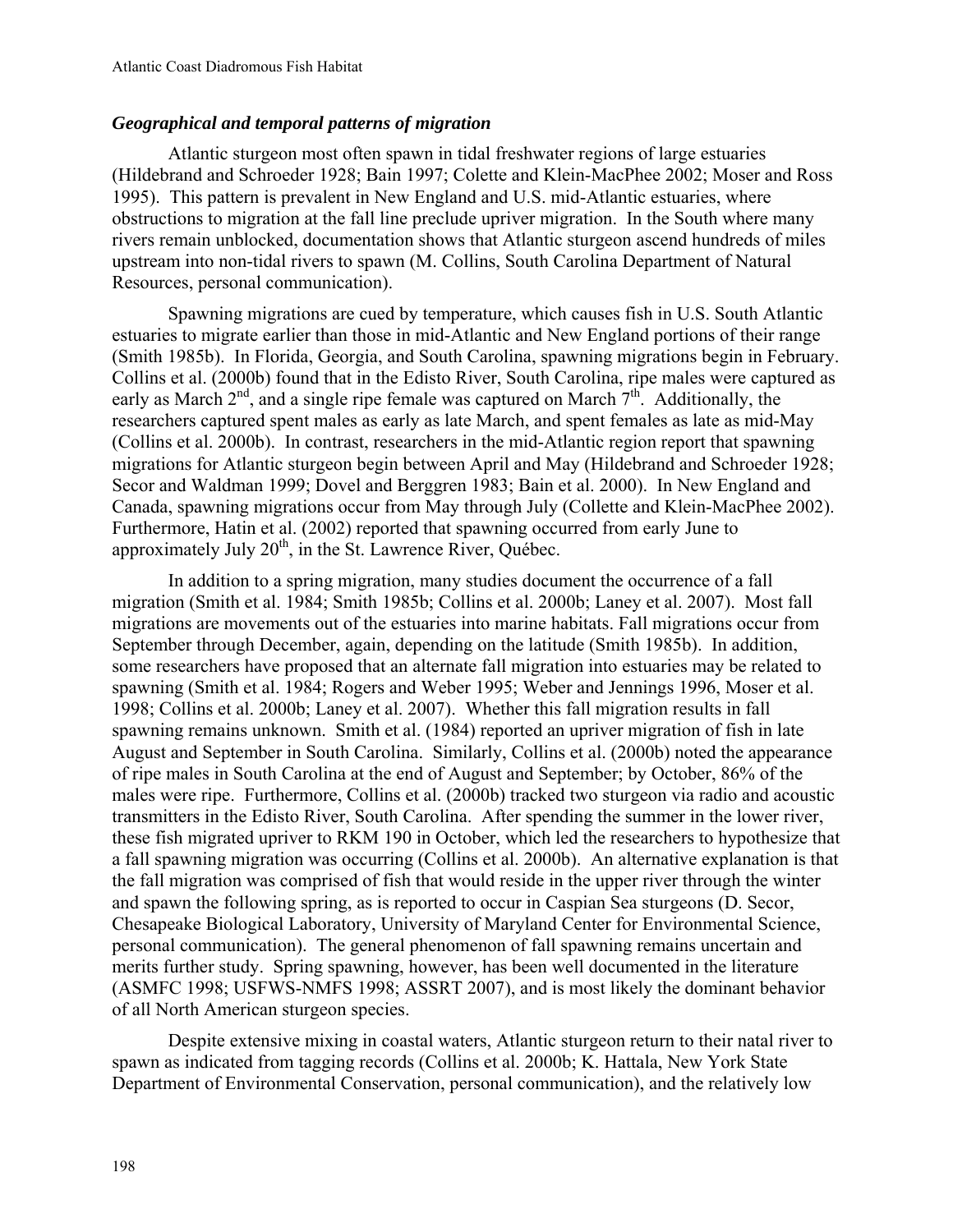rates of gene flow reported in population genetic studies (King et al. 2001; Waldman et al. 2002; from ASSRT 2007).

## *Spawning location (geographical)*

The following information on Atlantic sturgeon spawning location (geographical) along the Atlantic coast was excerpted from ASSRT (2007):

## Maine Rivers

The geomorphology of most small coastal rivers in Maine is not sufficient to support Atlantic sturgeon spawning populations, except for the Penobscot and the estuarial complex of the Kennebec, Androscoggin, and Sheepscot rivers. During the summer months, the salt wedge intrudes almost to the site of impassable falls in these systems: St. Croix River (rkm 16), Machias River (rkm 10), and the Saco River (rkm 10). Although surveys have not been conducted to document Atlantic sturgeon presence, subadults may use the estuaries of these smaller coastal drainages during the summer months (ASSRT 2007).

## St. Croix River – Maine/Nova Scotia

The historic and current status of a St. Croix Atlantic sturgeon population is largely unknown. Mike Dadswell (Arcadia University, Canada) notes from personal communications with Nova Scotia Power (in 1993) that a small population of large sturgeon may be spawning annually below the hydropower dam on the St. Croix River (Dadswell 2006). Other than this personal communication, there is no additional information that an Atlantic sturgeon population exists on the St. Croix or regarding their status (ASSRT 2007).

#### Penobscot River – Maine

There have been two surveys conducted in the last 15 years to document the presence of shortnose and Atlantic sturgeon in the Penobscot River. The Maine Department of Marine Resources (MEDMR) conducted a limited sampling effort in 1994 and 1995 to assess whether shortnose sturgeon were present in the Penobscot River. The MEDMR made 55 sets of 90 meter experimental gill nets for a total fishing effort of 409 net hours (1 net hour = 100 yards fished for 1 hour). The majority of the fishing effort in the Penobscot River was in the upper estuary near head-of-tide. No shortnose or Atlantic sturgeon were captured. The sampling was determined to be inadequate to assess the presence of adult Atlantic sturgeon because the mesh sizes would have been selective only for subadult Atlantic sturgeon that are commonly found in the lower estuary of larger river systems. In 2006, a similar gill net survey was implemented in the lower river using both 15 cm and 30 cm stretched mesh sinking gill nets. As of January 2007, sixty-two shortnose and seven Atlantic sturgeon have been captured in 1004.39 net hours, 506.18 net hours using the smaller mesh and 498.21 net hours using the larger mesh (M.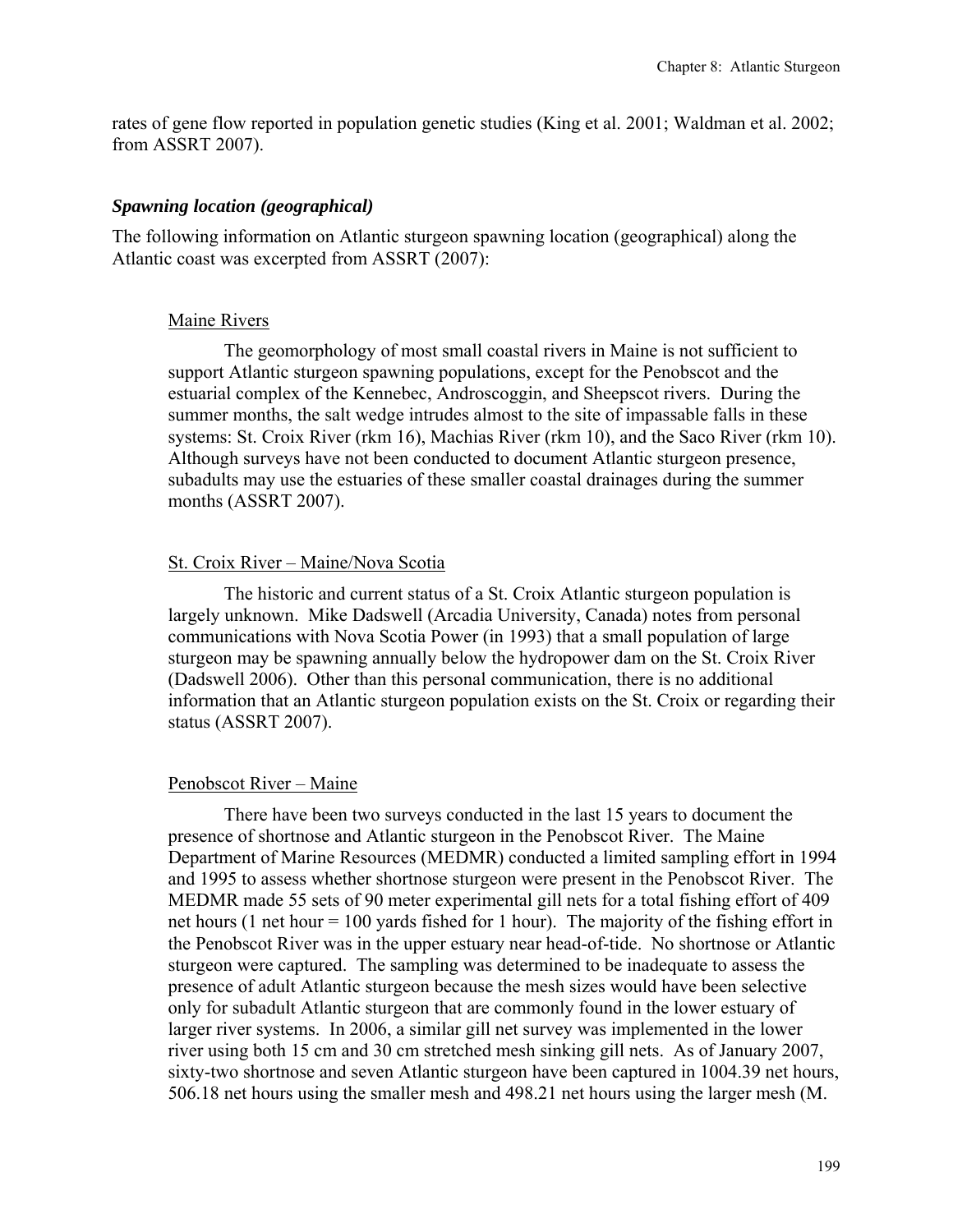Kinnison, University of Maine, personal communication). One of these Atlantic sturgeon, captured in July, may have been an adult based on its size (145 cm TL) and time of capture. Thus, it is probable that a small population of Atlantic sturgeon persists in the Penobscot River. This speculation is supported by archeological evidence that sturgeon were present, occasional observations by fishers, and at least one capture of an adult Atlantic sturgeon by a recreational fisherman (Bangor Daily News 2005; ASSRT 2007).

## Estuarial Complex of the Kennebec, Androscoggin, and Sheepscot Rivers – Maine

Atlantic sturgeon were historically abundant in the Kennebec River and its tributaries, including the Androscoggin and Sheepscot rivers (Bigelow and Schroeder 1953; Vladykov and Greeley 1963; Kennebec River Resource Management Plan 1993). In 1849, a directed fishery for Atlantic sturgeon landed 160 mt. Population estimates based on the landings indicated that approximately 10,240 adult sturgeon were present prior to 1843 (Kennebec River Resource Management Plan 1993). Three hundred and thirty-six Atlantic sturgeon (nine adults and 327 subadults) have been captured in the Kennebec River in a multi-filament gill net survey conducted intermittently from 1977 through 2000 (Squiers 2004). During this period, the CPUE of Atlantic sturgeon has increased by a factor of 10 to 25% (CPUE from 1977 to 1981 was 0.30 versus CPUE from 1998 to 2000 at 7.43). The mean length of the 327 subadults was 86.7 cm TL with a range from 48 to 114.5 cm TL (a subadult was classified as being 40 to 130 cm TL). The majority of the adult captures were in July between Merrymeeting Bay and Gardiner. Additional insight concerning the timing of Atlantic sturgeon spawning season emerged from a small commercial fishery on the Kennebec River in South Gardiner near Rolling Dam from June 15 – July 26, 1980. Thirty-one adult Atlantic sturgeon (27 males, four of which were ripe, and four females, one of which was ripe) were captured. Two adults tagged in 1978 by the MEDMR in South Gardiner were recaptured in this fishery (ASSRT 2007).

On July 13, 1994, while sampling for sturgeon, the MEDMR captured seven adult Atlantic sturgeon just below the spillway of the Edwards Dam in Augusta. Five of the seven Atlantic sturgeon (56 to 195 cm TL) were males expressing milt. In 1997, a biweekly trawl survey conducted from April through November by Normandeau Associates in the lower Kennebec River, captured 31 subadults and one adult Atlantic sturgeon. Subadults were also captured by the MEDMR in September of 1997 in the Eastern River ( $n = 18$ ) and the Cathance River ( $n = 5$ ), which are freshwater tributaries to the Kennebec, in overnight sets of gill nets (T. Squiers, MEDMR, personal communication). Additional sampling from 2000 through 2003 of the MEDMR inshore groundfish trawl survey collected 13 subadults at the mouth of the Kennebec River, which had the greatest occurrences of Atlantic sturgeon among five regions sampled along the New Hampshire and Maine coasts (Squiers 2003). The most recent capture of an adult Atlantic sturgeon occurred in June of 2005, where a 178 cm TL sturgeon was captured in an American shad gill net (12.7 cm stretched mesh) in Ticonic Bay, just upstream of the confluence between Sebasticook and the Kennebec rivers (Squiers 2005; ASSRT 2007).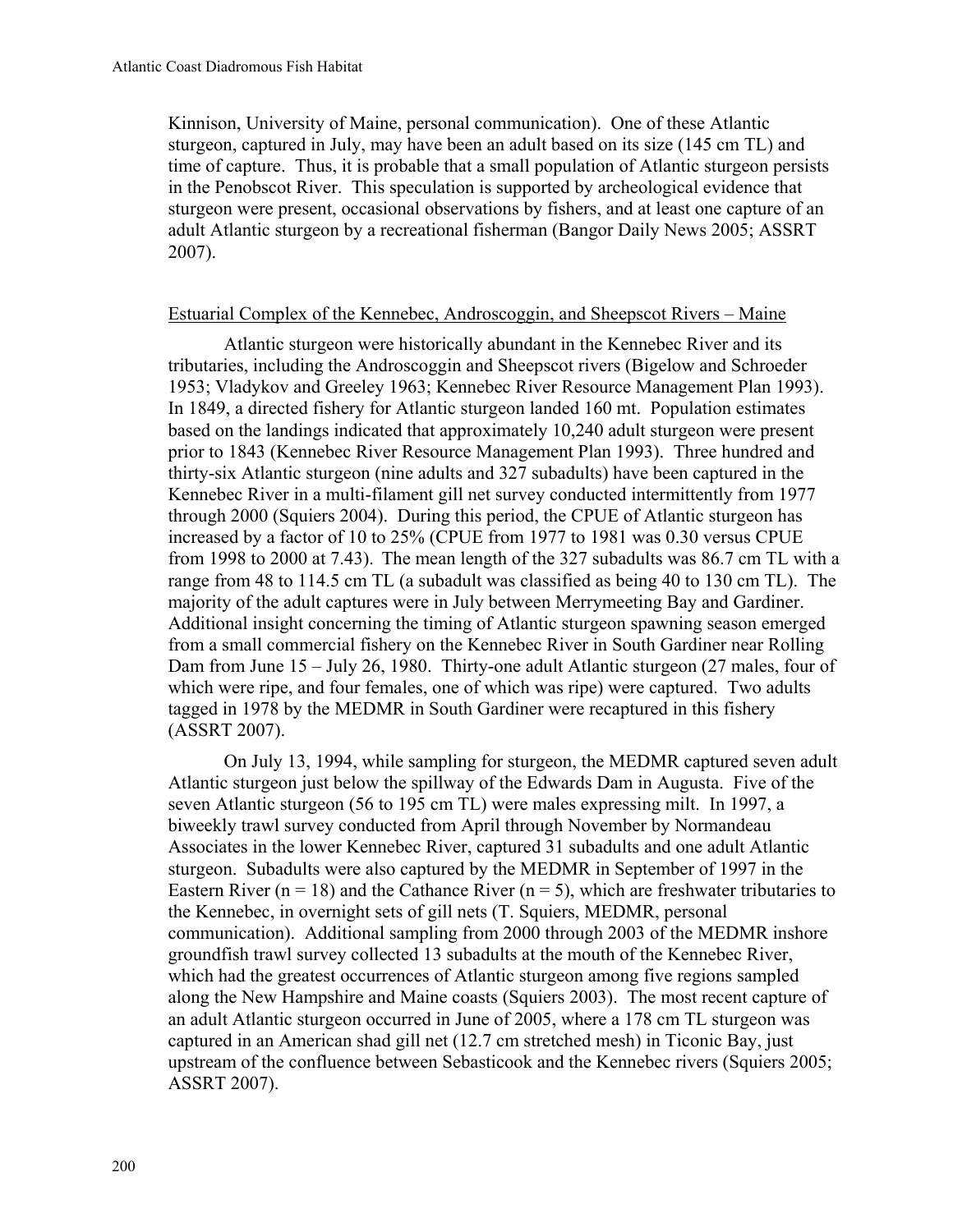The presence of adult male Atlantic sturgeon in ripe condition near the head-oftide during June and July of 1994, 1997, and possibly in 2005 presents strong evidence that a spawning population still exists in the Kennebec River. While no eggs, larvae, or YOY have been captured in the last 15 years, the presence of subadults (48 cm to over 100 cm TL) in tidal freshwater tributaries and the mid-estuary and mouth of the Kennebec River from at least April – November provides additional evidence that a spawning population of Atlantic sturgeon persists in the Kennebec River estuary (ASSRT 2007).

The only documented occurrence of Atlantic sturgeon in the Androscoggin River was an adult captured and released approximately one km downstream of the Brunswick Dam in 1975. No studies have been conducted to assess whether Atlantic sturgeon are presently utilizing the Androscoggin River for spawning. Subadults have been captured in the Sheepscot River, which may function as a nursery area for Kennebec River Atlantic sturgeon (ASSRT 2007).

## Piscataqua River/Great Bay Estuary System – New Hampshire

Few Atlantic sturgeon have been captured in the Piscataqua River (Hoff 1980). A subadult Atlantic sturgeon (57 cm; likely age-1) was captured by New Hampshire Fish and Game (NHFG) in June 1981 at the mouth of the Oyster River in Great Bay (NHFG 1981). Between July 1, 1987, and June 30, 1989, NHFG surveyed the deeper tributaries of the Great Bay Estuary, including the Piscataqua, Oyster, Little and Lamprey rivers, as well as the Great Bay for shortnose sturgeon, using 30.5 m nets (3 m deep, with 14 and 19 cm stretch mesh) that were fished for 146 net days. In 1988, sampling occurred in suspected spawning areas (salinities 0 to 10 ppt) in the spring and in suspected feeding areas (salinities around 24 ppt) in the summer. In 1989, nets were fished in May and June only (salinities 6 to 15 ppt). No Atlantic sturgeon were captured. However, a large gravid female Atlantic sturgeon (228 cm TL) weighing 98 kg (of which 15.9 kg were eggs) was captured by a commercial fisherman in a small mesh gill net at the head-of-tide in the Salmon Falls River in South Berwick, Maine, on June 18, 1990 (D. Grout, NHFG, personal communication). The Salmon Falls River is a shallow tributary of the Piscataqua and is the delineation between New Hampshire and Maine state lines. Since 1990, the NHFG has not observed or received reports of Atlantic sturgeon of any ageclass being captured in the Great Bay Estuary and its tributaries (B. Smith, NHFG, personal communication). It is the conclusion of the Atlantic Sturgeon Status Review Team and NHFG biologists that the Great Bay Atlantic sturgeon population is likely extirpated (ASSRT 2007).

## Merrimack River – New Hampshire and Massachusetts

Historical reports of Atlantic sturgeon in the Merrimack River include a 104 kg sturgeon taken at Newburyport on September 14, 1938, while netting for blueback herring (Hoover 1938). An intensive gill net survey was conducted in the Merrimack River from 1987 through 1990 to determine annual movements, spawning, summering, and wintering areas of shortnose and Atlantic sturgeon (Kieffer and Kynard 1993).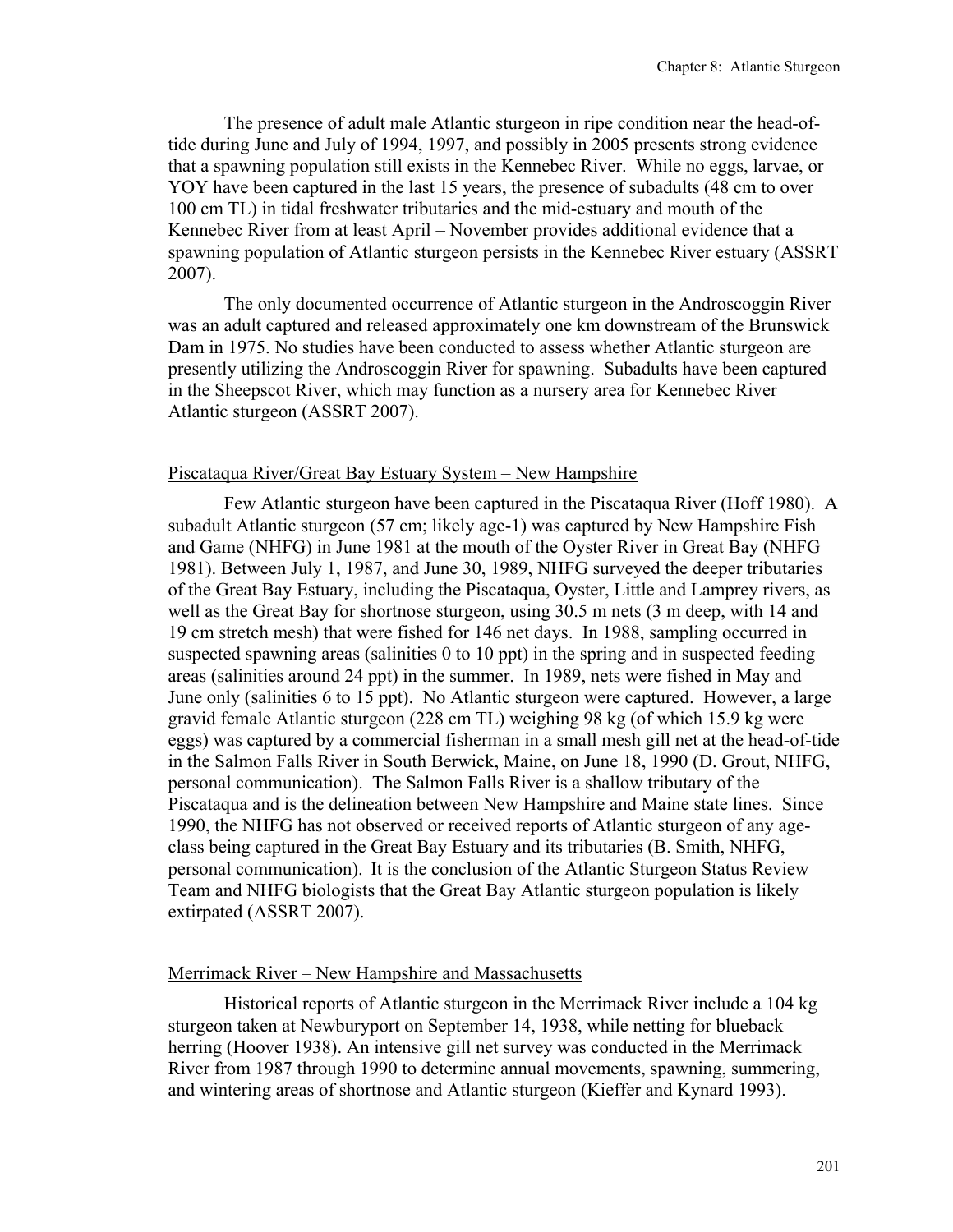Thirty-six Atlantic sturgeon were captured (70 to 156 cm TL); most being under 100 cm TL. One dead Atlantic sturgeon was found on June 30, 1990 at the shortnose spawning area in Haverhill, Massachusetts (between rkm 31 and 32). Of 23 subadult Atlantic sturgeon sonically tracked in the river, 11 left the river within seven days, and the rest left by September or October of each year (Kieffer and Kynard 1993). Fish captured in one year were not observed in the river during subsequent years. On June 9, 1998, a 24 inch (estimated length) Atlantic sturgeon was captured and released in the Merrimack River by the United States Fish and Wildlife Service (USFWS) personnel who were conducting a contaminant study on the river (D. Major, USFWS, personal communication). This information provides no evidence of a spawning population of Atlantic sturgeon in the Merrimack River, although it seems that the estuary is used as a nursery area (B. Kynard, USGS Conte Anadromous Fish Research Center, personal communication; ASSRT 2007).

## Taunton River – Massachusetts and Rhode Island

Historical records indicate that Atlantic sturgeon spawned in the Taunton River at least until the turn of the century (Tracy 1905). A gill net survey was conducted in the Taunton River during 1991 and 1992 to document the use of this system by sturgeon. Three subadult Atlantic sturgeon were captured but were determined to be non-natal fish (Burkett and Kynard 1993). In June 2004, a fisherman fishing in state waters noted that the first three fathoms of towed up gear held three juvenile Atlantic or shortnose sturgeon (Anoushian 2004). Trawlers fishing in state waters (less than three miles offshore) also occasionally report Atlantic sturgeon captures. Since 1997, only two sturgeon have been captured by the Rhode Island Department of Environmental Management Trawl Survey (RIDEM), one measuring 85 cm TL was captured in 1997 in Narragansett Bay, and another (130 cm TL) was captured in October 2005 in Rhode Island Sound (A. Libby, RIDEM, personal communication). The NMFS observer program has also documented Atlantic sturgeon bycatch off the coast of Rhode Island in Federal waters. Since spawning adults were not found during the expected spawning period of May and June, it is likely that a spawning population of Atlantic sturgeon does not occur in the Taunton River, though the system is used as a nursery area for Atlantic sturgeon (Burkett and Kynard 1993; ASSRT 2007).

## Thames River – Connecticut

The Thames River is formed by the joining of the Yantic and Shetucket rivers in Norwich Harbor, Connecticut. Information on abundance of Atlantic sturgeon in the Thames River is scarce. Sturgeon scutes have been documented at an archeological site along the river, and historical reports note sturgeon use by Native Americans. Atlantic sturgeon were reportedly abundant in the system until the 1830s (reviewed in Minta 1992). Whitworth (1996) speculated that populations of both shortnose and Atlantic sturgeon in the Thames were always low because the fall line is located near the limit of saltwater intrusion, leaving little to no freshwater habitat for spawning. The construction of the Greenville Dam in 1825 further restricted available habitat and probably prevented sturgeon from spawning in the river. There have been some reports of low dissolved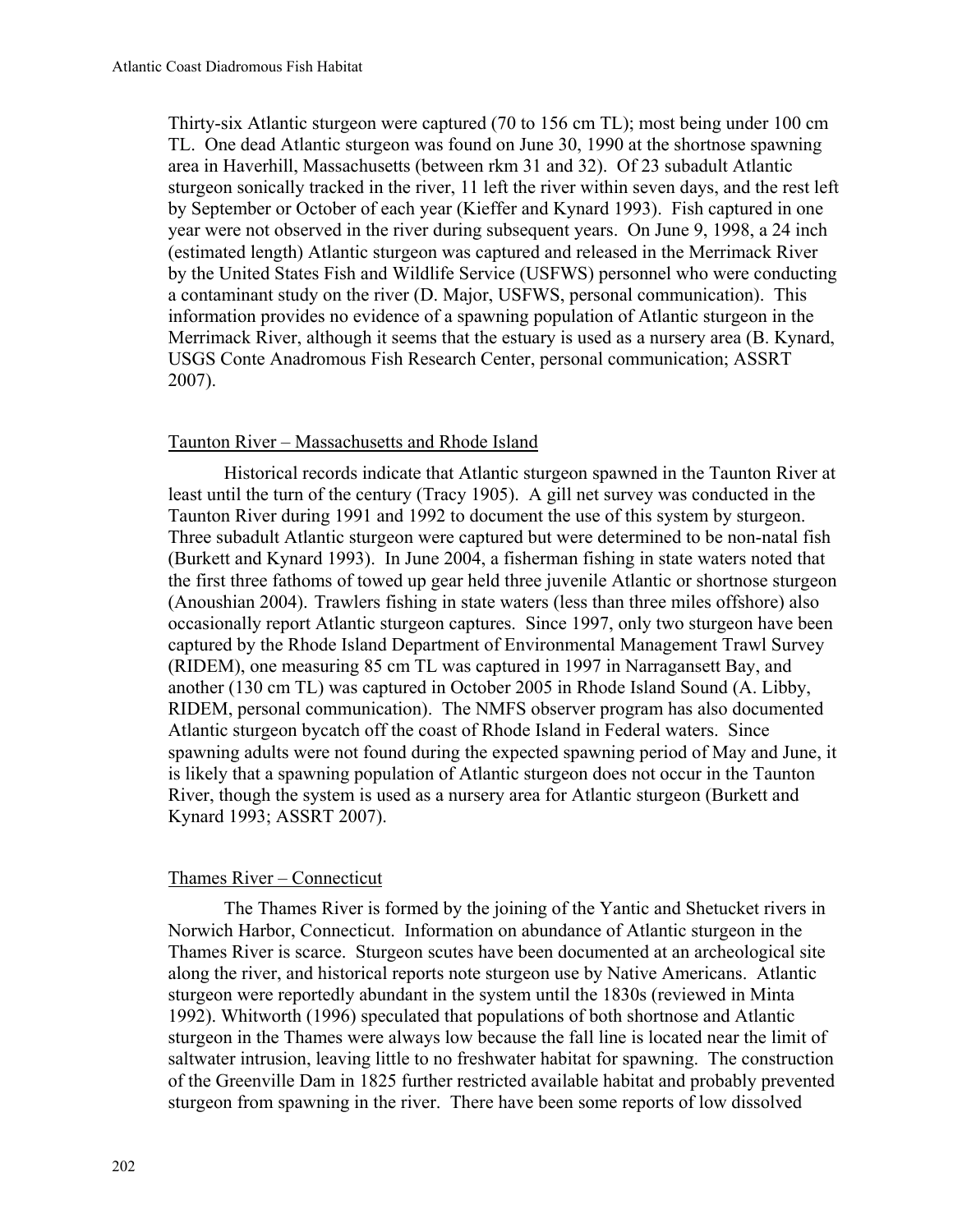oxygen (DO) levels during the summer months. The mouth of the river is dredged to accommodate the shipyard, and the channel was recently improved to provide deeper depths to accommodate the Sea Wolf submarine. Subadult Atlantic sturgeon have been captured in the estuary (Whitworth 1996), but it is unlikely that a spawning population is present (ASSRT 2007).

#### Connecticut River – Massachusetts and Connecticut

Judd (1905) reports that sturgeon were speared at South Hadley Falls in the mid 1700s. There are historical reports of sturgeon migration as far as Hadley, Massachusetts, but regular migration of Atlantic sturgeon beyond Enfield, Connecticut, is doubtful due to presence of significant rapids (Judd 1905). A dam constructed at Enfield in 1827 effectively blocked any migration beyond this point, until 1977 when the dam was breached. Until recently, there has been no evidence that Atlantic sturgeon currently use the Massachusetts portion of the Connecticut River. On August 31, 2006, a 152.4 cm TL Atlantic sturgeon was observed in the Holyoke Dam spillway lift (around rkm 143). The Atlantic sturgeon was not sexed and was described as a subadult (R. Murray, Holyoke Gas and Electric, personal communication). However, based on the size of the Atlantic sturgeon it is possible that the fish was a mature adult. This is the first time an Atlantic sturgeon has been reported at the Holyoke Dam fish lift (ASSRT 2007).

Six juvenile fish (9 to 11 kg) were reportedly taken opposite Haddam Meadows in 1959, but it is unclear if these were Atlantic or shortnose sturgeon. As late as the 1980s, the Connecticut Department of Environmental Protection (CTDEP) fisheries staff reported occasional visual observations of Atlantic sturgeon below the Enfield Dam during May and June. From 1984 to 2000, the CTDEP studied the abundance, locations, and seasonal movement patterns of shortnose sturgeon in the lower Connecticut River and Long Island Sound (Savoy and Pacileo 2003). Sampling was conducted using gill nets ranging from 10 to 18 cm stretched mesh in the lower Connecticut River (1988 to 2005) and a stratified random-block designed trawl survey (12.8 m from 1984 to 1990, and 15.2 m from 1990 to 2005) in the Long Island Sound (also referred to as the LIS Trawl Survey). One hundred and thirty-one Atlantic sturgeon were collected from the lower Connecticut River gill net survey, and average lengths of fish reported from 1988 to 2000 were 77 cm FL (51 to 107 cm FL). The majority of these subadult Atlantic sturgeon were captured in the lower river (between rkm 10 and 26) within the summer range of the salt wedge (Savoy and Shake 1993). A total of 347 fish were collected in the LIS Trawl Survey from 1984 through 2004, of these with reported lengths (1984 to 2000) the mean length was 105 cm FL (ranging from 63 to 191 cm FL). Data from 1984 through 2000, indicated that 68% of the Atlantic sturgeon captured in the trawl survey came from the Central Basin (off Faulkner Island), while 6% of catches occurred in northern portions of the LIS survey near the mouth of the Connecticut River (ASSRT 2007).

While research efforts have not specifically investigated the occurrence of Atlantic sturgeon in the upper Connecticut River, the species has never been collected incidentally in this region during extensive sampling for shortnose sturgeon. Occasional reports, sightings, and capture of large Atlantic sturgeon (150 to 300 cm) are made, but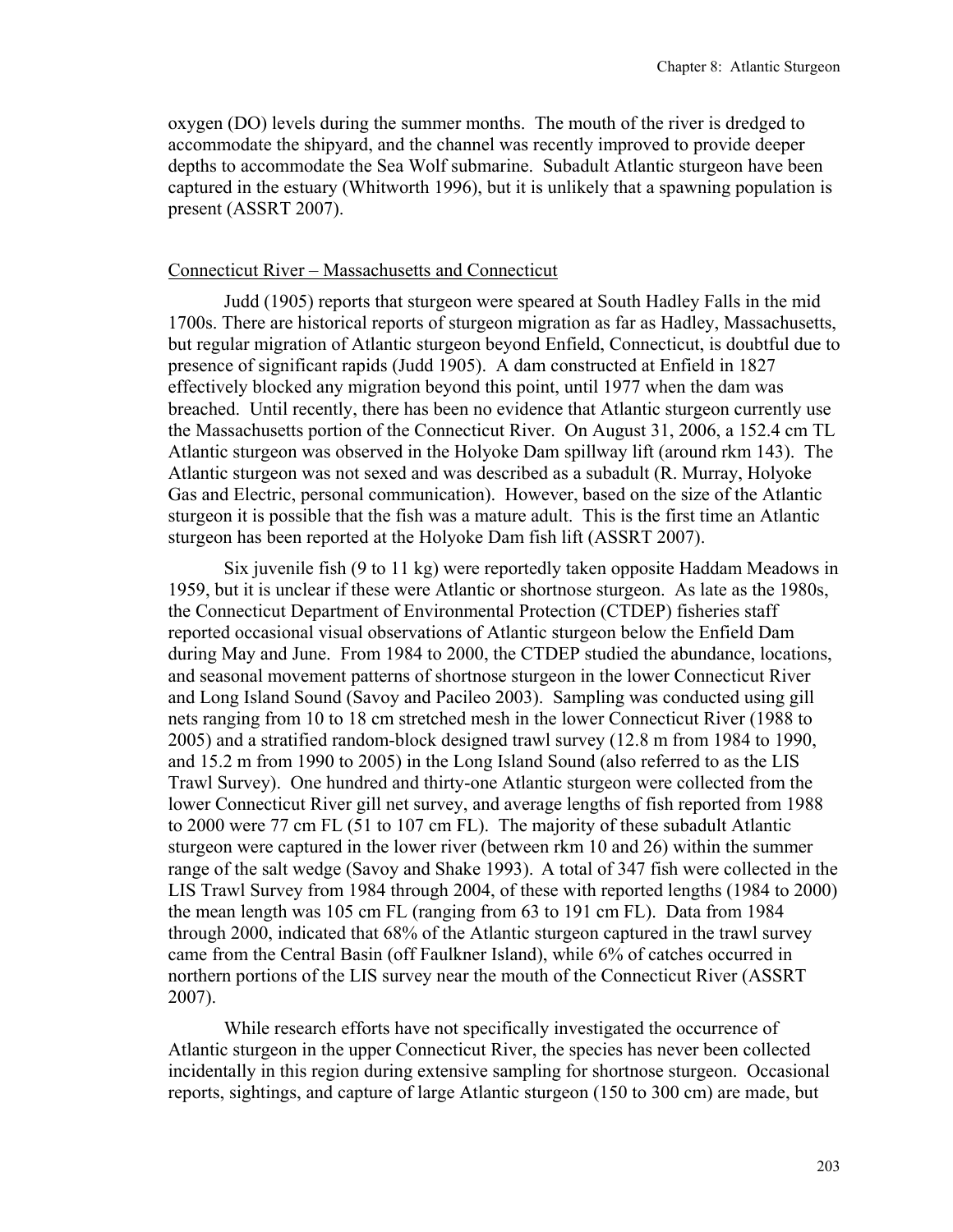most Atlantic sturgeon captured within tidal waters or freshwater in Connecticut are consistent with the size and seasonal locations of immature Atlantic sturgeon from the Hudson River (Savoy 1996). Based on the lack of evidence of spawning adults, stocks of Atlantic sturgeon native to Connecticut waters are believed to be extirpated (Savoy 1996; ASSRT 2007).

## Housatonic River – Connecticut

Coffin (1947) reports that Atlantic sturgeon were abundant in the Housatonic River and were captured by Native Americans. According to Whitworth (1996), there was a large fishing industry for sturgeon in this basin, and subadults have been captured in the estuary. Atlantic sturgeon likely spawned at a natural fall (Great Falls) at rkm 123 until 1870 when the Derby Dam was constructed at rkm 23.5. The Derby Dam restricted access to approximately 100 km, or 81%, of historical habitat. The Housatonic has not been systematically sampled for sturgeon in recent years (last 15 years), but it is unlikely that a spawning population is present (USFWS-NMFS 1998; ASSRT 2007).

# Hudson River - New York

Atlantic sturgeon in the Hudson River have supported subsistence and commercial fishing since colonial times (Kahnle et al. 1998). No data on abundance of juveniles are available prior to the 1970s; however, catch depletion analysis estimated conservatively that 6,000 to 6,800 females contributed to the spawning stock during the late 1800s (Secor 2002, Kahnle et al. 2005). Two estimates of immature Atlantic sturgeon have been calculated for the Hudson River stock, one for the 1976 year class and one for the 1994 year class. Dovel and Berggren (1983) marked immature fish from 1976 to 1978. Estimates for the 1976 year class at age one ranged from 14,500 to 36,000 individuals (mean of 25,000). In October of 1994, the New York State Department of Environmental Conservation (NYSDEC) stocked 4,929 marked age-0 Atlantic sturgeon, provided by a USFWS hatchery, into the Hudson Estuary at Newburgh Bay. These fish were reared from Hudson River brood stock. In 1995, Cornell University sampling crews collected 15 stocked and 14 wild age-1 Atlantic sturgeon (Peterson et al. 2000). A Petersen mark-recapture population estimate from these data suggests that there were 9,529 (95% CI = 1,916 to 10,473) age-0 Atlantic sturgeon in the estuary in 1994. Since 4,929 were stocked, 4,600 fish were of wild origin, assuming equal survival for both hatchery and wild fish and that stocking mortality for hatchery fish was zero. Estimates of spawning adults were also calculated by dividing the mean annual harvest from 1985 to 1995 by the exploitation rate (u). The mean annual spawning stock size (spawning adults) was 870 (600 males and 270 females) (Kahnle et al. *In press*; ASSRT 2007).

Current abundance trends for Atlantic sturgeon in the Hudson River are available from a number of surveys. From July to November during 1982 to 1990 and 1993, the NYSDEC sampled the abundance of juvenile fish in Haverstraw Bay and the Tappan Zee Bay. The CPUE of immature Atlantic sturgeon was 0.269 in 1982 and declined to zero by 1990. The American shad gill net fishery in the Hudson River estuary, conducted from early April to late May, incidentally captures young Atlantic sturgeon (< 100 cm)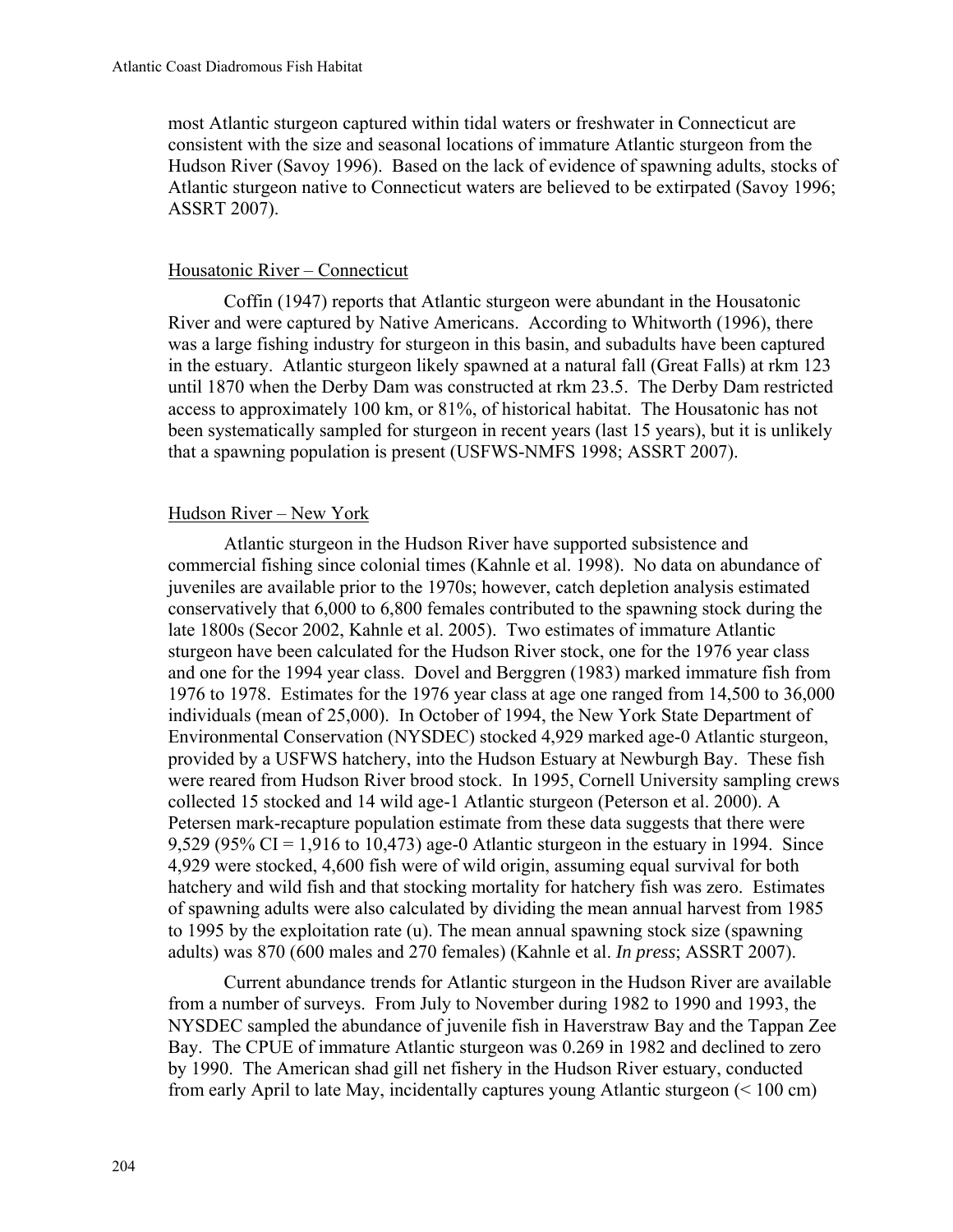and therefore, has been monitored by onboard observers since 1980. Annual CPUE data from the observer program were summarized as total observed catch/total observed effort. Catch-per-unit-of-effort of Atlantic sturgeon as bycatch was greatest in the early 1980s and decreased until the mid 1990s. It has gradually begun to increase since that time (ASSRT 2007).

Hudson River Valley utilities (Central Hudson Electric and Gas Corp., Consolidated Edison Company of New York, Inc., New York Power Authority, Niagara Mohawk Power Corporation, Orange and Rockland Utilities, Inc.) conduct extensive river-wide fishery surveys to obtain data for estimating impacts of power plant operations. Detailed survey descriptions are provided in the utilities' annual reports (CONED 1997). Two surveys regularly catch sturgeon, despite the fact that these surveys were not specifically designed to capture sturgeon. The Long River Survey (LRS) samples ichthyoplankton river-wide from the George Washington Bridge (rkm 19) to Troy (rkm 246) using a stratified random design (CONED 1997). These data, which are collected from May through July, provide an annual index of juvenile Atlantic sturgeon in the Hudson River estuary since 1974. The Fall Shoals Survey (FSS), conducted from July through October by the utilities, calculates an annual index of the number of fish captured per haul. Between 1974 and 1984, the shoals in the entire river (rkm 19 to 246) were sampled by epibenthic sled; in 1985 the gear was changed to a three-meter beam trawl. Length data are only available for the beam trawl survey from 1989 to the present; fish length ranged from 10 to 100 cm TL, with most fish less than 70 cm TL. Based on these length data, it seems that ages-0 (YOY), 1, and 2 sturgeon are present in the river. Indices from utility surveys conducted from 1974 to the present (LRS and FSS) indicate a trend consistent with NYSDEC American shad monitoring data. Abundance of young juvenile Atlantic sturgeon has been declining, with CPUE peaking at 12.29 in 1986 (peak in this survey) and declining to 0.47 in 1990. Since 1990, the CPUE has ranged from 0.47 to 3.17, increasing in recent years to 3.85 (2003). In 2000, the NYSDEC created a sturgeon juvenile survey program to supplement the utilities' survey; however, funds were cut in 2000, and the USFWS was contracted in 2003 to continue the program. In 2003 to 2005, 579 juveniles were collected  $(N = 122)$ , 208, and 289, respectively) (Sweka et al. 2006). Pectoral spine analysis showed they ranged from one to eight years of age, with the majority being ages two and six. None of the captures were found to be young-of-the-year (YOY; smaller than 41 cm TL) (ASSRT 2007).

Indices for post-migrant Atlantic sturgeon are provided by the New Jersey Bureau of Marine Fisheries from surveys of the coastal waters along the entire state (Sandy Hook to Delaware Bay). Since 1988 when the survey was initiated, a total of 96 Atlantic sturgeon have been captured. Abundances of post-migrants seem to be declining as CPUE has decreased from a high of 8.75 in 1989 to 1.5 in 2003. This trend differs from Hudson River Fall Shoals Utility Survey, which indicated an increasing or stable trend over the last several years (ASSRT 2007).

All available data on abundance of juvenile Atlantic sturgeon in the Hudson River estuary (i.e., mark/recapture studies, bycatch data from commercial gill net fishery, and utilities sampling) indicate a substantial drop in production of young since the mid-1970s. The greatest decline seemed to occur in the middle to late 1970s, followed by a secondary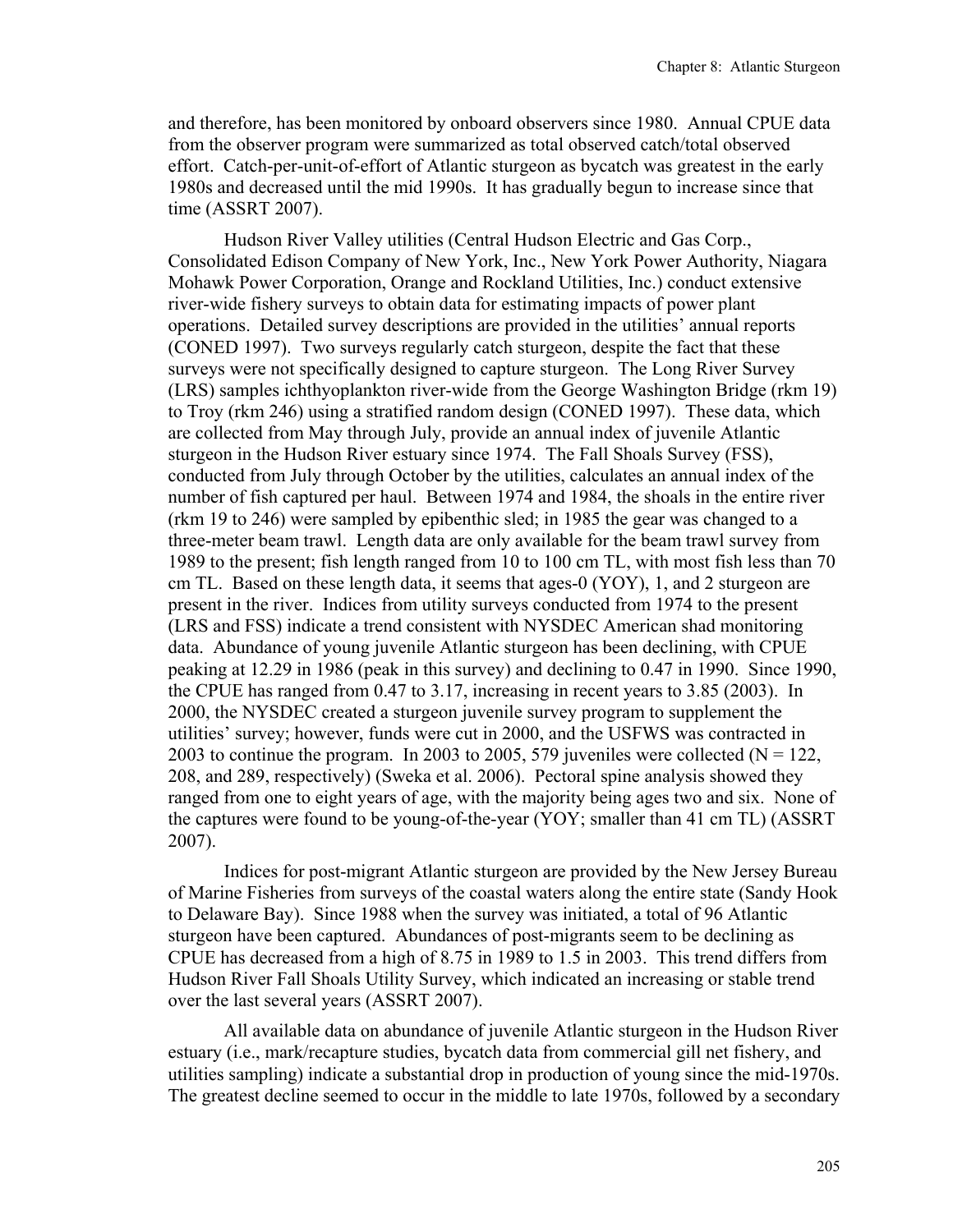drop in the late 1980s. Sturgeon are still present, and juveniles (age-0 (YOY), 1, and 2 years) were captured in recent years and a slight increasing trend in CPUE has been observed. The capture of YOY sturgeon in 1991, 1993 to 1996, and 2003, provides evidence of successful spawning (ASSRT 2007).

## Delaware River – New Jersey, Delaware, and Pennsylvania

The Delaware River, flowing through New Jersey, Delaware, Pennsylvania and into Delaware Bay, historically may have supported the largest stock of Atlantic sturgeon of any Atlantic coastal river system (Kahnle et al. 1998; Secor and Waldman 1999; Secor 2002). Prior to 1890, it is expected that more than 180,000 adult females were spawning in the Delaware River (Secor and Waldman 1999, Secor 2002). Juveniles were once abundant enough to be considered a nuisance bycatch of the American shad fishery. Very little is known about adult stock size and spawning of Atlantic sturgeon in the Delaware river; however, based on reported catches in gill nets and by harpoons during the 1830s, they may have spawned as far north as Bordentown, south of Trenton, New Jersey (Pennsylvania Commission of Fisheries 1897). A recent sonic tracking project, on-going in 2006, has reported at least one adult Atlantic sturgeon migrating to Bordentown during the spawning season (D. Fox, Delaware State University, personal communication). Borodin (1925) reported that running-ripe sturgeon were captured near Delaware City, Delaware adjacent to Pea Patch Island. Spawning grounds with appropriate substrate occurred near Chester, Pennsylvania. Ryder (1888) suggested that juvenile Atlantic sturgeon used the tidal freshwater reach of the estuary as a nursery area. Lazzari et al. (1986) reported that the Roebling-Trenton stretch of the river may be an important nursery area for the species (ASSRT 2007).

The current abundance of all Atlantic sturgeon life stages in the Delaware River has been greatly reduced from the historical level. Brundage and Meadows (1982) recorded 130 Atlantic sturgeon captures between the years of 1958 through 1980. The Delaware Division of Fish and Wildlife (DNREC) began sampling Delaware Bay in 1966 by bottom trawl and have rarely captured Atlantic sturgeon. During the period from 1990 to 2004, the trawl survey captured 17 Atlantic sturgeon (Murphy 2005). However, there are several areas within the estuary where juvenile sturgeon regularly occur. Lazzari et al. (1986) frequently captured juvenile Atlantic sturgeon from May to December in the upper tidal portion of the river below Trenton, New Jersey ( $N = 89$ , 1981 to 1984). In addition, directed gill net surveys by DNREC from 1991 through 1998 consistently took juvenile ( $N > 1,700$  overall) Atlantic sturgeon in the lower Delaware River near Artificial Island and Cherry Island Flats from late spring to early fall (Shirey et al. 1999). The number of fish captured in the lower river annually has declined dramatically throughout this time period from 565 individuals in 1991 to 14 in 1998. Population estimates based on mark and recapture of juvenile Atlantic sturgeon declined from a high of 5,600 in 1991 to less than 1,000 in 1995; however, it is important to note that population estimates violated most tagging study assumptions and should not be used as unequivocal evidence that the population has declined dramatically. No population estimates are available from 1996 and 1997, given the low number of recaptures. Voluntary logbook reporting of Atlantic sturgeon bycatch in the spring gill net fishery indicate that abundance varies year to year with no indication of decline or increase mainly because the number of bycatch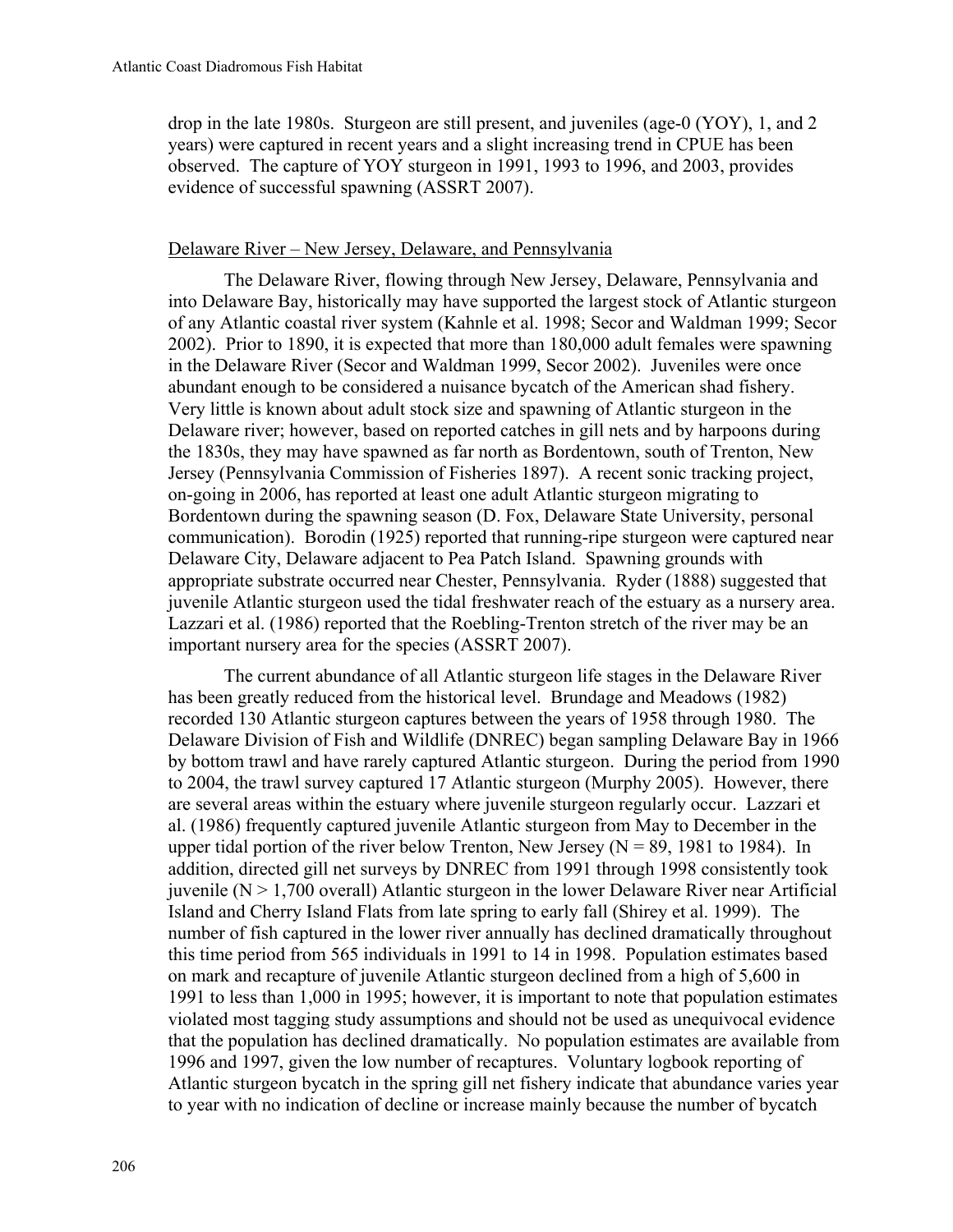reports varies considerably by commercial fishers reporting. Bycatch data are represented as the average bycatch per fisher per year (total bycatch/number of fishers). An annual small mesh gill net survey began in 1991 until 1998 when sampling was restricted to every three years in the lower Delaware River. The results of this study indicated that CPUE (fish per gill net hour) estimates have declined from 32 fish per effort hour in 1991 to only 2 fish per effort hour in 2004 (ASSRT 2007).

Carcasses of large adult fish  $(> 150 \text{ cm} \text{ TL})$  are commonly reported along the lower Delaware River and upper Delaware Bay during the historic spawning season (G. Murphy, Delaware Division of Fish and Wildlife, personal communication). Fifteen adult size fish have been documented since 1994, including several gravid females and males. A 2.4 m female Atlantic sturgeon was found dead on June 14, 1994, adjacent to Port Penn; ageing of a pectoral spine indicated it was approximately 25 years old (D. Secor, University of Maryland, personal communication). Three years later, a second female sturgeon was found in late spring/early summer of 1997 adjacent to Port Penn, just south of the eastern end of the Chesapeake/Delaware Canal. A male sturgeon carcass was found on May 19, 1997, just north of the mouth of the Cohansey River, on Beechwood Beach; it seemed that the fish was cut in half by the propeller of a large vessel. Gonadal tissue and a pectoral spine were collected and sent to USFWS-Northeast Fisheries Center (NEFC), Fish Technology Section, Lamar, Pennsylvania, for analysis, where it was confirmed to be a male (W. Andrews, New Jersey Division of Fish, Game, and Wildlife, personal communication). In 2005, DNREC began tracking reported sturgeon mortalities during the spawning season. During the first year, six adults were found dead washed ashore in May 2005, including two from Woodland Beach (approximately 250 cm and 170 cm TL), one from Artificial Island (larger than 180 cm TL), one from South Bowers Beach (205 cm TL), one from Conch Bar (160 cm TL), and one from Slaughter Beach (160 cm TL). Six additional carcasses, presumed adults, were found during April through May 2006, including a gravid female at Augustine Beach (144 cm), a gravid male at Sleusch Ditch (180 cm), one at South Bowers Beach (119 cm), one at Brockonbridge Gut (112 cm), one at Kitts Hummock (208 cm), and one at Little Tinicum Island, Pennsylvania (106 cm). The majority of adults documented had substantial external injuries and were severed (ASSRT 2007).

In addition to the carcasses reported annually during the spawning season, several males were captured by directed gill net efforts and a reward program conducted by Delaware State University during April and May 2006. These males were collected in the lower Delaware River and upper Delaware Bay and were implanted with sonic transmitters to assist in determining spawning locations in the Delaware River (D. Fox, Delaware State University, personal communication). Although catch rates declined throughout the mid 1990s, the mature adults documented within the Delaware System provide evidence that a reproducing population exists. It is speculated, however, that the abundance of subadults within the Delaware River during the 1980s and early 1990s was the result of a mixture of stocks including the Hudson River stock. However, genetic data indicate that the Delaware River has a distinct genetic signature of a remnant population (Waldman et al. 1996a; Wirgin 2006; King supplemental data 2006; ASSRT 2007).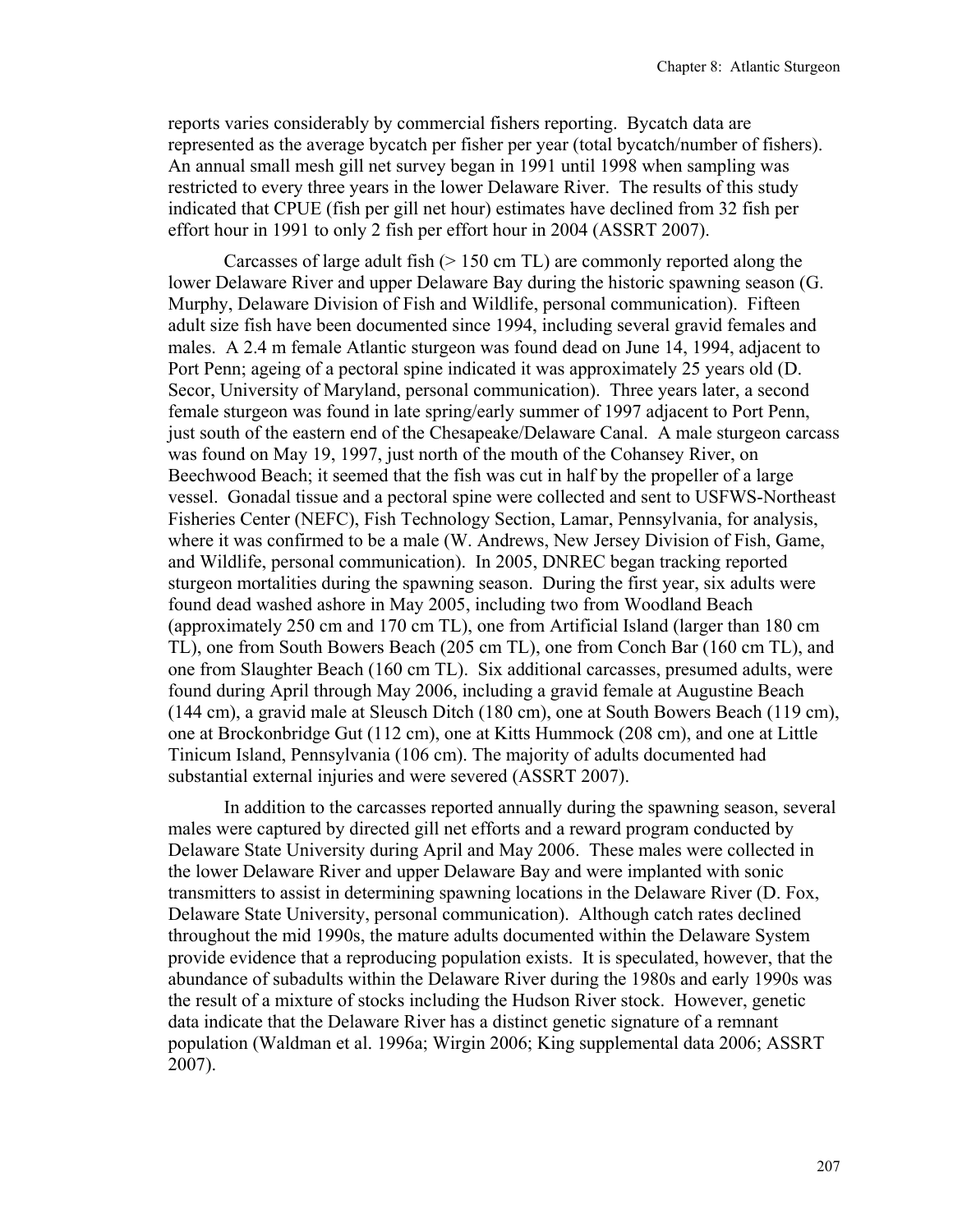# Chesapeake Bay and Tributaries (Potomac, Rappahannock, York, James, Susquehanna, Nanticoke) – Pennsylvania, Maryland, and Virginia

Historically, Atlantic sturgeon were common throughout the Chesapeake Bay and its tributaries (Kahnle et al. 1998; Wharton 1957; Bushnoe et al. 2005). There are several newspaper accounts of large sturgeon in the lower reaches of the Susquehanna River from 1765 to 1895, indicating that at one time, Atlantic sturgeon may have spawned there. Commercial landings data during the 1880s are available for the Rappahannock (8 mt), York (23 mt), and James (49 mt) providing evidence that Atlantic sturgeon were historically present in these rivers as well (Bushnoe et al. 2005). Historical harvests were also reported in the Patuxent, Potomac, Choptank, Nanticoke, and Wicomico/Pocomoke rivers (S. Minkkinen, USFWS, personal communication). Prior to 1890, when a sturgeon fishery began, Secor (2002), using U.S. Fish Commission landings, estimated approximately 20,000 adult females inhabited the Chesapeake Bay and its tributaries (ASSRT 2007).

For the past several decades, state fishery agencies and research facilities operating in the Chesapeake Bay have conducted extensive finfish sampling surveys in the mainstem Bay and all major tributaries. These surveys occurred in all seasons and were conducted using many gear types, including trawls, seines, and gill nets. While no surveys were directed at sturgeon, incidental captures were recorded. These data supplement reports of sturgeon captures from commercial fishers using gill nets, pound nets, and fyke nets with occasional visual observations of large sturgeon, including carcasses found on beaches during the summer (ASSRT 2007).

A mixed stock analysis, performed from nDNA microsatellite markers, indicated that the Chesapeake Bay population was comprised of three main stocks: 1) Hudson River (23 to 30%), 2) Chesapeake Bay (0 to 35%), and 3) Delaware River (17 to 27%) (King et al. 2001). The contribution of fish with Chesapeake Bay origin fish, which had not been identified in previous genetic studies, indicates the likely existence of a reproducing population within the Bay. This is further supported and substantiated by the capture of young juveniles at the mouth of the James River and two YOY Atlantic sturgeon captured in the river in 2002 and 2004 (Florida Museum of Natural History 2004; A. Spells, USFWS, personal communication; ASSRT 2007).

Several sturgeon sightings were made by commercial fishers and researchers between 1978 and 1987 near the Susquehanna River mouth. A deep hole (19 m) on the Susquehanna River near Perryville, Maryland also supported a limited sturgeon fishery (R. St. Pierre, USFWS retired, personal communication). Maryland Department of Natural Resources (DNR) personnel reported a large mature female Atlantic sturgeon in the Potomac in 1970 and another in the Nanticoke River in 1972 (H. Speir, Maryland DNR, personal communication; ASSRT 2007).

A Virginia Institute of Marine Science (VIMS) trawl survey was initiated in 1955 to investigate finfish dynamics within the Chesapeake Bay; the survey was standardized in 1979. Since 1955, 40 Atlantic sturgeon have been captured, 16 of which were captured since 1990, and two of these collections may have been YOY based on size. No fish were captured between 1990 and 1996; however, seven were captured in 1998. In subsequent years, catch declined ranging between zero and three fish per year. Similarly,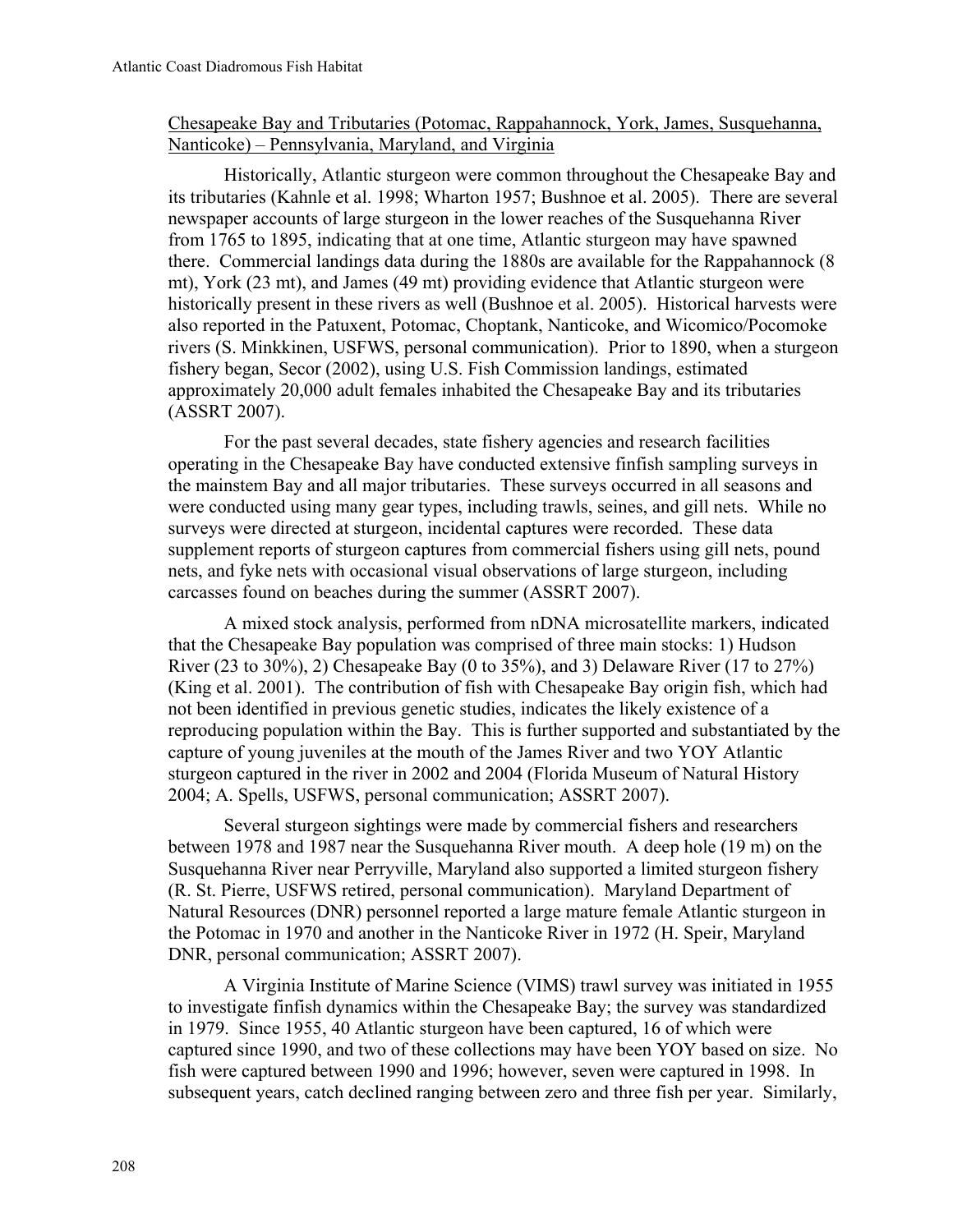American shad monitoring programs (independent stake gill net survey) also recorded a spike in Atlantic sturgeon bycatch that peaked in 1998 ( $N = 34$ ; 27 from James River) and declined dramatically in later years to only one to three sturgeon being captured in each year from 2002 to 2004. These observations could be biased by stocking 3,200 juveniles in the Nanticoke River in 1996; however, the capture of wild fish in the Maryland Reward Tagging program conducted from 1996 to present shows identical rates of capture for wild fish (ASSRT 2007).

The Maryland reward tagging has resulted in the capture of 1,700 Atlantic sturgeon. Five hundred and sixty seven of these fish were hatchery fish, of which 462 were first time captures (14% recapture rate), the remaining captures (1,133) were wild. However, none of these 1,700 Atlantic sturgeon were considered YOY based on length data (S. Minkkinen, USFWS, personal communication). Similarly, Virginia initiated a reward tagging program in 1996 through 1998. The majority of their recaptures were wild Atlantic sturgeon taken from the lower James and York rivers in the 20 to 40 cm size range and are believed to be YOY (A. Spells, USFWS, personal communication). Captures of YOY and age-1 sturgeon in the James River during 1996 and 1997 suggest spawning has occurred in that system. Since then, captures from the reward program have varied, declining from 1999 to 2002 and then increasing in 2005 to levels similar to that of 1998 and with record levels during 2006. Further evidence that spawning may have occurred recently is provided by three carcasses of large adults found in the James River in 2000 to 2003, the discovery of a 213 cm carcass of an adult found in the Appomattox River in 2005, as well as the release of a 2.4 m Atlantic sturgeon near Hoopers Island (Chesapeake Bay) in April, 1998 (S. Minkkinen, USFWS, personal communication; ASSRT 2007).

These data indicate that some of the Chesapeake Bay tributaries may continue to support spawning populations as evidenced by YOY captures (James River) and carcasses of mature adults being found occasionally within the Bay during the spawning season. Commercial fishers have regularly reported observations of YOY or age-1 juveniles in the York River over the past few years (K. Place, commercial fisherman, personal communication). In 2006, tissue samples from 38 juvenile Atlantic sturgeon measuring between 500 to 600 mm TL (around age-1) were haplotyped and genotyped by researchers (I. Wirgin – NIEM, and T. King – USGS, supplemental data 2006). These 38 juveniles from the York River were significantly different  $(P < 0.01)$  from neighboring subpopulations including the James River subpopulation, based on frequency differences in mtDNA and nDNA markers. However, the York River does not contain unique mtDNA haplotypes differentiating it directly from other sturgeon populations, and the population could not be differentiated from the James River population using classification techniques. Additionally, a review of spawning habitat availability in the Chesapeake Bay and its tributaries indicated that spawning habitat is available in the James, York, and Appomattox rivers (Bushnoe et al. 2005). Therefore, the above information provides some evidence that a spawning population may exist in the York River, as the population exhibits significantly different haplotype frequencies from its neighboring subpopulations, and spawning habitat appears to be available. However, there is a possibility that samples taken from the York River were of a mixed stock since they measured 500 to 600 mm in total length (the size range of migratory subadults) and many of the collections were taken from the mouth of the river (ASSRT 2007).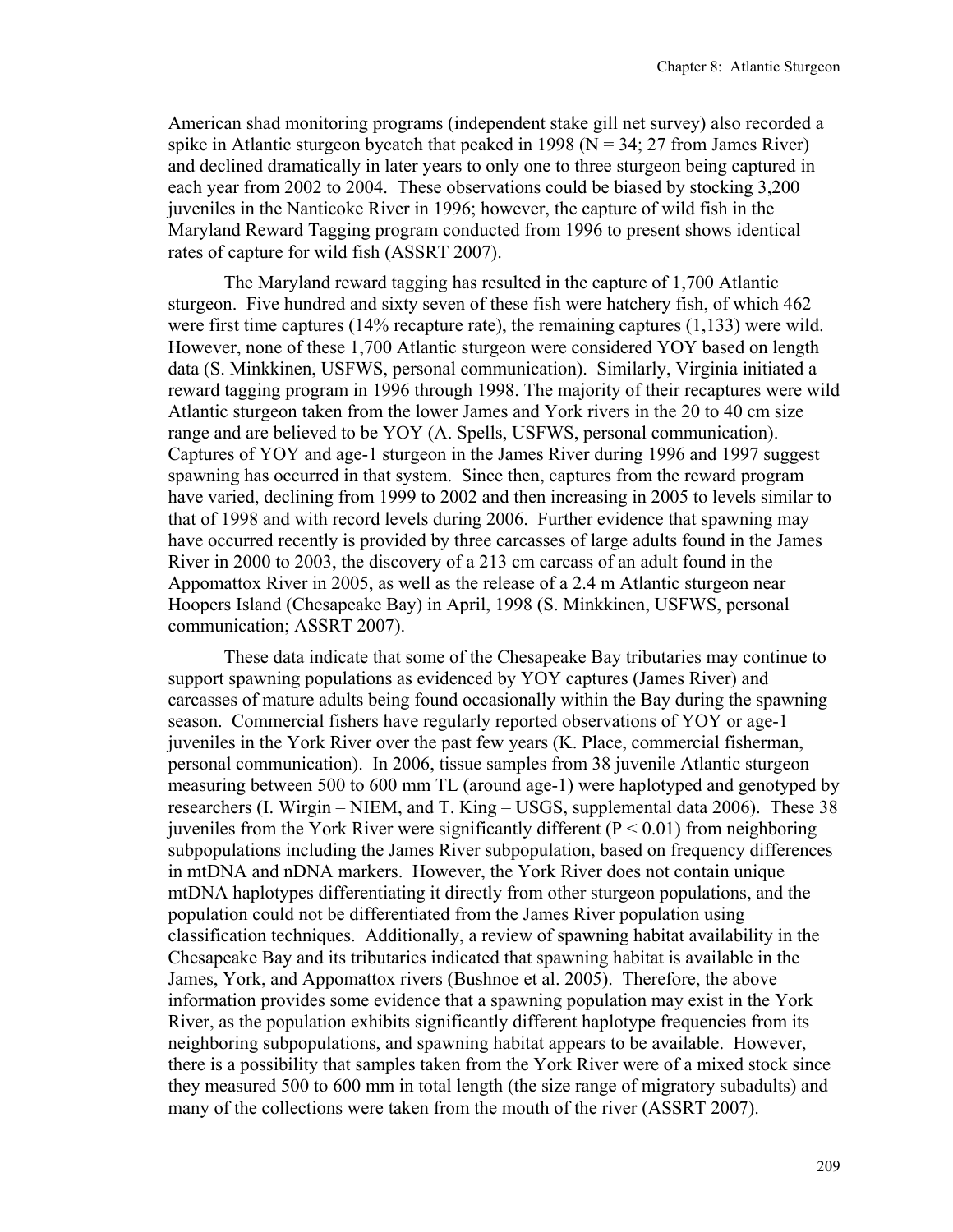# North Carolina Rivers

Historically, Atlantic sturgeon were abundant in most North Carolina coastal rivers and estuaries; the largest fishery occurring in the Roanoke River/Albemarle Sound system and in the Cape Fear River (Kahnle et al. 1998). Historic landing records from the late 1800s indicated that Atlantic sturgeon were very abundant within the Albemarle Sound (around 61.5 mt/yr); however, these landings are relatively small compared to the Delaware fishery (around 2,700 mt/yr) (Secor 2002). Abundance estimates derived from these historical landings records indicated that between 7,200 and 10,500 adult females were present within North Carolina prior to 1890 (Armstrong and Hightower 2002; Secor 2002).

# Albemarle Sound (Roanoke and Chowan/Nottoway Rivers) – North Carolina

Historic and current survey data indicate that spawning occurs in the Roanoke River/Albemarle Sound system, where both adults and small juveniles have been captured. Since 1990, the NC Division of Marine Fisheries (NCDMF) has conducted the Albemarle Sound Independent Gill Net Survey (IGNS), initially designed to target striped bass. The survey is conducted from November to May, using a randomized block sampling design and employing 439 m of gill net, both sinking and floating, with stretched mesh sizes ranges from 63.5 mm (2.5 in) to 254 mm (10 in). Since 1990, 842 sturgeon have been captured ranging from 15.3 to 100 cm FL, averaging 47.2 cm FL. One hundred and thirty-three (16%) of the 842 sturgeon captured could be classified as YOY ( $\leq 41$  cm TL,  $\leq 35$  cm FL); the others were subadults. Incidental take of Atlantic sturgeon in the IGNS indicate that the subpopulation has been increasing in recent years (1990 to 2000), but since then recruitment has dramatically declined. Similarly, the

North Carolina Division of Marine Fisheries (NCDMF) Observer Program documented the capture of 30 Atlantic sturgeon in large and small mesh gill nets; two of these individuals being YOY (less than 410 mm TL) (Blake Price, NCDMF, personal communication; ASSRT 2007).

In 1997 and 1998, North Carolina State University (NCSU) researchers characterized the habitat use, growth, and movement of juvenile Atlantic sturgeon (Armstrong and Hightower 2002). Their survey collected 107 Atlantic sturgeon, of which 15 (14%) could be considered YOY ( $\leq$  41 cm TL or 35 cm FL). Young juveniles were observed more often over organic rich mud bottoms and at depths of 3.6 to 5.4 meters. Adult running ripe sturgeon have not been collected in the Roanoke River even though the North Carolina Wildlife Resources Commission (NCWRC) has sampled the spawning grounds since the 1990s during their annual striped bass electrofishing survey. However, in 2005, an angler captured a YOY (39 cm TL) Atlantic sturgeon in the Roanoke River, near the city of Jamesville, North Carolina. These multiple observations of YOY from the Albemarle Sound and Roanoke River provide evidence that spawning continues, and catch records indicate that this population seemed to be increasing until 2000, when recruitment began to decline (ASSRT 2007).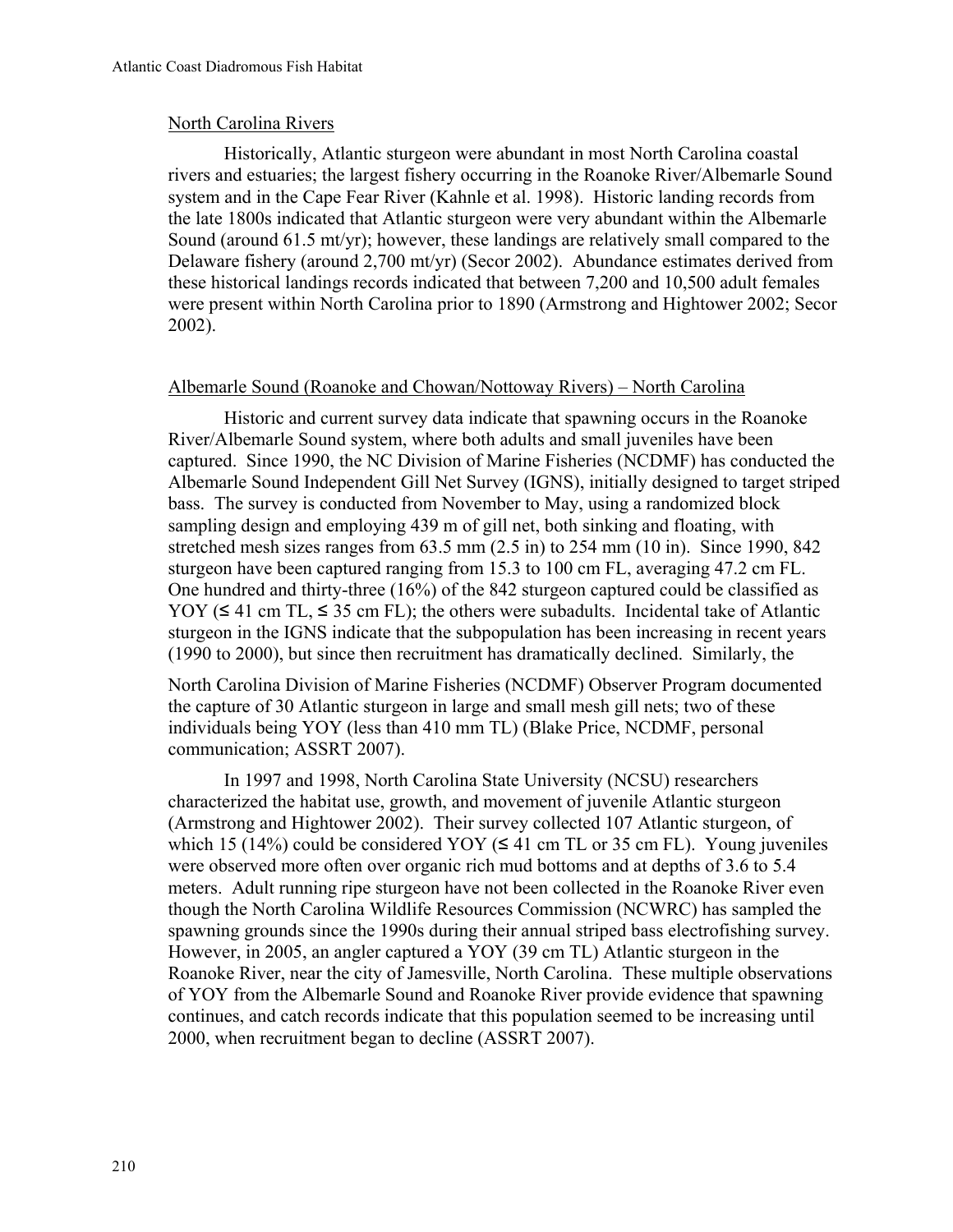# Pamlico Sound (Tar and Neuse Rivers) – North Carolina

Evidence of spawning was reported by Hoff (1980), who noted captures of very young juveniles in the Tar and Neuse rivers. More recently, two juveniles (approximately 45 and 60 cm TL) were observed dead on the bank of Banjo Creek, a tributary to the Pamlico system (B. Brun, USFWS and U.S. Army Corps of Engineers (retired), personal communication). An independent gill net survey, following the Albemarle Sound IGNS methodology, was initiated in 2001. Collections were low during the periods of 2001 to 2003, ranging from zero to one fish per year. However, in 2004, this survey collected 14 Atlantic sturgeon ranging from 460 to 802 mm FL, and averaging 575 mm FL. During the same time period (2002 to 2003), four Atlantic sturgeon (561 – 992 mm FL) were captured by NCSU personnel sampling in the Neuse River (Oakley 2003). Similarly, the NCDMF Observer Program documented the capture of 12 Atlantic sturgeon in the Pamlico Sound from April 2004 to December 2005; none of these were YOY or spawning adults, averaging approximately 600 mm TL (Blake Price, NCDMF, personal communication).

The incidental capture of two juvenile Atlantic sturgeon in the Tar (1) and Neuse rivers (1) in 2005 also provides evidence that spawning may be occurring within those rivers. The Tar River juvenile was captured near Greenville, North Carolina, by an angler and reported to be less than 40 cm TL (P. Kornegay, NCWRC, personal communication). The other juvenile was captured in an illegal gill net set upstream of New Bern, North Carolina, and measured 46 cm TL. Although not confirmed as YOY, these two captures are important in that they represent the only evidence of possible spawning activities within the Pamlico Sound Drainage for at least the last 15 years (ASSRT 2007).

# Cape Fear River – North Carolina

A gill net survey for adult shortnose and juvenile Atlantic sturgeon was conducted in the Cape Fear River drainage from 1990 to 1992, and replicated 1997 to 2005. Each sampling period included two overnight sets (checked every 24 hours). The 1990 to 1992 survey captured 100 Atlantic sturgeon below Lock and Dam #1 (rkm 95) for a CPUE of 0.11 fish/net-day. No sturgeon were collected during intensive sampling above Lock and Dam #1. In 1997, 16 Atlantic sturgeon were captured below Lock and Dam #1, an additional 60 Atlantic sturgeon were caught in the Brunswick (a tributary of the Cape Fear River), and 12 were caught in the Northeast Cape River (Moser et al. 1998). Relative abundance of Atlantic sturgeon below Lock and Dam #1 seemed to have increased dramatically since the survey was conducted in 1990 to 1992 (Moser et al. 1998) as the CPUE of Atlantic sturgeon was two to eight times greater during 1997 than in the earlier survey. Since 1997, Atlantic sturgeon CPUE has been gradually increasing; a regression analysis revealed that CPUE doubled between the years of 1997 (around 0.25 CPUE) and 2003 (0.50 CPUE) (Williams and Lankford 2003). This increase may reflect the effects of North Carolina's ban on Atlantic sturgeon fishing that began in 1991; however, the increase in CPUE may also be artificial as these estimates are similar among years except in 2002 (large increase) that likely skewed the regression analysis.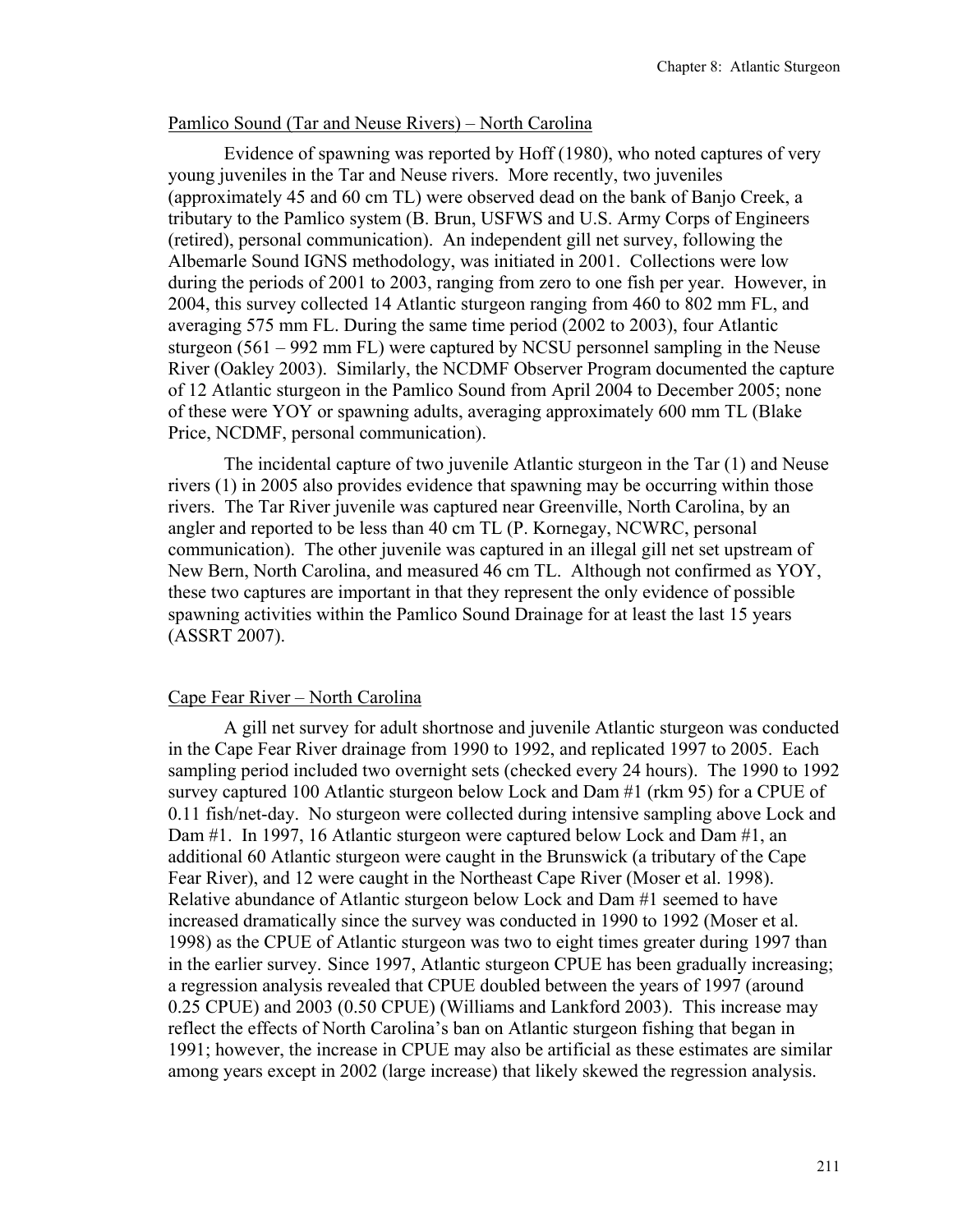In 2003, the NCDMF continued the sampling program (Cape Fear River Survey) and have collected 91 Atlantic sturgeon (427 to 1473 mm FL) (ASSRT 2007).

Adult Atlantic sturgeon have been observed migrating upstream in the fall within the Cape Fear River, indicating that there may be two spawning seasons or some upstream overwintering may be occurring (M. Williams, formerly of University of North Carolina at Wilmongton, personal communcation). One large Atlantic sturgeon was tracked moving upstream in the Black River, which is a tributary of the Cape Fear River, in early October. Moreover, all of the largest sturgeon collected by University of North Carolina at Wilmington personnel were later captured only during September and October in both the Cape Fear and Northeast Cape Fear rivers. Finally, a carcass of an adult female Atlantic sturgeon with fully developed ovaries was discovered in an area well upstream of the saltwater-freshwater interface in mid-September. Studies in other river systems have also demonstrated that some sturgeon will participate in upstream spawning migrations in the fall (Rogers and Weber 1995; Weber and Jennings 1996; Moser et al. 1998; ASSRT 2007).

# South Carolina Rivers

Historically, Atlantic sturgeon were likely present in many South Carolina river/estuary systems, but it is not known where spawning occurred. Secor (2002) estimated that 8,000 spawning females were likely present prior to 1890, based on US Fish Commission landing records. Since the 1800s, however, populations have declined dramatically (Collins and Smith 1997). During the last two decades, Atlantic sturgeon have been observed in most South Carolina coastal rivers, although it is not known if all rivers support a spawning subpopulation (Collins and Smith 1997; ASSRT 2007).

# Winyah Bay (Waccamaw, Great Pee Dee, and Sampit Rivers) – South Carolina

Recent shortnose sturgeon sampling (using 5, 5.5, 7, and 9 inch stretched mesh experimental gill nets; 16' otter trawl) conducted in Winyah Bay captured two sub-adult Atlantic sturgeon during 4.2 hrs of effort in 2004. Captures of age-1 juveniles from the Waccamaw River during the early 1980s suggest that a reproducing population of Atlantic sturgeon may persist in that river, although the fish could have been from the nearby Great Pee Dee River (Collins and Smith 1997). In 2003 and 2004, nine Atlantic sturgeon (48.4 to 112.2 cm FL) were captured in the Waccamaw River during the South Carolina Department of Natural Resources (SCDNR) annual American shad gill net survey, although none were considered spawning adults or YOY. However, Collins et al. (1996) note that unlike northern populations, in South Carolina, YOY are considered to be less than 50 cm TL or 42.5 cm FL, as growth rates are greater in the warmer southern waters compared to cooler northern waters. Therefore, the capture of a 48.4 cm FL sturgeon provides some evidence that YOY may be present in the Waccamaw River and some evidence of a spawning subpopulation. Lastly, watermen on the lower Waccamaw and Pee Dee rivers have observed jumping sturgeon, which suggest that rivers either serve as a nursery/feeding habitat or support an extant subpopulation(s) (W. Laney, USFWS, personal communication; ASSRT 2007).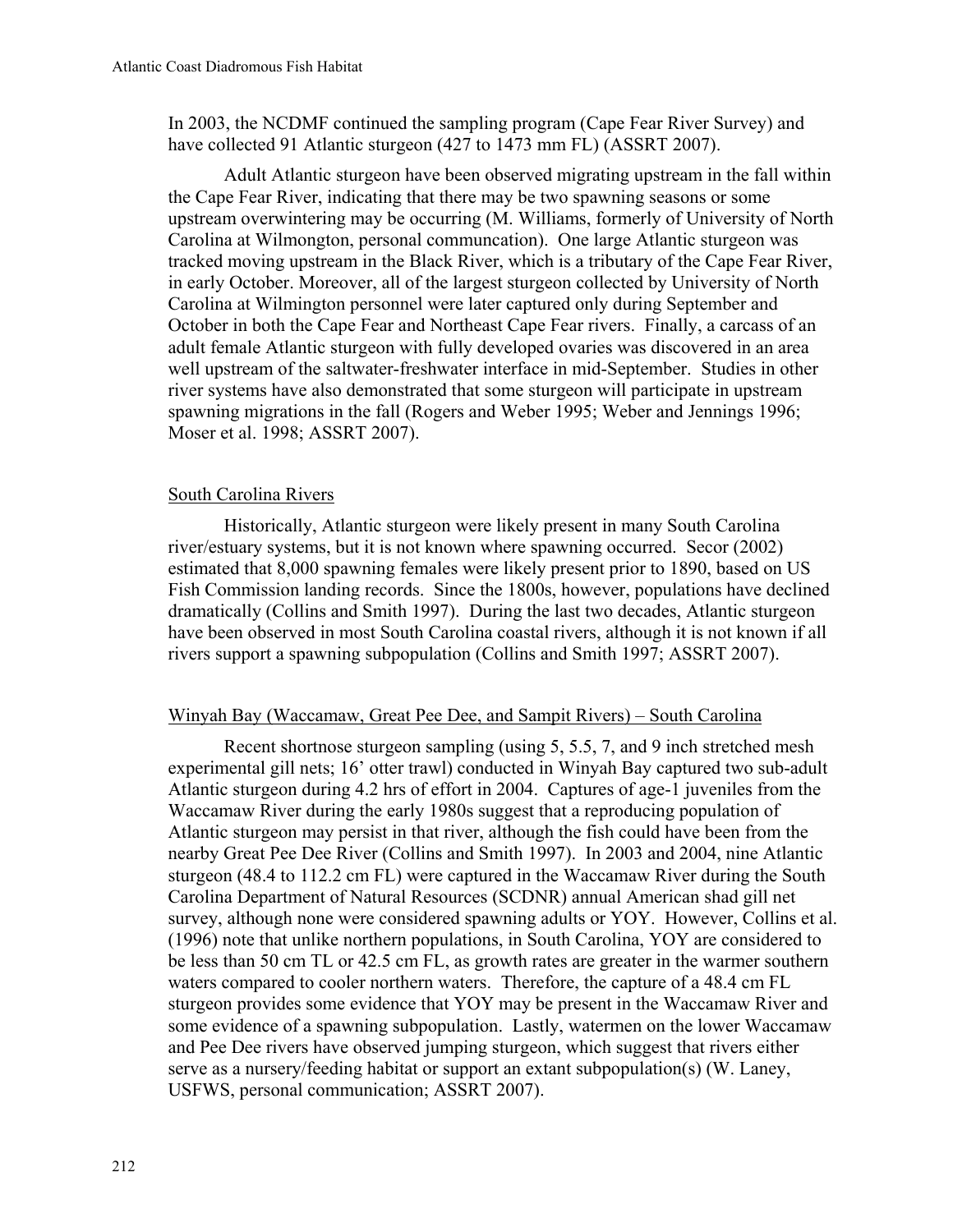Until recently, there was no evidence that Atlantic sturgeon spawned in the Great Pee Dee River, although subadults were frequently captured and large adults were often observed by fishers. However, a fishery survey conducted by Progress Energy Carolinas Incorporated captured a running ripe male in October of 2003 and observed other large sturgeon, perhaps revealing a fall spawning run (ASSRT 2007).

There are no data available regarding the presence of YOY or spawning adult Atlantic sturgeon in the Sampit River, although it did historically support a subpopulation and is thought to serve as a nursery ground for local stocks (ASSRT 2007).

## Santee and Cooper Rivers – South Carolina

The capture of 151 subadults, including age-1 juveniles, in the Santee River in 1997 suggests that an Atlantic sturgeon population exists in this river (Collins and Smith 1997). This is supported by three adult Atlantic sturgeon carcasses found above the Wilson and Pinopolis dams in Lakes Moultrie (Santee-Cooper reservoirs) during the 1990s (M. Collins, SCDNR, personal communication). Although shortnose sturgeon spawning above the dam has been documented, there is scant information to support existence of a land-locked subpopulation of Atlantic sturgeon. In 2004, 15 subadult Atlantic sturgeon were captured in shortnose sturgeon surveys during 156.6 hours of effort conducted in the Santee estuary. The previous winter, four juvenile (YOY and subadults) Atlantic sturgeon were captured (360 to 657 mm FL) from the Santee ( $N =$ 221) and Cooper  $(N = 3)$  rivers. These data support previous hypotheses that a fall spawning run occurs within this system, similar to that observed in other southern river systems. However, SCDNR biologists are skeptical as to whether these smaller sturgeon (360 and 378 mm FL) from the Santee-Cooper are resident YOY as flood waters from the Pee Dee or Waccamaw River could have transported these YOY to the Santee-Cooper system via Winyah Bay and the Intercoastal Waterway (ICW) (McCord 2004; ASSRT 2007).

## Ashley River – South Carolina

The Ashley River, along with the Cooper River, drains into Charleston Bay; only shortnose sturgeon have been sampled in these rivers. While the Ashley River historically supported an Atlantic sturgeon spawning subpopulation, it is unknown whether the subpopulation still exists (ASSRT 2007).

## ACE Basin (Ashepoo, Combahee, and Edisto Rivers) – South Carolina

From 1994 through 2001, over 3,000 juveniles have been collected in the ACE Basin including 1,331 YOY sturgeon (Collins and Smith 1997; M. Collins, SCDNR, personal communication). Sampling for adults began in 1997, with two adult sturgeon captured in the first year of the survey, including one gravid female (234 cm TL) captured in the Edisto River and one running ripe male (193 cm TL) captured in the Combahee River. The running ripe male in the Combahee River was recaptured one week later in the Edisto River, which suggests that the three rivers that make up the ACE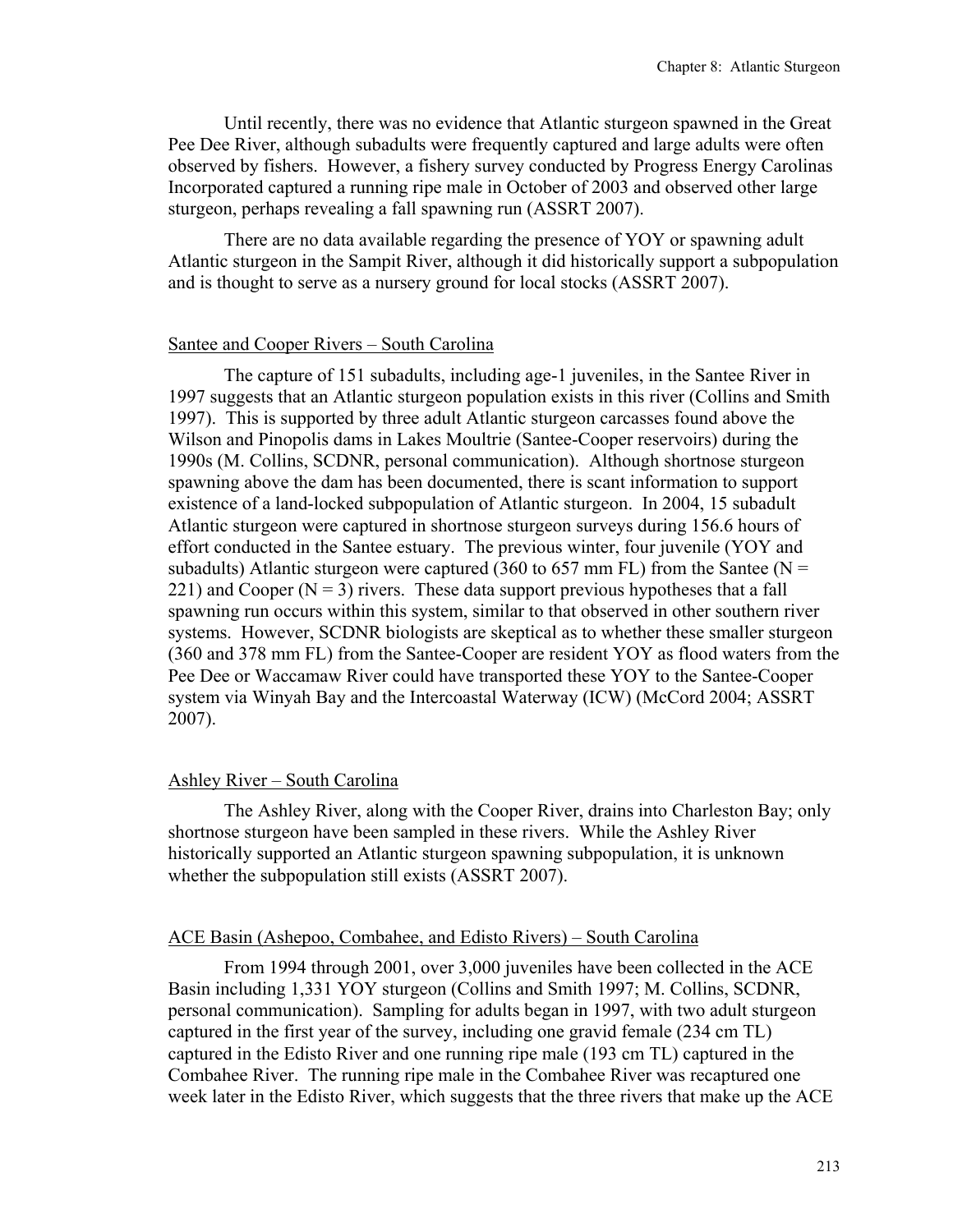basin may support a single subpopulation that spawns in at least two of the rivers. In 1998, an additional 39 spawning adults were captured (M. Collins, SCDNR, personal communication). These captures show that a current spawning subpopulation exists in the ACE Basin as both YOY and spawning adults are regularly captured (ASSRT 2007).

## Broad/Coosawatchie River – South Carolina

There has been little or no scientific sampling for Atlantic sturgeon in the Broad/Coosawatchie River. One fish of unknown size was reported from a small directed fishery during 1981 to 1982 (Smith and Dingley 1984; ASSRT 2007).

## Savannah River – South Carolina and Georgia

The Savannah River supports a reproducing subpopulation of Atlantic sturgeon (Collins and Smith 1997). According to the NOAA-National Ocean Service, 70 Atlantic sturgeon have been captured since 1999 (J. Carter, National Ocean Service, supplemental data 2006). Twenty-two of these fish have been YOY (less than 410 mm TL). A running ripe male was captured at the base of the dam at Augusta during the late summer of 1997, which supports the hypothesis that spawning occurs there in the fall (ASSRT 2007).

## Georgia Rivers

Prior to the collapse of the fishery in the late 1800s, the sturgeon fishery was the third largest fishery in Georgia. Secor (2002) estimated from U.S. Fish Commission landing reports that approximately 11,000 spawning females were likely present prior to 1890. The sturgeon fishery was mainly centered on the Altamaha River, and in more recent years, peak landings were recorded in 1982 (13,000 lbs). Based on juvenile presence and abundance, the Altamaha seems to currently support one of the healthiest Atlantic sturgeon subpopulations in the southeast (D. Petersen, University of Georgia, personal communication). Atlantic sturgeon are also present in the Ogeechee River; however, the absence of age-1 fish during some years and the unbalanced age structure suggests that the subpopulation is highly stressed (Rogers and Weber 1995). Spawning adults have been collected in recent years from the Satilla River (Waldman et al. 1996b). Recent sampling of the St. Mary's River failed to locate any sturgeon, which suggests that the subpopulation may be extirpated (Rogers et al. 1994). In Georgia, Atlantic sturgeon are believed to spawn in the Savannah, Ogeechee, Altamaha, and Satilla rivers (ASSRT 2007).

#### Ogeechee River – Georgia

Previous studies have shown the continued persistence of Atlantic sturgeon in this river, as indicated by the capture of age +1 fish. Sampling efforts (including 1991 to 1994, 1997, and 1998) to collect age-1 sturgeon as part of the Savannah River genetics study suggest that juvenile abundance is rare with high inter-annual variability, indicating spawning or recruitment failure. However, the Army's Environmental and Natural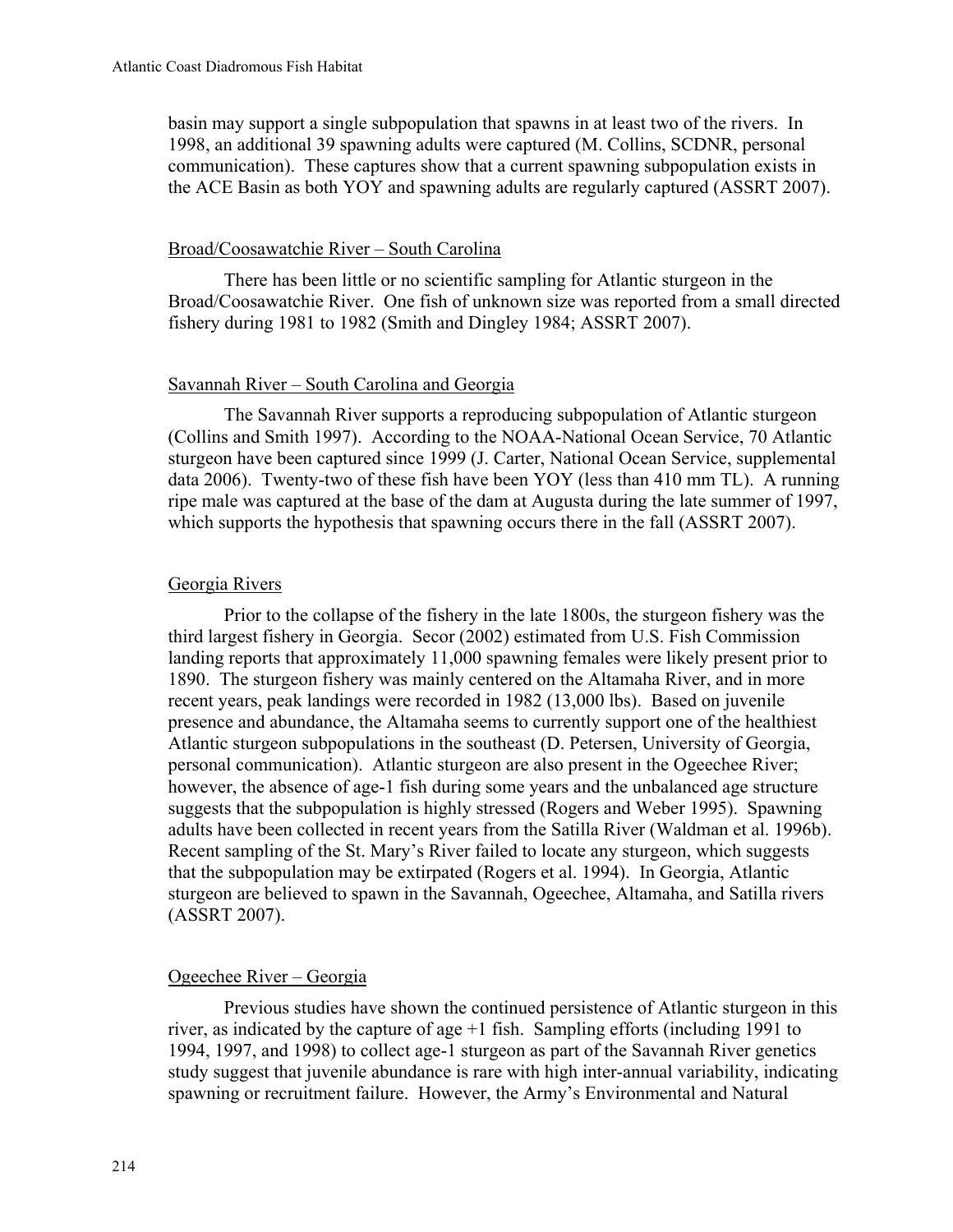Resources Division (AENRD) at Fort Stewart, Georgia, collected 17 sturgeon in 2003 considered to be YOY (less than 30 cm TL) and an additional 137 fish in 2004, using a 30 m x 2 m experimental gill net (3.8, 7.7, 12.7, 15.2, 17.8 cm stretched mesh). Most of these fish were juveniles; however, nine of these fish measured less than 41 cm TL and were considered YOY. In 2003, 17 sturgeon captured in this survey were also considered YOY (reported as less than 30 cm TL). The AENRD survey provides the most recent captures of YOY in the Ogeechee (ASSRT 2007).

## Altamaha River – Georgia

The Altamaha River supports one of the healthiest Atlantic sturgeon subpopulations in the Southeast, with over 2,000 subadults captured in trammel nets, 800 of which were nominally age-1 as indicated by size. Independent monitoring of the American shad fishery also documents the incidental take of Atlantic sturgeon within the river. Using these data, the subpopulation does not seem to be increasing or decreasing, as catch trends are variable (ASSRT 2007).

A survey targeting Atlantic sturgeon was initiated in 2003 by the University of Georgia. Trammel nets (91 m x 3 m) and gill nets were set in the lower 27 rkm of the Altamaha River, and were fished for 20 to 40 minutes during slack tides only. Sampling for adults was conducted using large mesh-gill nets set by local commercial fishermen during the months of April through May 2003. During 2005, similar gill nets were drift set during slack tides to supplement catches. As of October 2005, 1,022 Atlantic sturgeon have been captured using these gear types (trammel and large gill nets). Two hundred and sixty seven of these fish were collected during the spring spawning run in 2004 ( $N = 74$  adults) and 2005 ( $N = 139$  adults). From these captures, 308

(2004) and 378 (2005) adults were estimated to have participated in the spring spawning run, which is 1.5% of Georgia's historical spawning stock (females) that were estimated from U.S. Fish Commission landing records (Schuller and Peterson 2006; Secor 2002; ASSRT 2007).

## Satilla River – Georgia

Sampling results indicate that the Atlantic sturgeon subpopulation in the Satilla River is highly stressed (Rogers and Weber 1995). Only four spawning adults or YOY, which were used for genetic analysis (Ong et al. 1996), have been collected from this river since 1995 (ASSRT 2007).

## St. Mary's River – Georgia and Florida

The lack of Atlantic sturgeon captures (in either scientific sampling and/or as bycatch in other fisheries) in the St. Mary's River indicates that the river neither supports a spawning subpopulation nor serves as a nursery ground for Atlantic sturgeon (Rogers and Weber 1995; Kahnle et al. 1998). However, no directed sampling surveys have been conducted in recent Years (ASSRT 2007).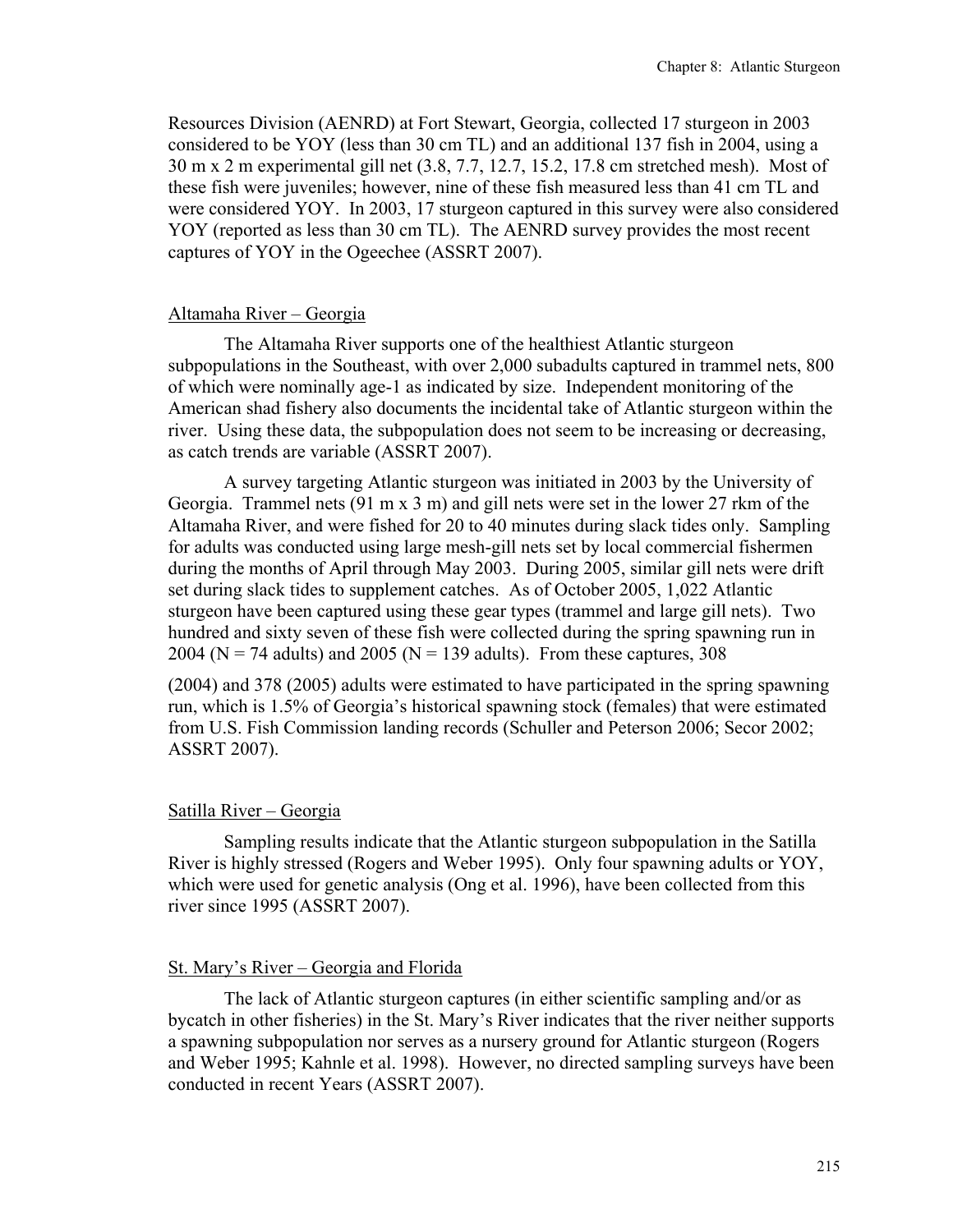## St. Johns River – Florida

In the 1970s and 1980s, there were several reports of Atlantic sturgeon being captured by commercial fishermen, although these fish were considered juveniles measuring 69 to 84 cm in length (J. Holder, Florida Fish and Wildlife Commission, personal communication). There have been reports of Atlantic sturgeon tagged in the Edisto River (South Carolina) having been recaptured in the St. Johns River, indicating this river may serve as a nursery ground; however, there are no data to support the existence of a spawning subpopulation (i.e., YOY or running ripe adults) (Rogers and Weber 1995; Kahnle et al. 1998; ASSRT 2007).

## *Spawning location (ecological)*

A study by Collins et al. (2000b) indicated that adult Atlantic sturgeon in South Carolina utilize a wide variety of habitats during the summer. They found sturgeon in the upper fresh/brackish interface zone, the lower interface zone, and in the high salinity portions of the estuary in the Edisto River, South Carolina. Atlantic sturgeon were present in this river from March to October. During the winter, southern Atlantic sturgeon resided in the ocean (Collins et al. 2000b). Adult Atlantic sturgeon in southern rivers exhibit behavior much like gulf sturgeon (*Acipenser oxyrinxhus desotoi*) in that they spend 9 months within the river system and 3 winter months in marine waters (M. Collins, South Carolina Department of Natural Resources, personal communication).

Most studies indicate that after spawning, Atlantic sturgeon migrate to salt water (Vladykov and Greeley 1963); these down-estuary migrations may occur over several months (Bain 1997). In the St. Lawrence River, migrations downstream have been reported from September through November (Scott and Crossman 1973). Hatin et al. (2002) found that the majority of Atlantic sturgeon were gone from the upper St. Lawrence River by late September in some years, while in other years, the sturgeon remained in the upper river through early December. In the Hudson River, females migrate back to salt water immediately following spawning, while males remain until the onset of cold temperatures in the fall (Smith 1985a). Additionally, Bain et al. (2000) reported post-spawn adult sturgeon and older juveniles congregating in deep water habitat during the summer in the Hudson River, New York.

## *Maturation and spawning periodicity*

Atlantic sturgeon mature at different times along the Atlantic coast, with maturity occurring earlier in the Southern regions (Vladykov and Greeley 1963). Females in South Carolina first spawn between the ages of 7 and 19, and males first spawn between 5 and 13 years. In the Hudson River, New York, females first spawn between the ages of 15 and 30 years, and males between 8 and 20 years (Dovel 1979; Smith et al. 1982; Smith 1985a; Smith 1985b; Young et al. 1988; Stevenson and Secor 1999). Scott and Crossman (1973) report that in the St. Lawrence River, Canada, female Atlantic sturgeon mature at approximately 27 years, and males mature between 22 and 34 years. Although most researchers have not verified age determination methods, Stevenson and Secor (2000) used marginal increment analysis and rearing studies to confirm the seasonality of annulus formation; they reported an aging precision of  $\pm$  5 years for Hudson River Atlantic sturgeon.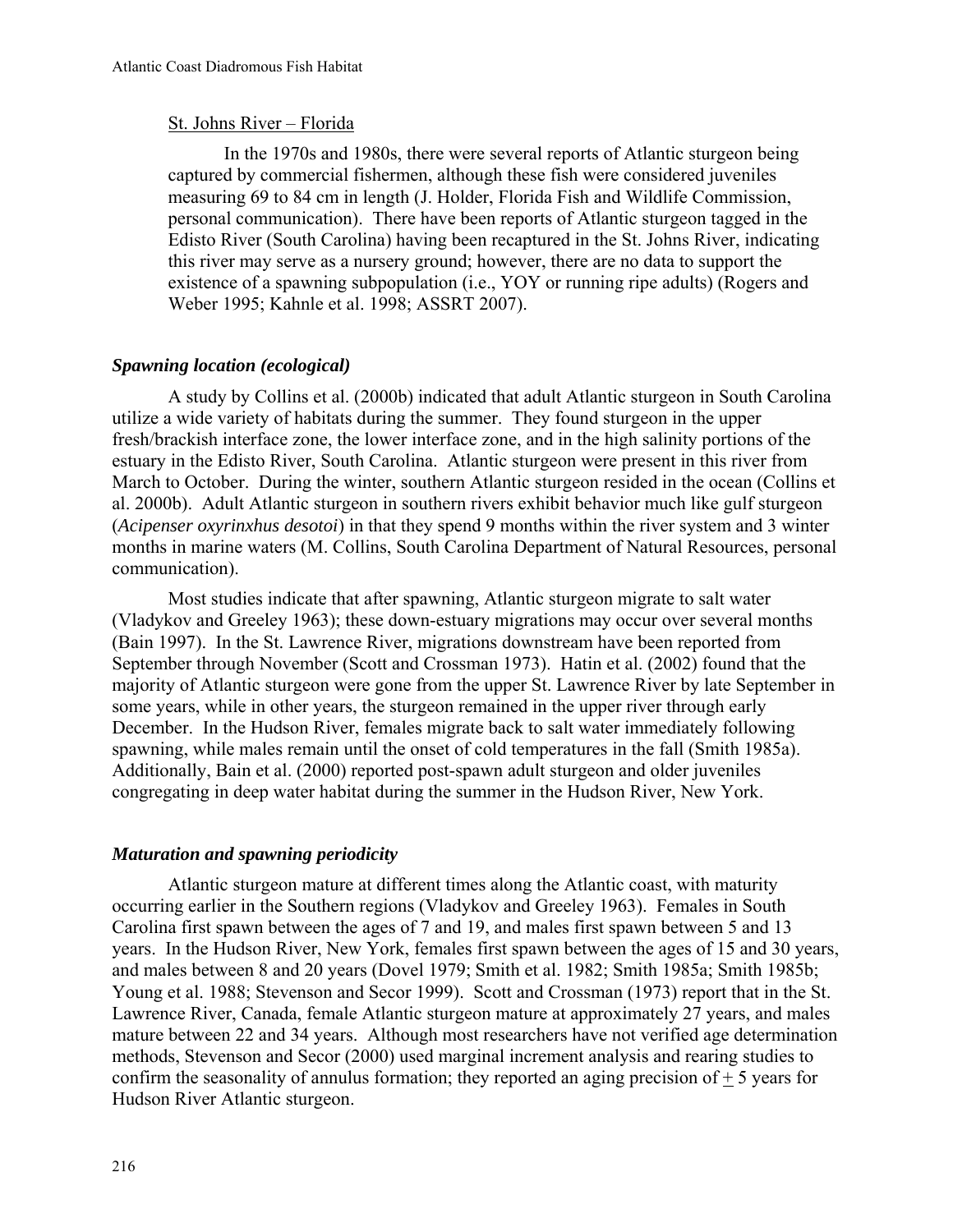Sexually mature Atlantic sturgeon do not usually spawn every year (Van Eenennaam et al. 1996; Caron et al. 2002). However, some fish participate in spawning migrations even when they do not spawn (Smith 1985b). There remains a high degree of uncertainty on the frequency of spawning due in part to imprecision in methods, but also due to large natural variability expected in this parameter. In South Carolina, females are thought to spawn every 3 to 5 years, while males spawn at 1 to 5 year intervals (Smith 1985b). Additionally, Smith et al. (1982) found that an average interval of 5.4 years occurred between first and second spawnings, and 3.5 years between second and third spawnings. Vladykov and Greeley (1963) concluded that females spawn once every 2 to 3 years. Results from recent research on gonad histology and hard part analysis of Hudson River Atlantic sturgeon suggest a spawning frequency of 3-5 years (Van Eenennaam et al. 1996; Stevenson and Secor 2000). Interestingly, Collins et al. (2000b) caught and then recaptured a male sturgeon (in 1998 and 1999, respectively) that was in spawning condition for two successive spawning seasons. Similarly, Scott and Crossman (1973) indicated that spawning might occur every year in some females.

## *Spawning and the saltwater interface*

Atlantic sturgeon generally spawn in tidal freshwater regions of estuaries, but may spawn in nontidal freshwater rivers in the southeastern part of their range. Most studies report that Atlantic sturgeon spawn in freshwater above the salt wedge in estuaries (Dovel 1978, 1979; Smith 1985b; Van Eenennaam et al. 1996; Bain et al. 2000). For instance, Dovel (1978, 1979) reported that Atlantic sturgeon in the Hudson River, New York, spawn in freshwater above the salt wedge. Smith (1985a) suggested that spawning fish may migrate seasonally, following the salt front upriver as the season progresses. Dovel and Berggren (1983) reported that the majority of spawning occurred between RKM 56 and 132 in the Hudson River. However, Van Eenennaam et al. (1996) suggest that these results might be questionable because the salt wedge extends to RKM 98. Atlantic sturgeon eggs cannot tolerate high salinity, thus it is more likely that sturgeon spawn above the salt wedge, and not in brackish waters (Van Eenennaam et al. 1996). In addition, Van Eenennaam et al. (1996) found ovulating sturgeon around RKM 136 in the Hudson River system.

#### *Spawning substrate associations*

Substrate is a key habitat parameter for Atlantic sturgeon, because a hard bottom substrate is required for successful egg attachment and incubation (Vladykov and Greeley 1963; Huff 1975; Smith 1985b; Gilbert 1989; Smith and Clugston 1997; Secor et al. 2002; Bushnoe et al. 2005). Within rivers, the areas of cobble-gravel, coarse sand, and bedrock outcrops, which occur in the rapids complex, may be considered prime habitat (Table 8-2). In northern rivers, these areas are nearer to the salt-wedge than in southern rivers. South of the Chesapeake Bay, nearly all rivers have extensive rapid-complex habitats in and/or near the fall line zone; these areas are generally at least 100 km upstream from the saltwater interface (P. Brownell, NOAA Fisheries, Southeast Regional Office, personal communication). This habitat provides Atlantic sturgeon with well-oxygenated water, clean substrates for egg adhesion, crevices that serve as shelter for post-hatch larvae, and macroinvertebrates for food (P. Brownell, NOAA Fisheries, Southeast Regional Office, personal communication).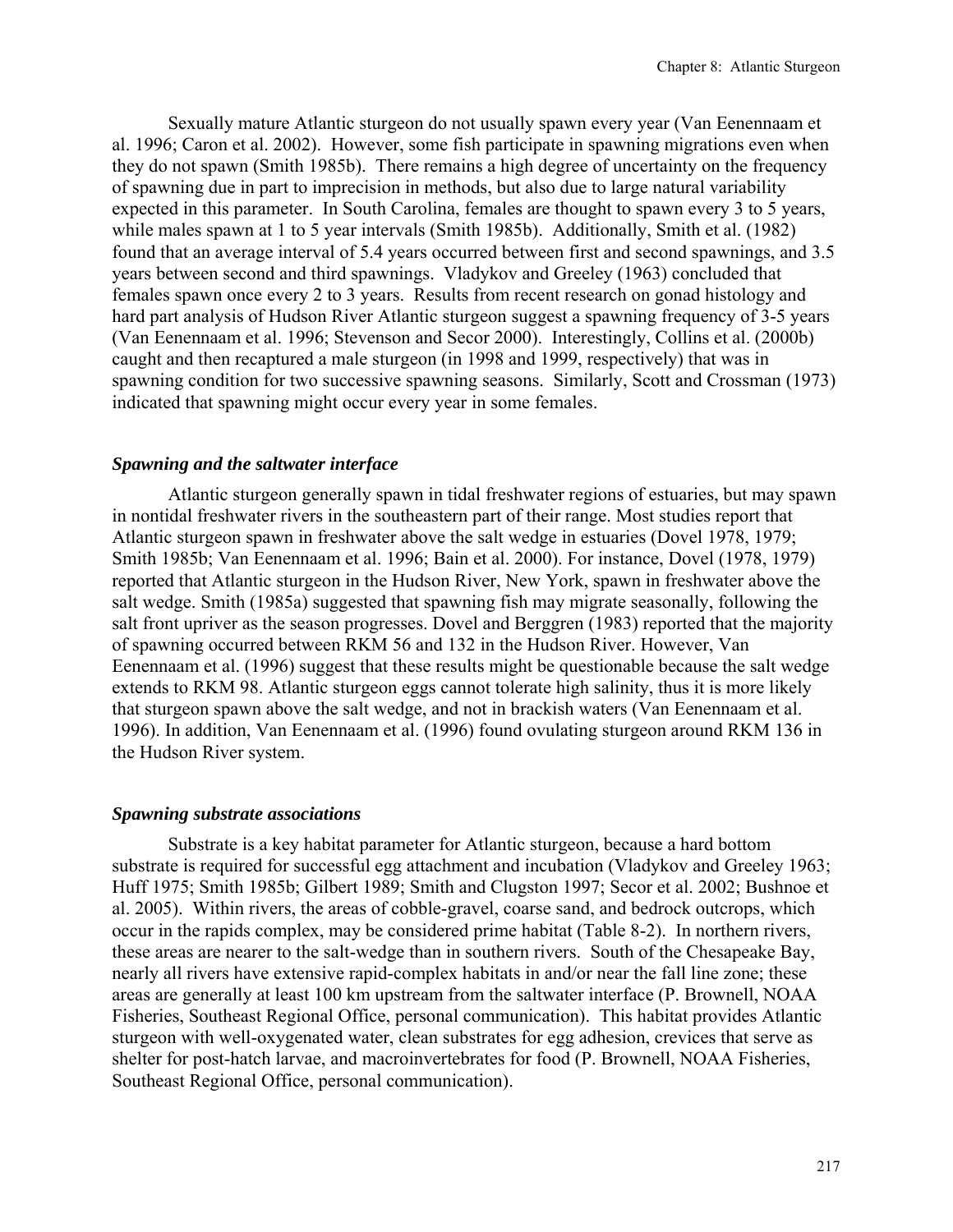| <b>Substrate</b>                    | <b>Activity</b> | Location                                     | <b>Citation</b>       |
|-------------------------------------|-----------------|----------------------------------------------|-----------------------|
| Rock and bedrock                    | spawning        | St. Lawrence River, Québec Hatin et al. 2002 |                       |
| Rock, clay, & sand                  | spawning        | St. Lawrence River, Québec Caron et al. 2002 |                       |
| Irregular bedrock, silt, & clay     | spawning        | Hudson River, NY                             | Bain et al. 2000      |
| Clay/silt with rocky shoreline      | post-spawning   | Hudson River, NY                             | Bain et al. 2000      |
| Hard clay                           | spawning        | Delaware River                               | Borodin 1925          |
| Small rubble & gravel               | spawning        | Delaware River                               | Dees 1961             |
| Clay                                | spawning        | Delaware River                               | Scott & Crossman 1973 |
| Limestone                           | spawning        | Edisto River, SC                             | Collins et al. 2000b  |
| Fine mud, sand, pebbles, $\&$ shell | post-spawning   | Edisto River, SC                             | Collins et al. 2000b  |
| Cobble/gravel                       | spawning        | <b>HSI</b> Model                             | Brownell et al. 2001  |

Table 8-2. Spawning (and post-spawn) substrate type for Atlantic sturgeon along the Atlantic coast

Some researchers have attempted to identify likely spawning areas for Atlantic sturgeon using modeling techniques. Brownell et al. (2001) developed a Habitat Suitability Index (HSI) model for spawning Atlantic sturgeon and early egg development, and found that cobble/gravel (64 mm to 250 mm) was the optimal spawning substrate for Atlantic sturgeon. Boulder (250 mm to 4000 mm) scored the second highest in the model, and silt/sand (<2.0mm) and mud/soft clay/fines scored the lowest. The curve and the data values were based on the shortnose sturgeon model, and factors such as oxygenation, substrate embeddedness, available egg attachment sites, protection of eggs from predators, light intensity, and solar warming were all hypothesized to be available in cobble/gravel and boulder substrates (Brownell et al. 2001).

Bushnoe et al. (2005) identified potential spawning areas for Atlantic sturgeon in Virginia based on the location of suitable hard substrate and a variety of other water quality parameters, including temperature, dissolved oxygen, pH, salinity, hardness, and conductivity. They concluded that Turkey Island oxbow and the James Neck oxbow in the James River, the Appomattox River, the Mattaponi, and Pamunkey River in the York River system, and the Rappahannock River, all represented potential spawning habitat (Bushnoe et al. 2005).

# *Spawning depth associations*

Atlantic sturgeon have been documented spawning in water from 3 m to 27 m in depth (Table 8-3) (Borodin 1925; Dees 1961; Scott and Crossman 1973; Shirey et al. 1999; Bain et al. 2000; Collins et al. 2000b; Caron et al. 2002; Hatin et al. 2002). Spawning depth seems to vary greatly depending upon the available depth range.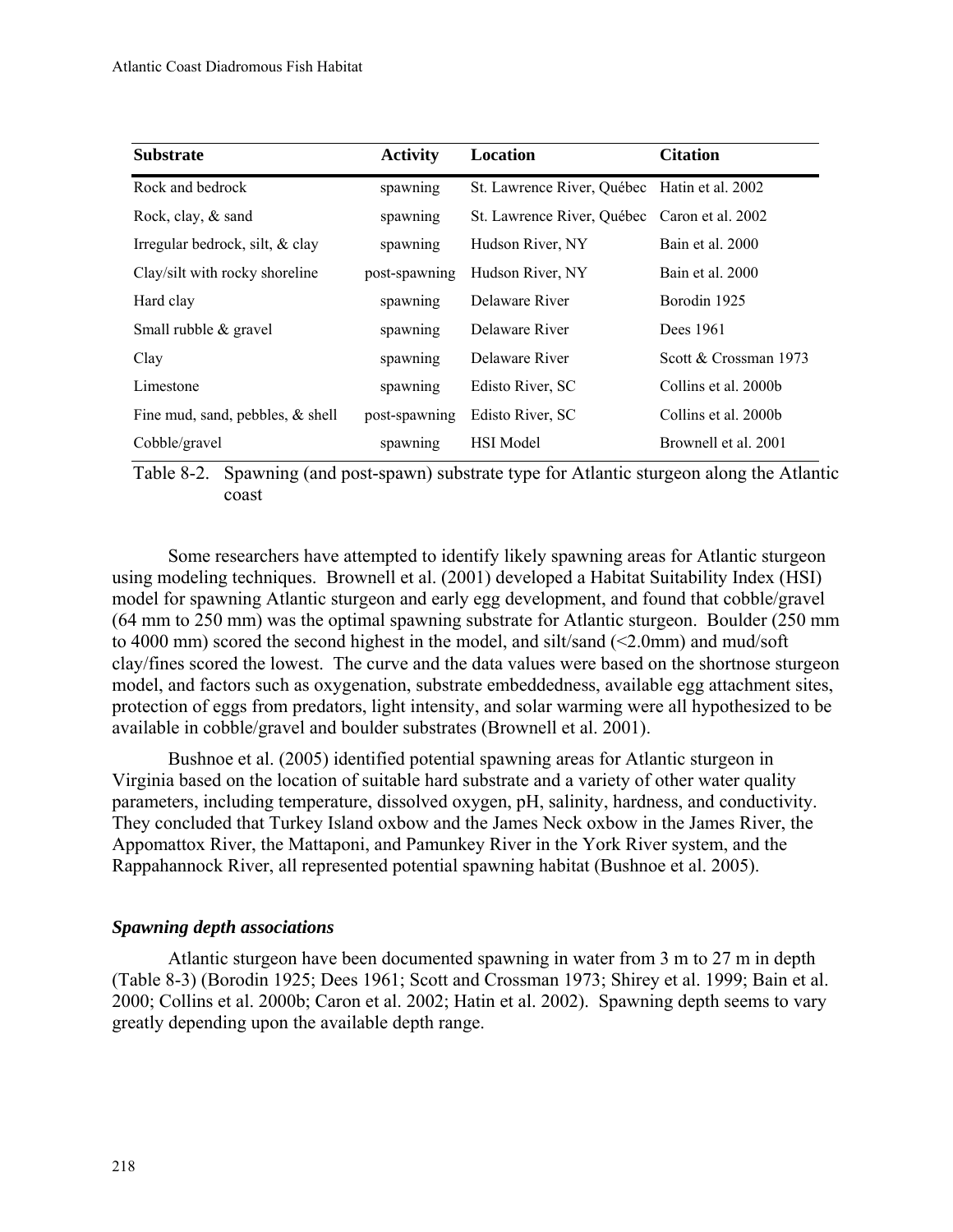| Depth Range (m)  | <b>Status</b> | Location                                                  | <b>Citation</b>                     |
|------------------|---------------|-----------------------------------------------------------|-------------------------------------|
| $10 - 22$        | Spawning      | St. Lawrence River, Québec Caron et al. 2002              |                                     |
| $17 - 21$        |               | Non-spawning St. Lawrence River, Québec Caron et al. 2002 |                                     |
| $15 - 27$ (mean) | All           | St. Lawrence River, Québec Hatin et al. 2002              |                                     |
| $6 - 60$         | Spawning      | St. Lawrence River, Québec Hatin et al. 2002              |                                     |
| >7.6             | Migrating     | Hudson River, NY                                          | Dovel and Berggren 1983             |
| $12 - 27$        | Spawning      | Hudson River, NY                                          | Bain et al. 2000                    |
| $11 - 13$        | Spawning      | Delaware River                                            | Borodin 1925; Scott & Crossman 1973 |
| $1.5 - 13$       | All           | Edisto River, SC                                          | Collins et al. 2000b                |
| $2.4 - 8$        | Spawning      | <b>HSI</b> Model                                          | Brownell et al. 2001                |

Table 8-3. Spawning (and non-spawn) depth ranges for Atlantic sturgeon along the Atlantic coast

A recent HSI model developed by Brownell et al. (2001) showed that the optimal depth range in the South for spawning Atlantic sturgeon and egg incubation ranged from 2.4 m to 8 m. It should be noted that depth in this model had a maximum range of 8 m because areas where spawning is likely to occur (areas above the fall zone) in the South are not much deeper than 8 m (P. Brownell, NOAA Fisheries, Southeast Regional Office, personal communication).

## *Spawning water temperature*

Atlantic sturgeon reportedly spawn in waters where temperatures range from  $13^{\circ}$ C to 26°C (Table 8-4) (Borodin 1925; Huff 1975; Smith 1985b; Bain et al. 2000; Caron et al. 2002; Hatin et al. 2002). Temperature appears to be a universal determining factor in spawning migration times. Migration temperatures seem to be fairly uniform across the Atlantic Coast, with southern fish migrating earlier in the spring, and northern fish following a few weeks later once the waters reach the appropriate temperature. Generally, male Atlantic sturgeon commence upstream migration when waters reach around  $6^{\circ}$ C (Smith et al. 1982; Dovel and Berggren 1983; Smith 1985a). Females usually follow a few weeks later when temperatures are closer to  $12^{\circ}$ C or 13°C (Dovel and Berggren 1983; Smith 1985a; Smith 1985b; Collins et al. 2000b). Spawning has been found to occur most often in waters 13<sup>o</sup>C to 21<sup>o</sup>C (Ryder 1888; Scott and Crossman 1973; Bain et al. 2000; Caron et al. 2002). In addition, Mohler (2003) stated in the "Culture Manual for Atlantic Sturgeon" that the preferred temperature for induced spawning in cultured sturgeons is between  $20^{\circ}$ C and  $21^{\circ}$ C.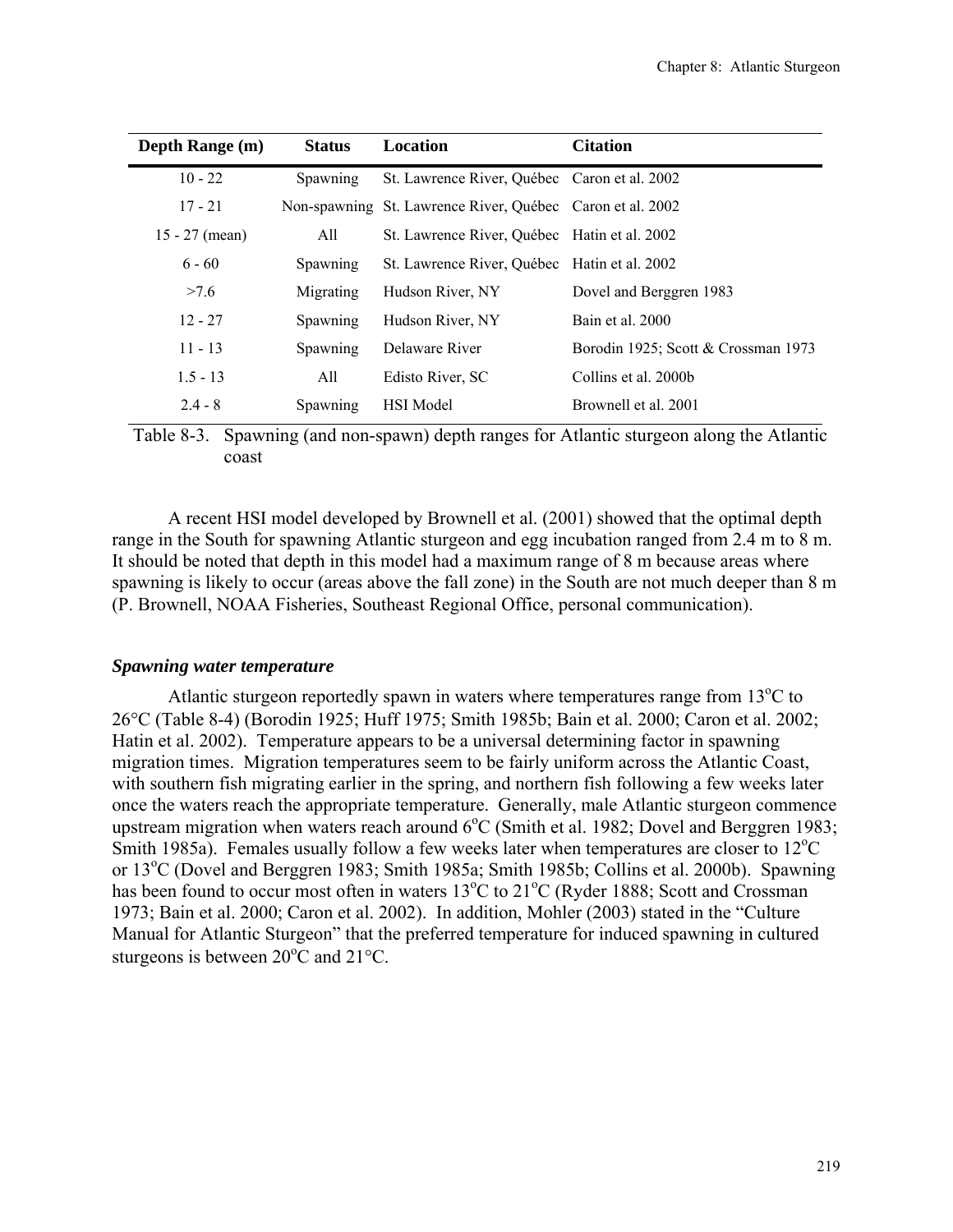| <b>Sex</b>                | <b>Activity</b> | <b>Month</b>                        | Temperature Location<br>Range $(^{\circ}C)$ |                              | <b>Citation</b>         |
|---------------------------|-----------------|-------------------------------------|---------------------------------------------|------------------------------|-------------------------|
|                           |                 |                                     |                                             |                              | Caron et al. 2002;      |
| M/F                       | Spawning        | N/A                                 | $14.5 - 23.4$                               | St. Lawrence River, Québec   | Hatin et al. 2002       |
| M                         | Migration Up    | N/A                                 | $5.6 - 6.1$                                 | Hudson River, NY             | Smith 1985a             |
| $\boldsymbol{\mathrm{F}}$ |                 | Migration Up $\beta$ + few weeks    | $12.2 - 12.8$                               | Hudson River, NY             | Smith 1985a             |
| M                         | Migration Up    | April                               | 6                                           | Hudson River, NY             | Dovel and Berggren 1983 |
| $\boldsymbol{\mathrm{F}}$ |                 | Migration Up $\Diamond^+$ few weeks | 13                                          | Hudson River, NY             | Dovel and Berggren 1983 |
| M/F                       | Spawning        | N/A                                 | $14 - 26$                                   | Hudson River, NY             | Bain et al. 2000        |
| M/F                       | Spawning        | April - June                        | $12.8 - 18.3$                               | Delaware River               | Ryder 1888              |
| M/F                       | Spawning        | N/A                                 | $13.3 - 17.8$                               | Delaware River               | Scott and Crossman 1973 |
| M                         | Migration Up    | N/A                                 | $13 - 19$                                   | South Carolina               | Smith 1985b             |
| $\rm F$                   | Spent           | Sept. - Oct.                        | $17 - 18$                                   | Edisto River, SC             | Collins et al. 2000b    |
| M/F                       | Migration Up    | March                               | 13.6                                        | Edisto River, SC             | Collins et al. 2000b    |
| M/F                       | Present         | Summer                              | up to $33.1$                                | Edisto & Combahee Rivers, SC | Collins et al. 2000b    |
| M/F                       | Spawning        | N/A                                 | $20 - 21$                                   | Aquaculture facility         | Mohler 2003             |
| M/F                       | Spawning        | N/A                                 | $16 - 21$                                   | HSI Model                    | Brownell et al. 2001    |

Table 8-4. Spawning and migration temperatures for Atlantic sturgeon along the Atlantic coast

# *Spawning water velocity/flow*

Atlantic sturgeon lay their eggs in flowing water (Vladykov and Greeley 1963; Van den Avyle 1983). Modeling studies suggest that the optimal water velocities for Atlantic sturgeon spawning range from 0.46 m/s to 0.76 m/s. Furthermore, velocities lower than 0.06 m/s and higher than 1.07 cm/s are unsuitable for spawning (Crance 1987). A recent HSI developed for spawning Atlantic sturgeon showed that optimal water velocity for spawning and egg incubation ranged from 0.2 m/s to 0.76 m/s (Brownell et al. 2001).

# *Spawning and other water parameters*

Reports of gulf sturgeon (*Acipenser oxyrinchus desotoi*) indicate that other important habitat factors include hardness and conductivity. Sulak and Clugston (1999) and Fox et al. (2000) describe the spawning sites of gulf sturgeon on the Suwannee River, Florida, as having a moderate Ca<sup>++</sup> ion concentration and conductivity ranging from 10  $\mu$ S to 110 $\mu$ S. Bushnoe et al. (2005) used these criteria to identify Atlantic sturgeon spawning habitat in rivers in Virginia. More research will be needed to clarify the importance of these parameters.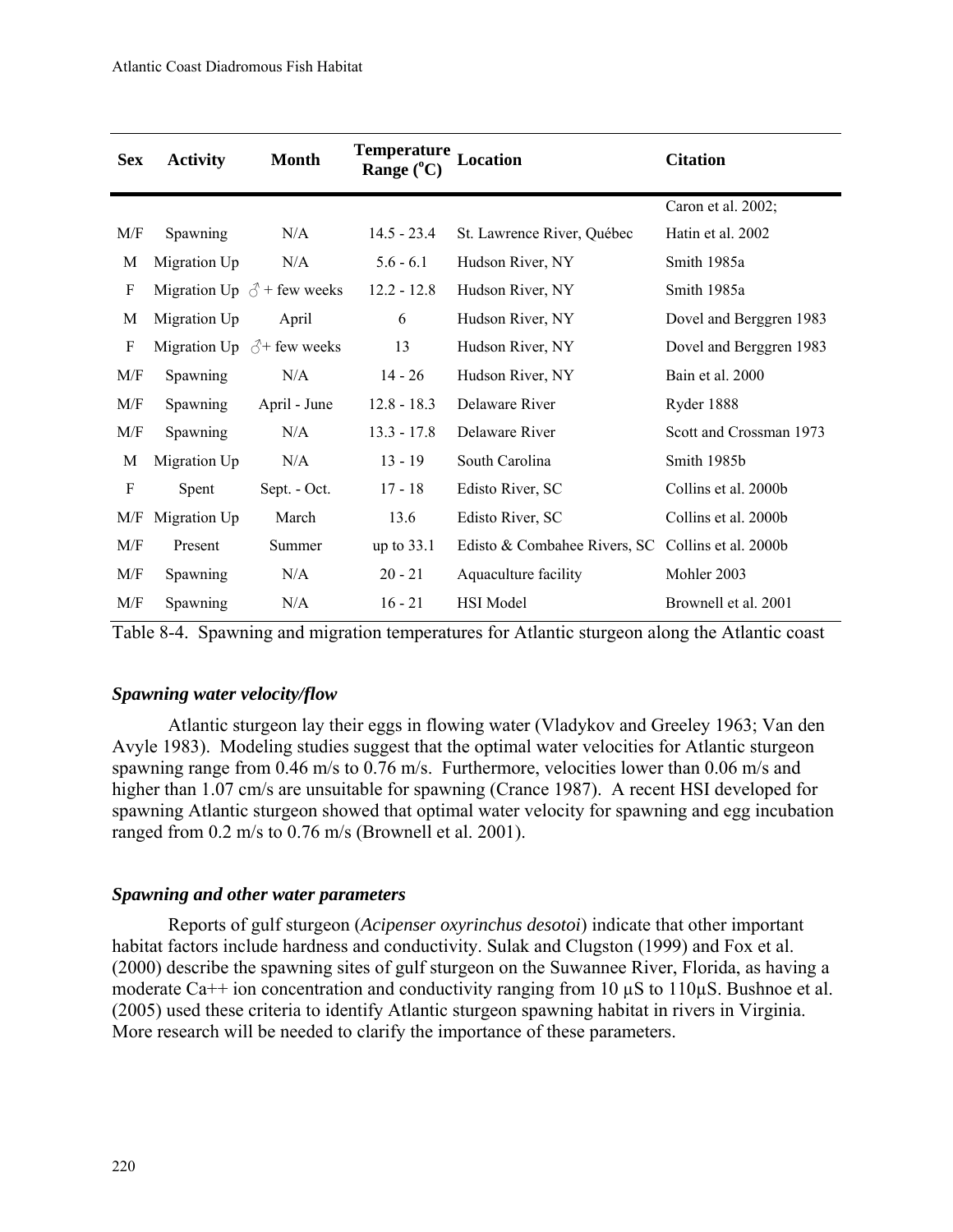## *Spawning feeding behavior*

It has been hypothesized that Atlantic sturgeon do not feed during spawning migrations. Research is currently being conducted in South Carolina to test this hypothesis (M. Collins, South Carolina Department of Natural Resources, personal communication). Post-spawning adults that remain in freshwater systems have been documented feeding on gastropods and other benthic organisms (Scott and Crossman 1973). In general, adult Atlantic sturgeon feed indiscriminately throughout their lives and are considered to be opportunistic feeders (Vladykov and Greeley 1963; Murawski and Pacheco 1977; Van den Avyle 1983; Haley and Bain 1997; Colette and Klein-MacPhee 2002). They feed on mollusks, polychaetes, gastropods, shrimps, isopods, and benthic fish in estuarine areas (Dadswell et al. 1984; Secor et al. 2000b; Colette and Klein-MacPhee 2002). In freshwater, their prey includes aquatic insects, nematodes, amphipods, and oligochaetes (Colette and Klein-MacPhee 2002; Hain et al. 2002).

### *Spawning competition and predation*

Adult Atlantic sturgeon appear to have few ecological competitors. They spawn later in the season and in different areas than shortnose sturgeon, thus avoiding competition for egg deposition space in areas where their habitat overlaps (Bath et al. 1981; Gilbert 1989; Kynard and Horgan 2002). Other species that might utilize the same spawning habitat include anadromous species, such as white perch, striped bass, and American shad (D. Secor, Chesapeake Biological Laboratory, University of Maryland Center for Environmental Science, personal communication).

The ASSRT (2007) notes the following information on competition and predation in Atlantic and shortnose sturgeon:

Atlantic sturgeon are benthic predators and may compete for food with other bottom-feeding fishes and invertebrates including suckers (*Moxotoma* sp.), winter flounder (*Pleuronectes americanus*), tautog (*Tautoga onitis*), cunner (*Tautagolabrus adspersus*), porgies (Sparidae), croakers (Sciaenidae), and stingrays (*Dasyatis* sp.) (Gilbert 1989). Specific information concerning competition between Atlantic sturgeon and other species over habitat and food resources is scarce. There are no known exotic or non-native species that compete directly with Atlantic sturgeon. There is a chance that species such as suckers or other bottom forage fish would compete with Atlantic sturgeon, but these interactions have not been elucidated (from ASSRT 2007).

The relationship between the Federally endangered shortnose sturgeon and the Atlantic sturgeon has recently been explored. Shortnose sturgeon are sympatric with Atlantic sturgeon throughout most of their range. Larger, adult shortnose are suspected to compete for food and space with juvenile Atlantic sturgeon in rivers of co-occurrence (Pottle and Dadswell 1979; Bain 1997). Haley and Bain (1997) found that while shortnose and Atlantic sturgeon overlap in their use of the lower estuary, the overall distribution of the two species differed by river kilometers, providing evidence that Atlantic and shortnose sturgeon partition space within the Hudson River despite cooccurrence in channel habitats. This finding is consistent with Kieffer and Kynard (1993) who found that subadult Atlantic and adult shortnose sturgeon in the Merrimack River, MA were spatially separate except for brief use of the same saline reach in the spring.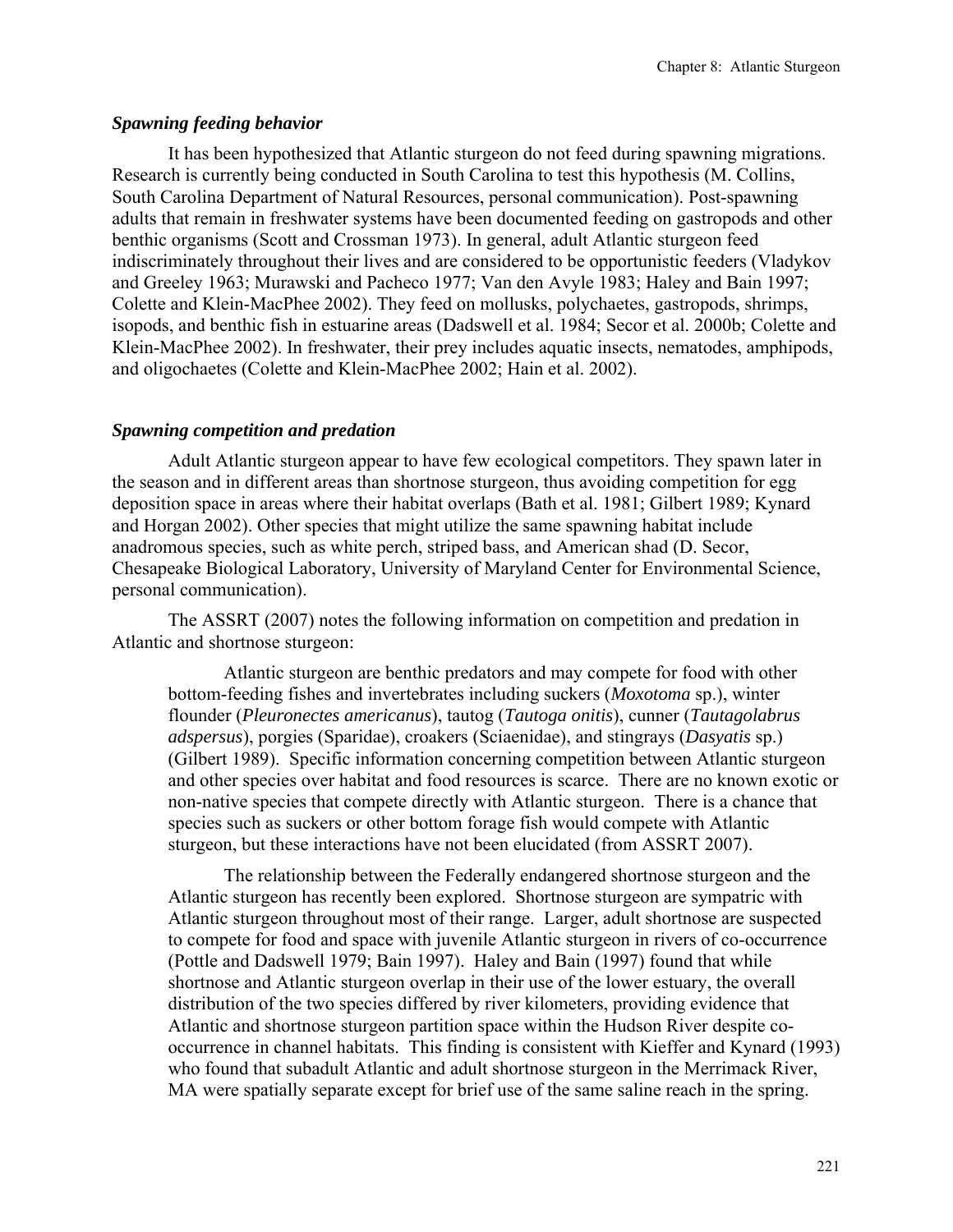Kahnle and Hattala (1988) conducted late summer-fall bottom trawl collections in the lower Hudson River Estuary from 1981-1986 and found that most shortnose sturgeon occupied rkm 55-60 in water depths of greater than six meters. Even though there was overlap in river miles, there was separation by water depth. In Georgia, the distributions of adult shortnose and juvenile Atlantic sturgeons overlap somewhat, but Atlantic sturgeon tend to use more saline habitats than shortnose sturgeon (G. Roger, formerly Georgia Department of Natural Resources, personal communication; from ASSRT 2007).

Juvenile shortnose sturgeon apparently avoid competition for food with Atlantic sturgeon in the Saint John River, Canada by spatial separation, but adult shortnose may compete for space with similar-sized juvenile Atlantic sturgeon (Dadswell et al. 1984). Haley and Bain (1997) analyzed stomach contents of Atlantic and shortnose sturgeon in the Hudson River using gastric lavage and found clear differences in their diets. Polychaetes and isopods were primary foods retrieved from Atlantic sturgeon while amphipods were the dominant prey obtained from shortnose sturgeon (Haley and Bain 1997; from ASSRT 2007).

Very little is known about natural predators of Atlantic sturgeon. The presence of bony scutes are likely effective adaptations for minimizing predation of sturgeon greater than 25 mm TL (Gadomski and Parsley 2005). Documented predators of sturgeon (*Acipenser* sp.) include sea lampreys (*Petromyzon marinus*), gar (*Lepisosteus* sp.), striped bass, common carp (*Cyprinus carpio*), northern pikeminnow (*Ptychocheilus oregonensis*), channel catfish (*Ictalurus punctatus*), smallmouth bass (*Micropterus dolomieu*), walleye (*Sander vitreus*), grey seal (*Halichoerus grypus*), fallfish (*Semotilus corporalis*) and sea lion (*Zalophus californianus*) (Scott and Crossman 1973; Dadswell et al. 1984; Miller and Beckman 1996; Kynard and Horgan 2002; Gadomski and Parsley 2005; Fernandes 2006; Wurfel and Norman 2006). In contrast to these findings, Moser et al. 2000 tested whether flathead catfish (*Pylodictus olivaris*) preyed on shortnose sturgeon (30 cm) in a controlled system, and despite sturgeon being the only prey available none were consumed. However, Gadomksi and Parsely (2005) tested at what size white sturgeon were preyed upon by channel catfish, northern pikeminnow, walleyes, and prickly sculpins (*Cottus asper*). Their results found that channel catfish (mean  $TL = 472$  mm), northern pikeminnow (mean  $TL = 464$  mm), and prickly sculpin (mean  $TL = 126$  mm) fed on juvenile sturgeon of an average size of 121 mm  $TL$ , 134 mm TL, and 50 mm TL, respectively. Oddly, similar size walleye (~470 mm TL) rarely fed on white sturgeon, but juvenile walleye (mean  $TL = 184$  mm) consumed sturgeon with a mean size of 59 mm TL. Gadomski and Parsley (2005) suggest that these findings indicate that predation could play an important role in sturgeon recovery (from ASSRT 2007).

Similarly, Brown et al. (2005) concluded that the "…introduction of [flathead catfish] has the potential to adversely affect ongoing anadromous fish restoration programs and native fish conservation efforts in the Delaware and Susquehanna basins." The same concern has been stated by fishery management agencies for south Atlantic river basins where flathead catfish are firmly established and have reached significant biomass, significantly altering native fish assemblages and biomass in the process. There is, however, no current evidence that predation rates on Atlantic sturgeon are elevated above "natural" levels (from ASSRT 2007).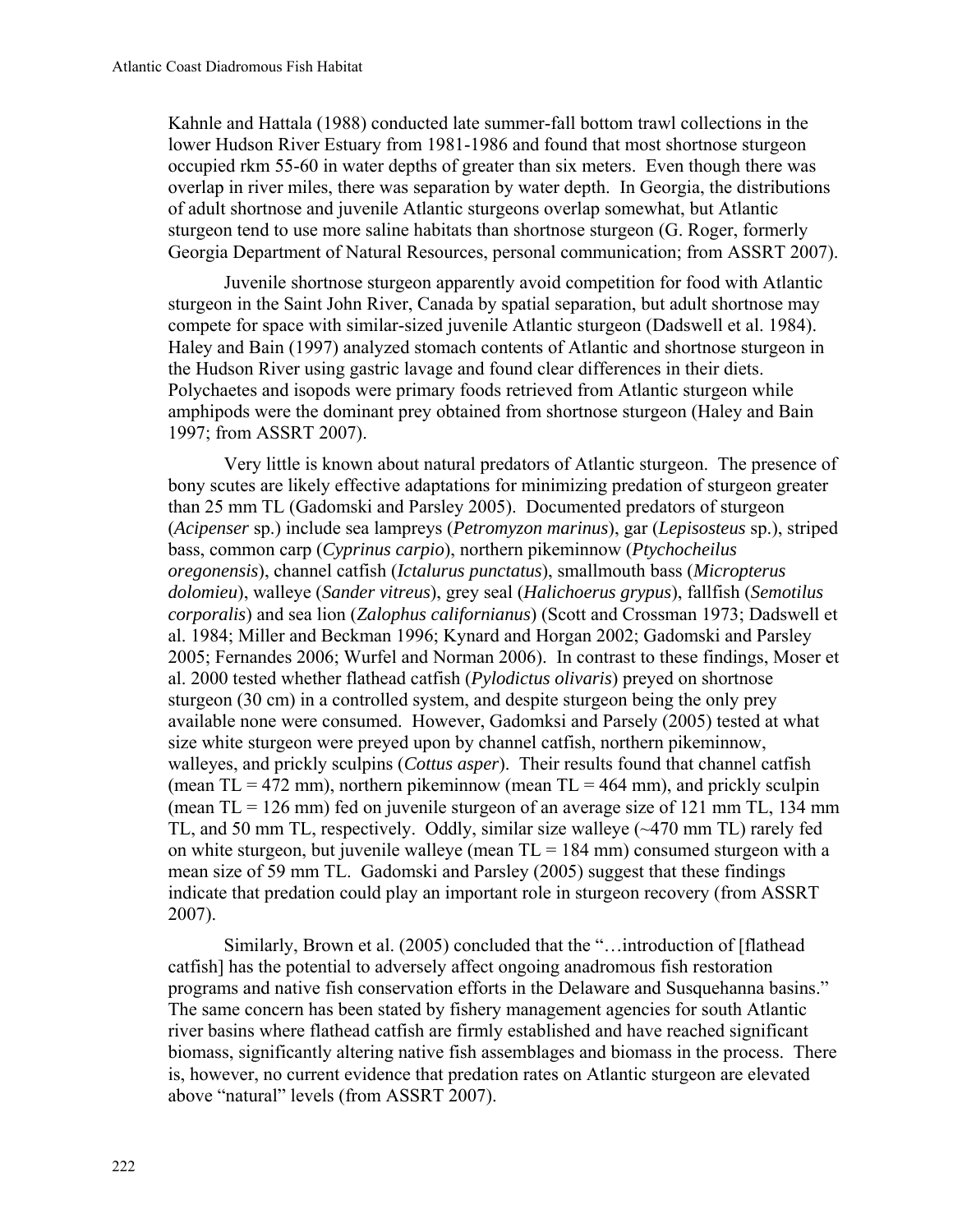# **Part B. Atlantic Sturgeon Egg and Larval Habitat**

### *Geographical and temporal movement patterns*

Due to a low tolerance for saline environments, Atlantic sturgeon eggs must be spawned upstream of the salt front (Van Eenennaam et al. 1996). On the other hand, research on the conspecific *A. o. desotoi* (Gulf sturgeon) indicates that Atlantic sturgeon probably select regions with high conductivity, above the salt wedge, but below fall line regions containing freshwater with low conductivity (Sulak and Clugston 1999; Fox et al. 2000).

Eggs are deposited into flowing water and disperse following fertilization. After approximately twenty minutes, the demersal eggs become strongly adhesive and attach to hard substrates (Murawski and Pacheco 1977; Van den Avyle 1983). The eggs hatch after 94 to 140 hours; subsequent to a pelagic yolksac larval period of about 10 days, late-stage larvae settle in the demersal habitat. This will be the principal type of habitat for the remainder of the sturgeon's life (USFWS-NMFS 1998).

 Little is known about the habitat of larval Atlantic sturgeon. Larval Atlantic sturgeon are less than 4 weeks old, with lengths less than 30 mm (TL) (Van Eenennaam et al. 1996); they are assumed to inhabit the same riverine or estuarine areas where they were spawned (Bain et al. 2000; Kynard and Horgan 2002). Newly hatched larvae are active swimmers and leave the bottom to swim in the water column. Once the yolk sac is absorbed, the larvae exhibit benthic behavior (Smith et al. 1980, 1981). Bath et al. (1981) caught free embryos by actively netting the bottom near the spawning area, demonstrating that early life stages are benthic.

For a more controlled experiment, Kynard and Horgan (2002) raised captive Atlantic sturgeon in chambers. They found that upon hatching, the embryos sought cover where they remained for a few days. The fish left cover and began to migrate around day 8. Following the passage of a few more days, the larvae stopped migrating and exhibited foraging behavior. Downstream migration resumed again during the juvenile period when the temperature dropped. Atlantic sturgeon larvae are capable of dispersing long distances. Movement occurs at night during the first half of the larval migration; eventually, the fish become active during both the day and night (Kynard and Horgan 2002). Kynard and Horgan (2002) hypothesize that this foraging behavior is a way to reduce daytime predation while the larvae are still developing, yet still enable them to forage when there is daylight to aid in the visual detection of prey.

 Mohler (2003) found similar results. Cultured Atlantic sturgeon were mostly pelagic after hatching and exhibited a "swim up and drift down" behavior. After three to four days, fry began to exhibit benthic clumping behavior and swam against the direction of water flow in the tank. Fry remained benthic for approximately four days, before moving around the tank in search of food. At this stage, the larval Atlantic sturgeon were noted to be pelagic, until live brine shrimp were thrown into the tank and the fry moved to the bottom of the tank to feed. Atlantic sturgeon fry did not actively seek out a food source, but rather waited until the currents brought food to them (Mohler 2003).

The ASSRT (2007) notes that downstream dispersal patterns may be different among watersheds:

Differences in the innate dispersal patterns of sturgeon species in early life stages also suggest that there are markedly separated differences in behavior between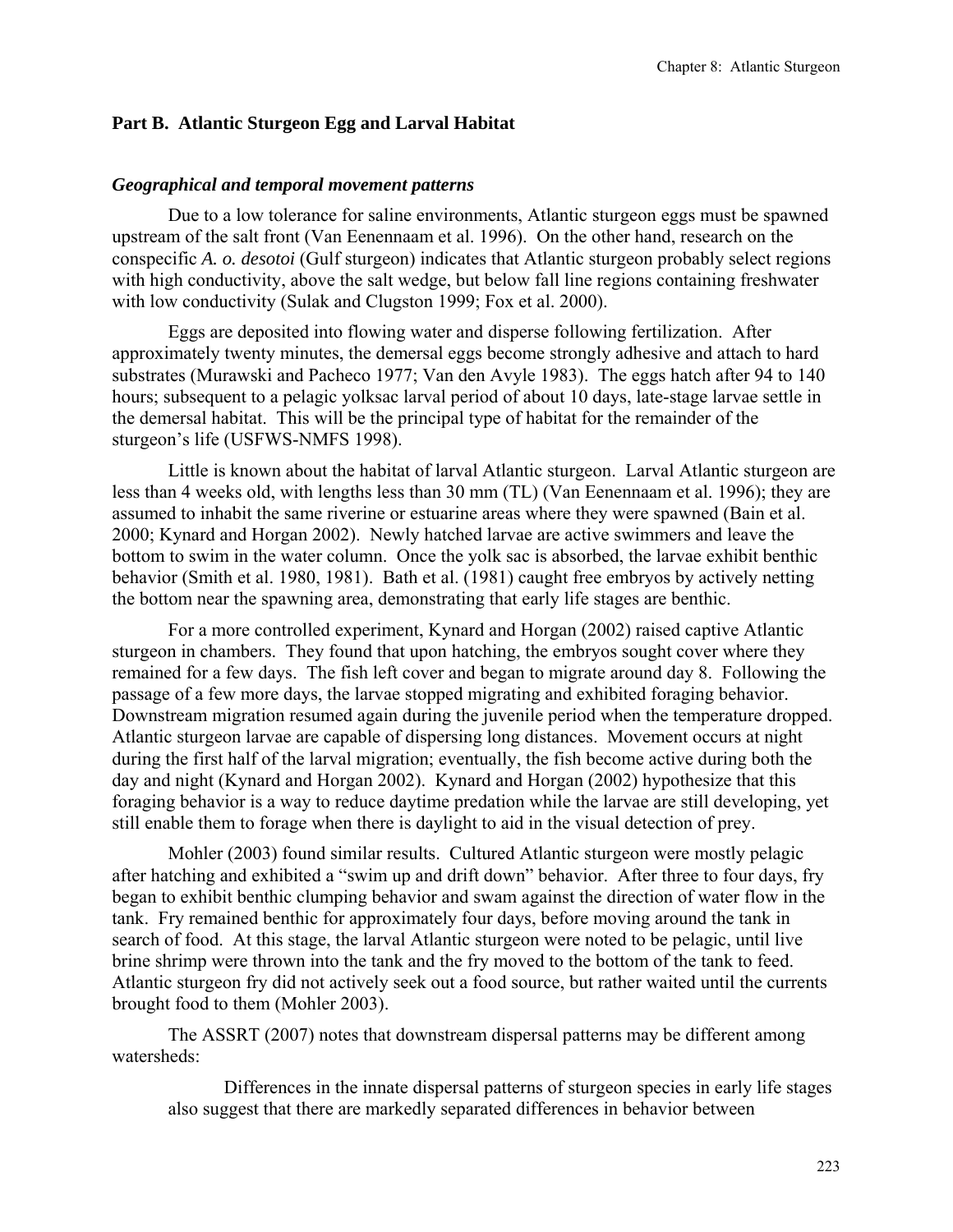subpopulations of sturgeon (B. Kynard, USGS Conte Anadromous Fish Research Center, personal communication). Boyd Kynard, a researcher at the USGS Conte Anadromous Fish Research Center (Turner Falls, Massachusetts), has noted major differences in innate dispersal patterns of early life stage sturgeon species including *Acipenser fulvescens*  (Wolf and Menominee rivers), *A. brevirostrum* (Connecticut and Savannah rivers), *A. transmontanus* (Sacremento and Kootenai rivers), and Atlantic/Gulf sturgeon subpopulations (Hudson and Suwannee rivers). This research suggests that Atlantic sturgeon are likely adapted to unique features of their watershed, considering their genetic discreteness and differing migration behaviors. These findings are similar to research conducted on striped bass (*Morone saxatilis*), an anadromous fish like Atlantic sturgeon, which correlated egg characteristics (e.g., egg diameter, egg density, etc.) with watershed type (e.g., low, medium, high energy) (Bergey et al. 2003). Differences in egg characteristics likely are the result of subpopulation adaptations to the watershed, but the manner in which these adaptations were produced were not determined. The ASSRT concluded that unique behavioral and physiological traits likely exist for each extant subpopulation of Atlantic sturgeon – except those that share a drainage basin (similar adaptations) (from ASSRT 2007).

# *Eggs, larvae, and the saltwater interface*

Salinity is very important to the survival of sturgeon eggs (McEnroe and Chech 1985; Jenkins et al. 1993; Van Eenennaam et al. 1996). Eggs are spawned in regions between the salt front and the fall-line of large rivers or estuarine tributaries (Borodin 1925; Leland 1968; Scott and Crossman 1973; Crance 1987; Bain et al. 2000). Bath et al. (1981) collected larval sturgeon in salinities of 0 ppt to 22 ppt in the Hudson River, New York. Dovel and Berggren (1983) recorded sturgeon embryos from RKM 60 to RKM 148, which includes some brackish water. However, Van Eenennaam et al. (1996) report that Atlantic sturgeon embryo habitat must be well above the salt wedge, due to their low tolerance to salinity. Other species of sturgeon show this same salt intolerance. For example, free embryos, larvae, and age-0 juveniles of white sturgeon and shortnose sturgeon also exhibit low salt tolerance. Mortality has been documented at salinities as low as 5 ppt to 10 ppt (McEnroe and Chech 1985; Jenkins et al. 1993).

# *Egg and larval substrate associations*

Atlantic sturgeon deposit their eggs on benthic hard substrate (Gilbert 1989; Smith and Clugston 1997). The eggs contain adhesive strings that attach to stones, shells, sticks, and weeds (Vladykov and Greeley 1963; Colette and MacPhee 2002). Hard substrate is also important to larval Atlantic sturgeon, as it provides refuge from predators (Kieffer and Kynard 1996; Fox et al. 2000). A study by Kynard and Horgan (2002) showed that after hatching, embryos immediately sought cover. Some scientists hypothesize that rapid-complex habitats might serve as hatcheries for Atlantic sturgeon because they provide cover, well-oxygenated hiding places, and a food source of microinvertebrates (P. Brownell, NOAA Fisheries, Southeast Regional Office, personal communication).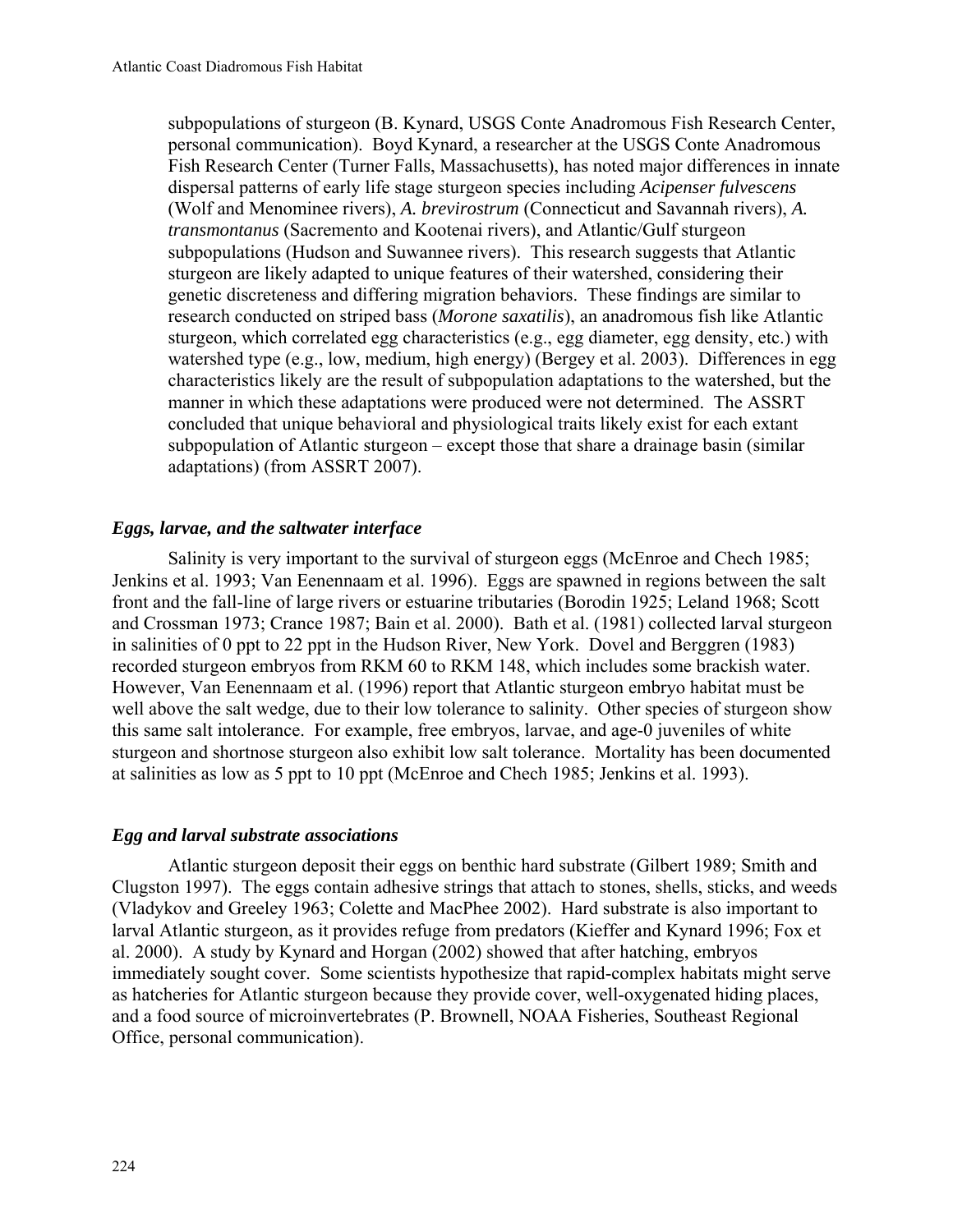## *Egg and larval depth associations*

The importance of depth to embryonic and larval Atlantic sturgeon has not been thoroughly discussed in the literature, but it is likely not as important to this species as benthic substrate characteristics (P. Brownell, NOAA Fisheries, Southeast Regional Office, personal communication). However, depth of migrating larvae would be an important issue to address for a project inserting intake structures into a river near nursery grounds (W. Patrick, NOAA Fisheries Service, personal communication). Additionally, Bain (1997) found that embryos remain on the bottom of deep channel habitats, and Bath et al. (1981) collected larval samples from 9.1 m to 19.8 m.

## *Egg and larval water temperature*

Smith et al. (1980) found that Atlantic sturgeon eggs optimally hatch at temperatures ranging from 18°C to 20°C. Hatching occurs approximately 94 to 140 hours after egg deposition at temperatures of  $20^{\circ}$ C and  $18^{\circ}$ C, respectively, and larvae assume a demersal existence (Smith et al. 1980). Similarly, Mohler (2003) states that in a culture setting, a temperature range of 20°C to 21°C is favorable for the incubation of Atlantic sturgeon eggs. Temperatures below 18°C prolong hatching and increase the risk of fungal infestation to dead eggs, which in turn can kill the viable individuals. Hatching occurs in 60 hours at this temperature range (Mohler 2003).

Bath et al. (1981) collected larval sturgeon in the Hudson Bay, New York, in temperatures of 15.0°C to 24.5°C. Researchers recommend that first-feeding cultured Atlantic sturgeon fry be kept in water temperatures of 15 $^{\circ}$ C to 19 $^{\circ}$ C, and that a temperature of 19 $^{\circ}$ C yields higher growth rates (Kelly and Arnold 1999; Mohler 2003).

# *Egg and larval feeding behavior*

There are no studies to indicate what larval Atlantic sturgeon prey upon in the wild. However, it is assumed that after they absorb the yolk sac, they feed on small bottom dwelling organisms (Gilbert 1989). Studies of other sturgeon species indicate that larvae in rivers feed on small mobile invertebrates, including cladocerans and copepods (Baranova and Miroshnichenko 1969; Miller et al. 1991). Miller et al. (1991) found that white sturgeon larvae primarily fed on amphipods.

During their lab test, Kynard and Horgan (2002) found that Atlantic sturgeon larvae (30 to 50 days old) preferred illumination and a white substrate. They hypothesize that an illuminated bright substrate may make it easier for young sturgeon to locate moving prey. Laboratory rearing of larvae depends principally on *Artemia* sp. as prey, which the Atlantic sturgeon can readily consume (Kynard and Horgan 2002).

# *Egg and larval competition and predation*

Kynard and Horgan (2002) hypothesize that larval and juvenile Atlantic sturgeon have a low predation risk. This hypothesis is based on the theory that migration upon hatching is stimulated by predation risk to embryos. Species that undergo high predation tend to migrate from the area immediately after hatching (Kynard and Horgan 2002). While this hypothesis has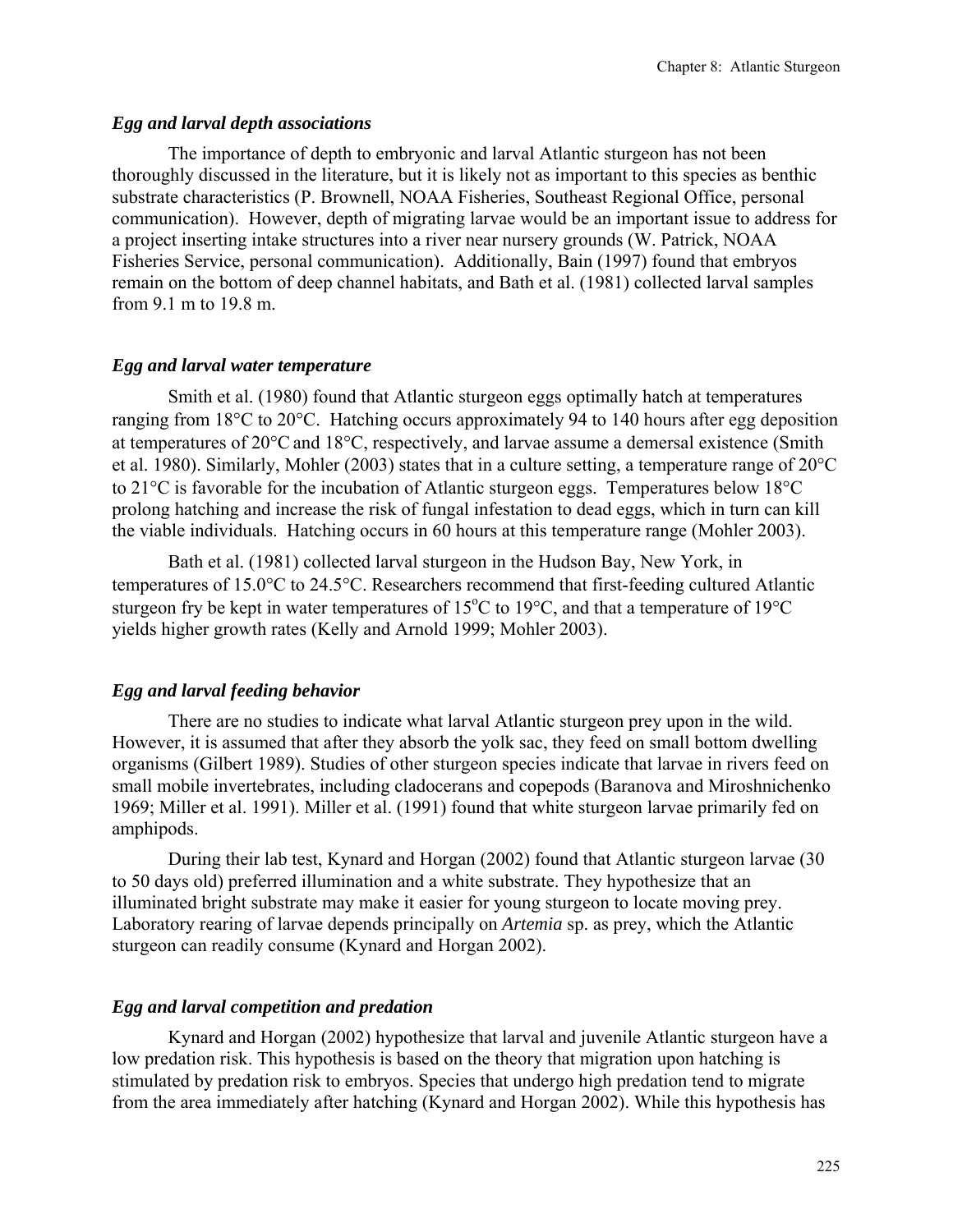not been fully tested, Kynard and Horgan (2002) have determined that shortnose sturgeon embryos have few predators. After sampling predators in a spawning area, they found that only one fish, the fallfish (*Semotilus corporalis*), had sturgeon eggs in its stomach (Kynard and Horgan 2002).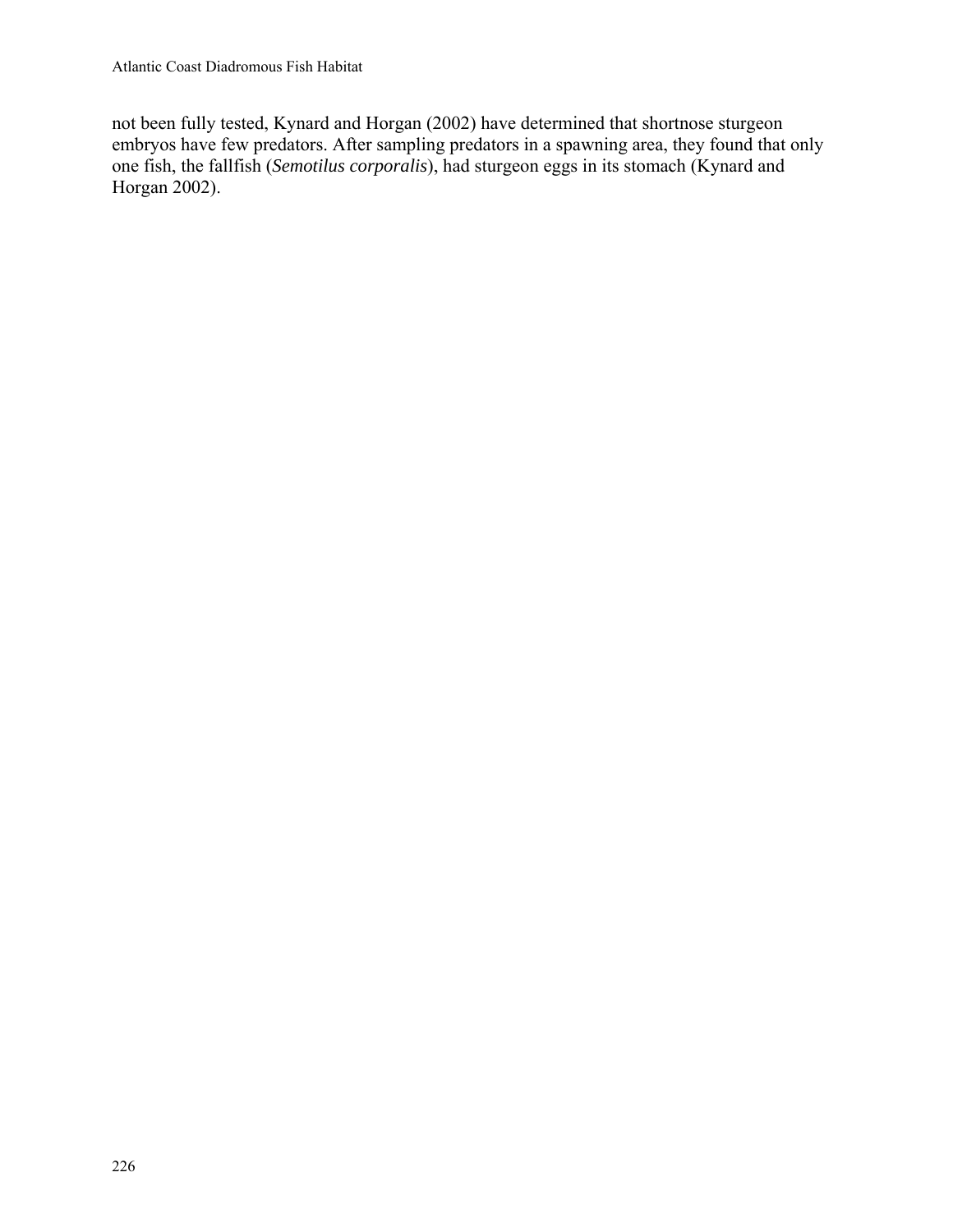## **Part C. Atlantic Sturgeon Juvenile Estuarine Habitat**

## *Geographical and temporal movement patterns*

For the purposes of this report, a sturgeon will be considered juvenile according to the guidelines found in the ASSRT (2007), which broke juveniles down as such:

- 1) YOY (AGE-0): Thought to be natal to the river they were captured in and used as evidence in identifying extant populations
- 2) Juveniles or subadults (AGE-1 to AGE-15): Considered possible migrants from other systems though the older individuals could be reproducing (maybe in more northern waters)
- 3) Mature adults (AGE-15) or 150 cm TL: Generally considered mature, and if they were captured in a river during the spawning season it was assumed that they were going to spawn in that river (used to identify extant populations) (ASSRT 2007)

Most researchers have found that growth rates and sizes of Atlantic sturgeon vary by latitude, with rapid growth occurring in the southern latitudes and larger maximum sizes occurring in the north (Vladykov and Greeley 1963; Smith 1985a; Smith 1985b; Dovel and Berggren 1983; Collins et al. 1996; Stevenson and Secor 1999). However, Johnson et al. (2005), working off the New Jersey coast, found that their data did not fit this pattern. They suggested that this might have been due to a mixed sample composed of Atlantic sturgeon from different populations that had different growth rates (Johnson et al. 2005). These findings are partially supported by genetic studies performed by Waldman et al. (1996a) who showed that approximately 90% of the Atlantic sturgeon catch in the New York Bight was of Hudson River origin.

The ASSRT (2007) notes the following information on juvenile Atlantic sturgeon migrations:

Upon reaching a size of approximately 76 to 92 cm, the sub-adults may move to coastal waters (Murawski and Pacheco 1977; Smith 1985b), where populations may undertake long-range migrations (Dovel and Berggren 1983; Bain 1997; T. King, USGS Leetown Science Center, Aquatic Ecology Laboratory, Kearneysville, West Virginia, supplemental data). Tagging and genetic data indicate that sub-adult and adult Atlantic sturgeon may travel widely once they emigrate from rivers. Sub-adult Atlantic sturgeon wander among coastal and estuarine habitats, undergoing rapid growth (Dovel and Berggren 1983; Stevenson 1997). These migratory sub-adults, as well as adult sturgeon, are normally captured in shallow (10 to 50m) near shore areas dominated by gravel and sand substrate (Stein et al. 2004; from ASSRT 2007).

Juvenile Atlantic sturgeon are thought to remain close to their natal habitats within the freshwater portion of the estuary for at least one year before commencing migration out to sea (Secor et al. 2000b). Migrations out to coastal areas occur between two and six years of age (Smith 1985b), and are seasonal, with movement occurring north in the late winter, and south in fall and early winter (Dovel 1978; Smith 1985b; USFWS-NMFS 1998). Seasonal migrations of juveniles are regulated by changes in temperature gradients between fresh and brackish waters (Van Den Avyle 1984). For example, hatchery-reared juveniles released in the Chesapeake Bay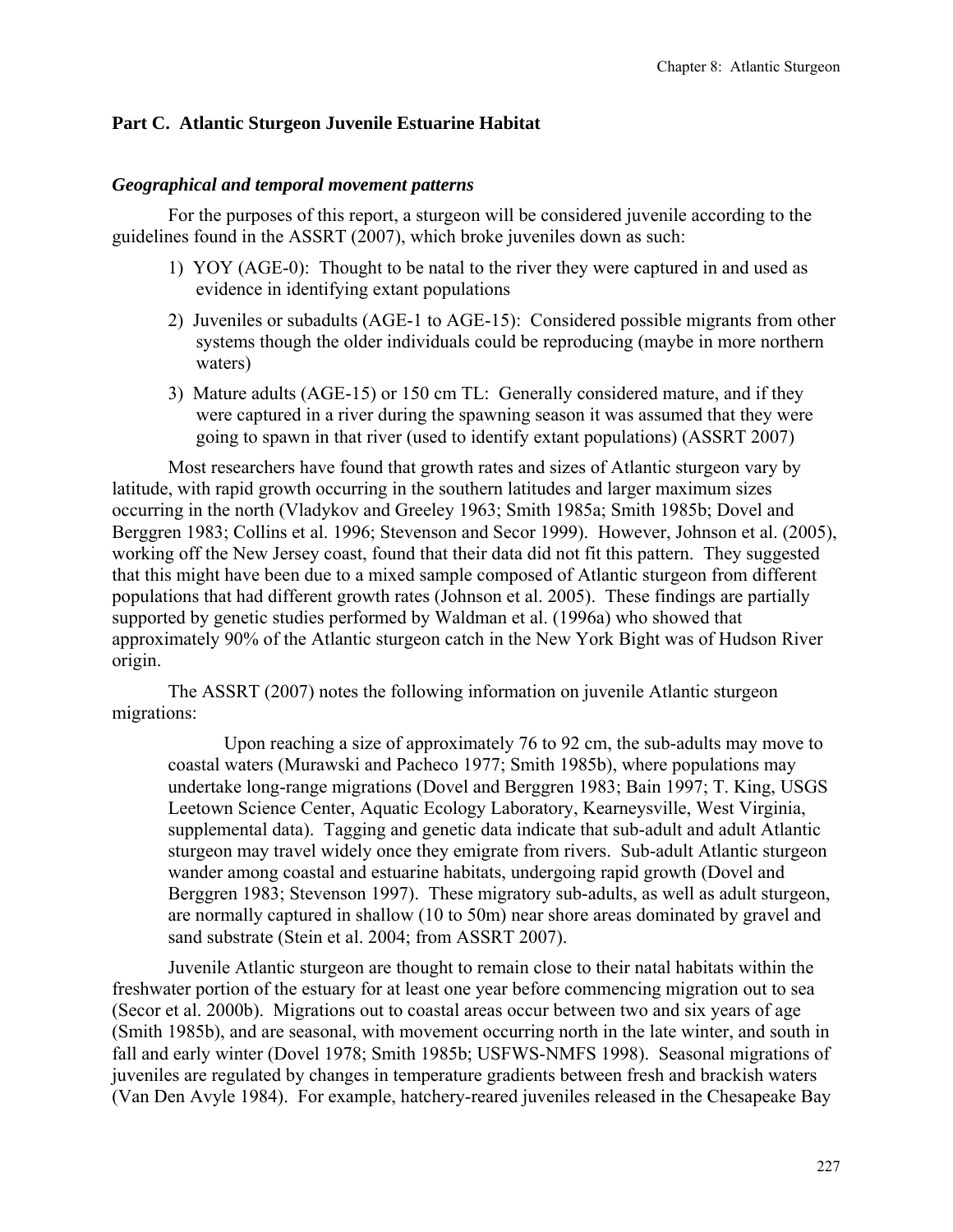used brackish waters close to the estuary mouth during colder months, and moved upriver during warmer months (Secor et al. 2000b).

Similar behavior has been seen in a number of river systems, including the Delaware River, Hudson River, and the Winyah Bay system (South Carolina) (Brundage and Meadows 1982; Smith et al. 1982; Dovel and Berggren 1983; Gilbert 1989). Dovel and Berggren (1983) reported a mass down-estuary migration of juvenile Atlantic sturgeon in the Hudson Estuary, New York, when the temperature dropped below 20°C. Down-river/down-estuary migrations peak at the end of October in the Hudson system. At this time, many juveniles overwinter in deep holes, while others leave the Hudson River and move south along the Atlantic coast (Dovel and Berggren 1983). In contrast, Moser and Ross (1995) found that juvenile sturgeon in the Cape Fear River, North Carolina, kept the same center of distribution near the saltwaterfreshwater interface year round. However, these fish were unable to move upriver because of the location of the Cape Fear Lock and Dam No. 1, just above the estuary (0.5 ppt interface) (P. Brownell, NOAA Fisheries, Southeast Regional Office, personal communication).

Coastal features or shorelines where migratory Atlantic sturgeon commonly aggregate include the Bay of Fundy, Massachusetts Bay, Rhode Island, New Jersey, Delaware, Delaware Bay, Chesapeake Bay, and North Carolina, which presumably provide better foraging opportunities (Dovel and Berggren 1983; Johnson et al. 1997; Rochard et al. 1997; Kynard et al. 2000; Eyler et al. 2004; Stein et al. 2004; Dadswell 2006). Smith (1985b) stated that fish tagged off South Carolina migrated as far north as Pamlico Sound and Chesapeake Bay. Most data indicate that Atlantic sturgeon in the northern rivers travel more extensively than those in the southern rivers (ASMFC 1998). However, research in the southern region has not adequately addressed inter-basin movements in the south (P. Brownell, NOAA Fisheries, Southeast Regional Office, personal communication).

Later-stage juveniles often enter and reside in non-natal rivers that lack active spawning sites (Bain 1997). Inter-estuarine migrations have been documented extensively in the literature (Dovel and Berggren 1983; Smith 1985b; Welsh et al. 2002; Savoy and Pacileo 2003). These non-natal estuarine habitats serve as nursery areas, providing abundant foraging opportunities and thermal and salinity refuges. Therefore, these areas are very important to the Atlantic sturgeon's survival (Moser and Ross 1995).

# *Juveniles and the saltwater interface*

There is a large amount of variation in the salinity tolerance of juvenile Atlantic sturgeon (Table 8-5). Some Atlantic sturgeon may occupy freshwater habitats for two or more years, while others move downstream to brackish waters when the water temperature drops (Scott and Crossman 1973; Dovel 1978; Hoff 1980; Lazzari et al. 1986). Additionally, bioenergetic studies on YOY juveniles indicate poor survival at salinities greater than 8 ppt, but euryhaline behaviors are exhibited by juveniles age-1 and 2 (Niklitschek 2001).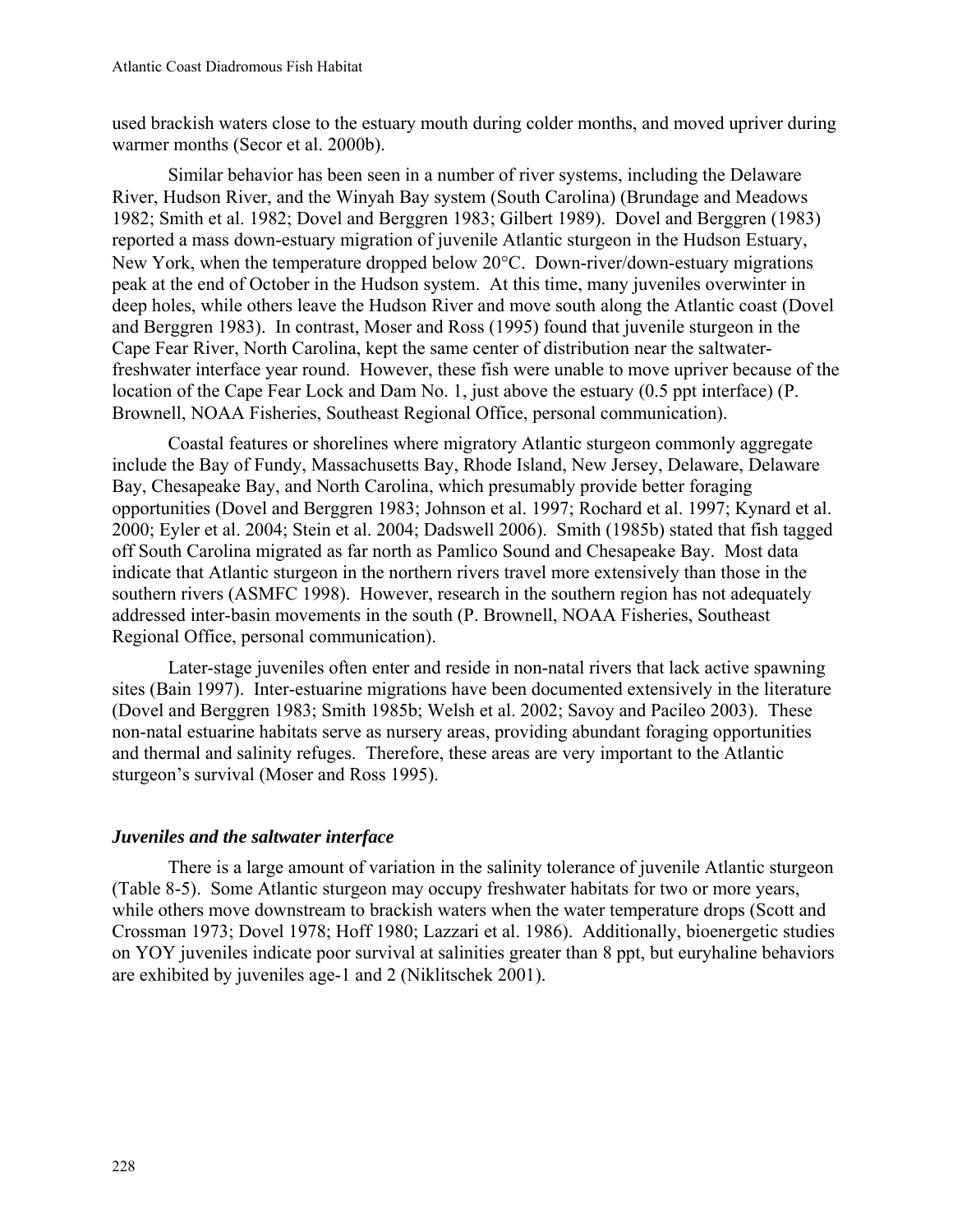| <b>Salinity Range (ppt)</b> | Location                        | <b>Citation</b>           |
|-----------------------------|---------------------------------|---------------------------|
| >3                          | Hudson River, New York          | Appy and Dadswell 1978    |
| $3 - 16$                    | Hudson River, New York          | Dadswell 1979             |
| $3 - 16$                    | Hudson River, New York          | Brundage and Meadows 1982 |
| $0 - 6$                     | Hudson River, New York          | Dovel and Berggren 1983   |
| $3 - 16$                    | Hudson River, New York          | Smith 1985b               |
| $3 - 16$                    | Hudson River, New York          | Haley et al. 1996         |
| >3                          | Hudson River, New York          | Bain et al. 2000          |
| $0 - 12$                    | Delaware River                  | Shirey et al. 1999        |
| <10                         | Brunswick River, North Carolina | Moser and Ross 1995       |

Table 8-5. Salinity tolerance ranges for young juvenile Atlantic sturgeon along the Atlantic coast

## *Juvenile substrate associations*

Kynard et al. (2000) reported that juvenile Atlantic sturgeon in Massachusetts were found mostly over sand substrates, but other associated substrates included rock, cobble, and mud (Kynard et al. 2000). Savoy and Pacileo (2003) found that 85% of the juvenile Atlantic sturgeon caught in Long Island Sound were in mud or transitional bottom habitats. Correspondingly, Bain et al. (2000) found juveniles off Long Island Sound over mud substrates. In the Hudson River, Haley et al. (1996) collected juvenile Atlantic sturgeon at sites that had silt substrates. However, the researchers state that it is unclear whether this represents habitat preference or habitat use, as the majority of sites sampled was composed of this substrate (Haley et al. 1996). In the same system, Bain et al. (2000) documented juveniles over clay, silt, and sand substrates. Stein et al. (2004) found migratory sub-adults, as well as adult Atlantic sturgeon, generally in areas dominated by gravel and sand substrate.

## *Juvenile depth associations*

Many researchers have found that juvenile Atlantic sturgeon tend to congregate in deep waters (Table 8-6) (Moser and Ross 1995; Bain et al. 2000; Savoy and Pacileo 2003). Moser and Ross (1995) report that juvenile Atlantic sturgeon in North Carolina use deep and cool areas as thermal refuges, particularly in the summertime.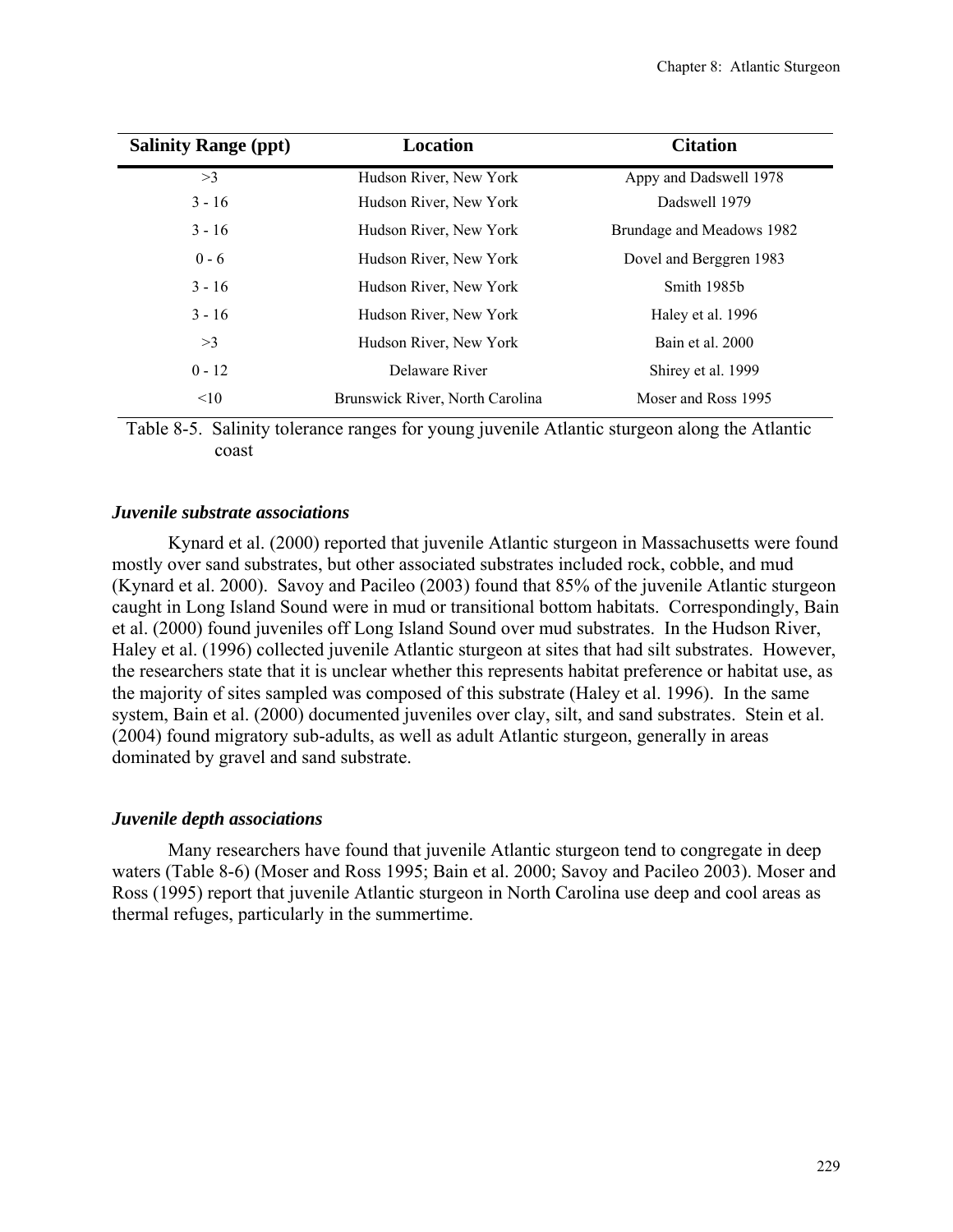| Depth Range (m)            | Location                        | <b>Citation</b>              |
|----------------------------|---------------------------------|------------------------------|
| $2 - 12$                   | Massachusetts                   | Kynard et al. 2000           |
| $30 - 40$                  | Long Island Sound, Connecticut  | Bain et al. 2000             |
| $27 - 37$                  | Long Island Sound, Connecticut  | Savoy and Pacileo 2003       |
| Mean = $22.7$              | Hudson River, New York          | Haley et al. 1996            |
| $10 - 25$ (<700 mm TL)     | Hudson River, New York          | Bain et al. 2000             |
| $16 - 26$ ( $> 700$ mm TL) | Hudson River, New York          | Bain et al. 2000             |
| $7 - 16$                   | Delaware River, Pennsylvania    | Lazzari et al. 1986          |
| $5.5 - 11$                 | Delaware River, Delaware        | Shirey et al. 1999           |
| $20$                       | Chesapeake Bay, Virginia        | Musick et al. 1994           |
| $<$ 7                      | Brunswick River, North Carolina | Moser and Ross 1995          |
| >10                        | Cape Fear River, North Carolina | Moser and Ross 1995          |
| $1.8 - 5.4$                | Albemarle Sound, North Carolina | Armstrong and Hightower 2002 |

Table 8-6. Depth ranges for young juvenile Atlantic sturgeon along the Atlantic coast

Juvenile Atlantic sturgeon farther north also seem to prefer deeper areas. Bain et al. (2000) stated that those juveniles that did not migrate out to sea during the winter occupied deepwater habitat in the Hudson River, New York. Further north, Savoy and Pacileo (2003) found that juvenile Atlantic sturgeon in Long Island Sound preferred the deep-water areas within the central basin of the Sound. They reported that 71% of the Atlantic sturgeon were caught in areas of the deepest stratum (deeper than 27 m). This area comprised only 26% of the available habitat (Savoy and Pacileo 2003). Savoy and Pacileo (2003) also reported that Atlantic sturgeon were rarely caught in the shallow areas (5 m to 9 m), and that the 20 fish caught in the shallow stratum were fish migrating in and out of Long Island Sound.

While the majority of juvenile Atlantic sturgeon have been collected at the deepest depths available, some have also been collected in shallower waters (Table 8-6). A telemetry study on hatchery-released age-1 juveniles showed that most Atlantic sturgeon utilized depths less than 6 m (Secor et al. 2000b).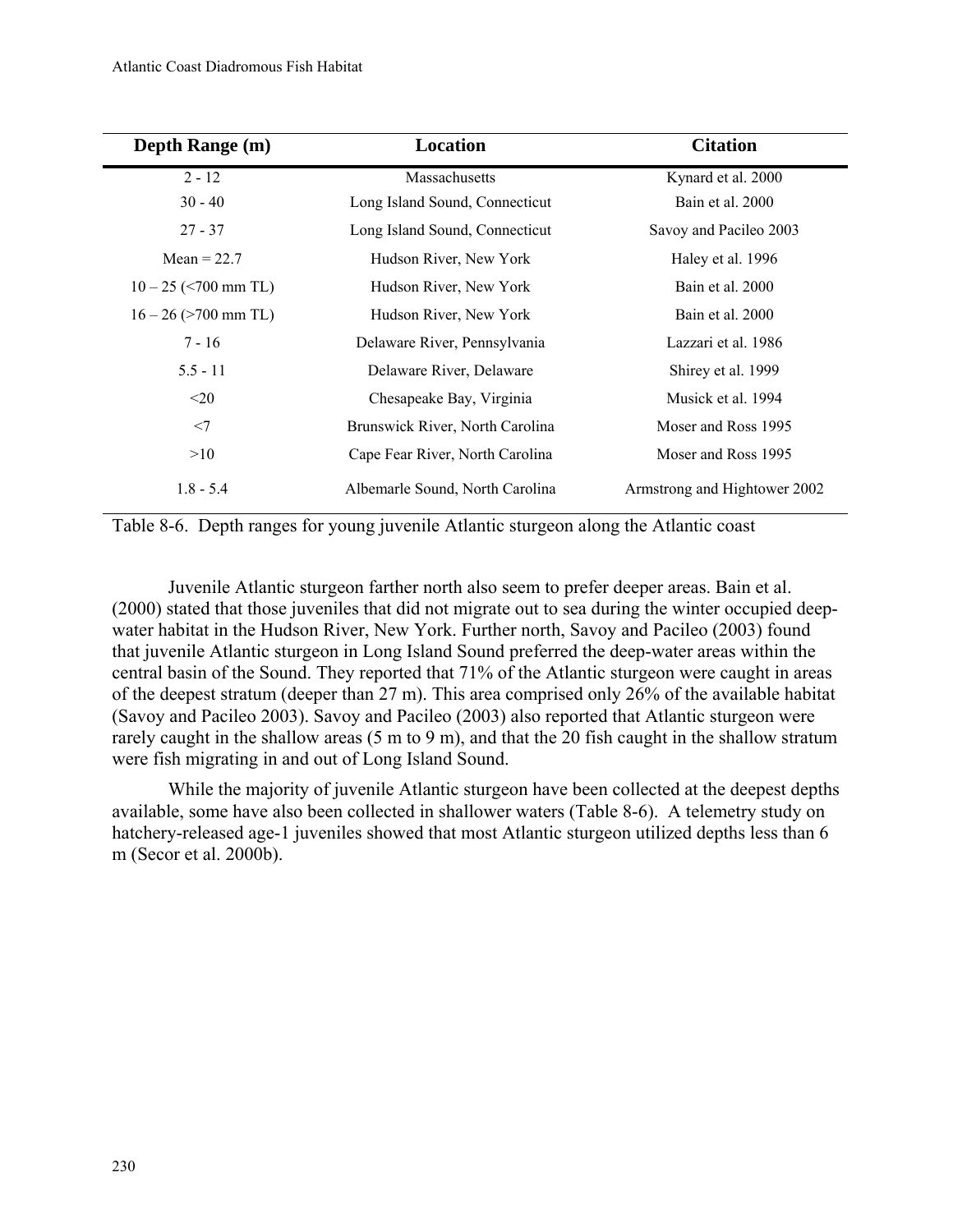| <b>Temperature Range</b> $(^{\circ}C)$ | Location                       | <b>Citation</b>         |
|----------------------------------------|--------------------------------|-------------------------|
| $13.2 - 26.7$                          | Merrimack River, Massachusetts | Kieffer and Kynard 1993 |
| $24.2 - 24.7$                          | Hudson River, New York         | Dovel and Berggren 1983 |
| 27                                     | Hudson River, New York         | Haley et al. 1996       |
| $24 - 28$                              | Hudson River, New York         | Bain et al. 2000        |

## *Juvenile water temperature*

Table 8-7. Summer temperature ranges for juvenile Atlantic sturgeon along the Atlantic coast

Temperature is a key habitat parameter for the structuring of juvenile Atlantic sturgeon summer habitat (Table 8-7) (Niklitschek and Secor 2005). Temperatures in excess of 28ºC are judged to have sublethal effects on Atlantic sturgeon. An increase in temperature coupled with low dissolved oxygen and high salinity can cause loss of juvenile Atlantic sturgeon nursery habitat. Their low tolerance to temperature and low oxygen is of particular concern during the first two summers of life when juveniles are restricted to lower saline waters, and are unable to seek out thermal refuge in deeper waters (Secor and Gunderson 1998; Niklitschek 2001; Niklitschek and Secor 2005).

Temperature may also be an important habitat parameter with regard to migration patterns, since juvenile Atlantic sturgeon appear to migrate in response to certain temperature thresholds. Dovel and Berggren (1983) stated that downstream migrations in the Hudson River began when temperatures reached 20°C, and peaked between 12°C and 18°C. By the time the temperature was 9°C, juvenile Atlantic sturgeon had congregated for the winter in deep holes (Dovel and Berggren 1983) where water temperatures can approach  $0^{\circ}$ C (Bain et al. 2000). Similar migration patterns were noted by Dovel (1979) in the Hudson River and by Brundage and Meadows (1982) in the Delaware River. However, Lazzari et al. (1986) reported that juvenile Atlantic sturgeon in the Delaware River used the tidal portion of the bay for a longer period of time and at lower temperatures than reported by other researchers. T hey found Atlantic sturgeon in these areas through December when temperatures approached 0.5°C.

Kieffer and Kynard (1993) found during their biotelemetry studies that juvenile Atlantic sturgeon in the Connecticut and Merrimack Rivers, Massachusetts, did not enter the river until mid-May when the temperatures were 14.8°C to 19.0°C. The fish left the river by September or October when river temperatures were 13°C to 18.4°C (Kieffer and Kynard 1993).

 Temperature may also affect juvenile Atlantic sturgeon feeding behavior. Mohler (2003) found that in cultured juvenile Atlantic sturgeons, a noticeable decrease in feeding occurred when temperatures dropped to 10°C. However, minimum weight gains were noticed at temperatures as low as 5.4°C, with weight loss occurring at lower water temperatures (Mohler 2003).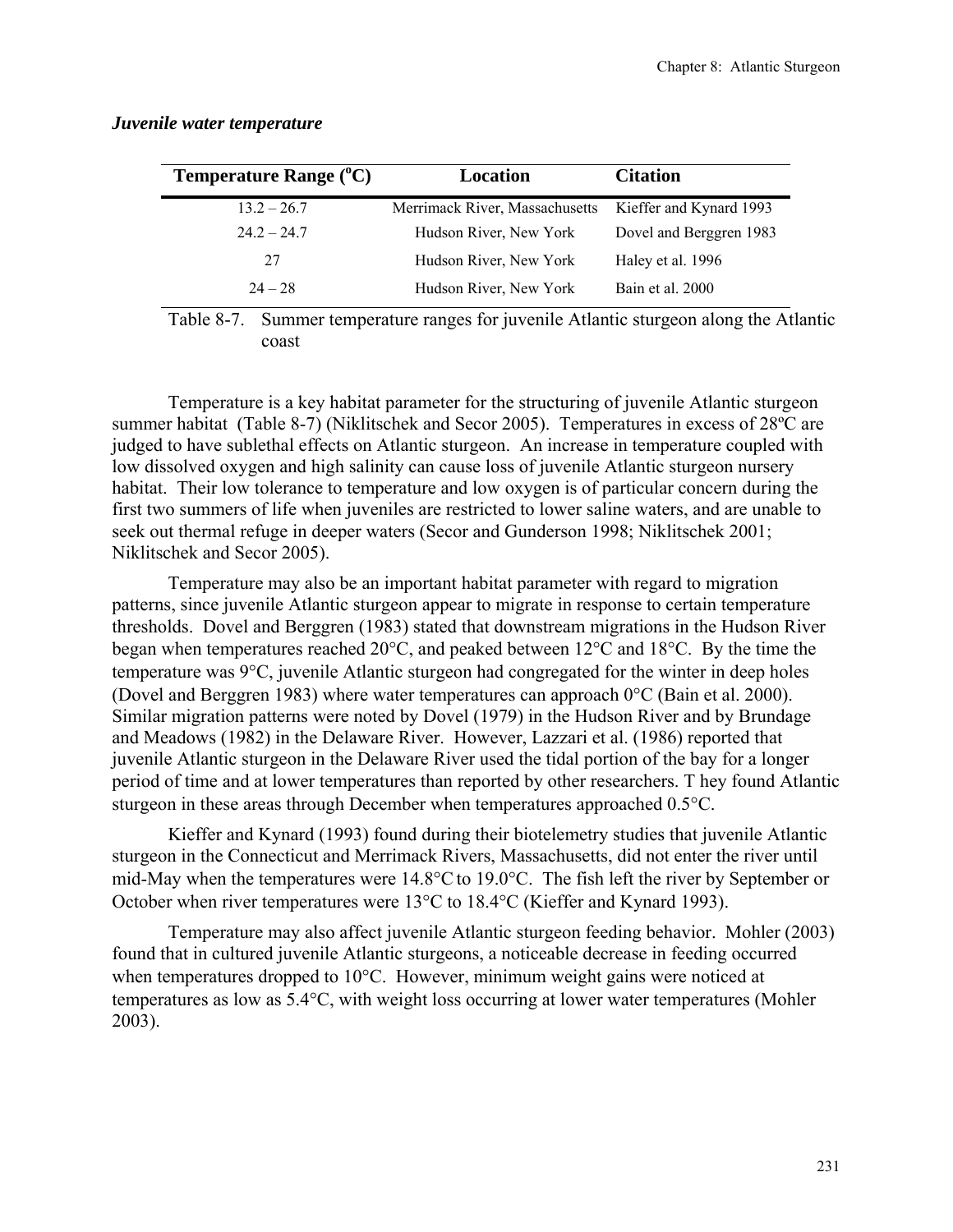# *Juvenile dissolved oxygen associations*

Dissolved oxygen is a very important habitat parameter for juvenile Atlantic sturgeon. A large proportion of Atlantic sturgeon nursery habitat has been degraded as a result of persistent low levels of dissolved oxygen. Secor and Niklitschek (2001) report that in habitats with less than 60% oxygen saturation (4.3 mg/L to 4.7 mg/L at  $22^{\circ}$ C to  $27^{\circ}$ C), YOY fish aged 30 to 200 days, will experience a loss in growth. Mortality of juvenile Atlantic sturgeon has been observed for summer temperatures at levels of less than or equal to 3.3 mg/L (Secor and Niklitschek 2001). Recently, the Chesapeake Bay Program adopted dissolved oxygen guidelines based upon levels that would protect Atlantic and shortnose sturgeon, which show unusually high sensitivity to low oxygen concentrations among estuarine living resources (Secor and Niklitschek 2002; EPA 2003).

# *Juvenile feeding behavior*

Pottle and Dadswell (1982) examined the gut contents of juvenile Atlantic sturgeon in the St. Johns River, Florida. They found that juvenile Atlantic sturgeon fed on diptera and trichoptera, in addition to amphipods. Secor et al. (2000b) found that juvenile Atlantic sturgeon in the Chesapeake Bay preyed upon annelid worms, isopods, amphipods, chironomid larvae, and mysids. Moser and Ross (1995) found polycheate worms, isopods, and mollusk shell fragments in the stomachs of juvenile sturgeon in North Carolina. An examination of 12 juvenile Atlantic sturgeon in the Connecticut and Merrimack Rivers showed a mix of amphipods and polychaetes (Kynard et al. 2000). In freshwater, juvenile Atlantic sturgeon ate plant and animal matter, sludgeworms, chironomid larvae, mayfly larvae, isopods, amphipods, and small bivalve mollusks (Scott and Crossman 1973). Scott and Crossman (1973) also noted that sturgeon consumed mud while foraging on the bottom.

Secor et al. (2000b) analyzed the gut content of 12 juvenile Atlantic sturgeon in the Chesapeake Bay and found that sand, silt, and detritus accounted for 34% of the gut contents. Annelid worms made up 61% of the prey items, followed by isopods (*Cyathura polita* and *Cyathura* sp.; 23%), amphipods (*Leptocheirus plumulosus* and *Gammarus* sp.; 10%), chironomid larvae (1.6%), and mysids (*Neomysis americana*; 1.5%). One-third of the Atlantic sturgeon had empty guts (Secor et al. 2000b). In this small study, Secor et al. (2000b) did not find that juvenile Atlantic sturgeon preyed upon mollusks, despite their high biomass in the Chesapeake Bay.

# *Juvenile competition and predation*

Both juvenile Atlantic sturgeon and shortnose sturgeon occupy the same freshwater/saltwater interface nursery habitat, although shortnose sturgeon tend to be located in freshwater, while Atlantic sturgeon utilize more saline areas (Dadswell 1979; Dovel and Berggren 1983; Dovel et al. 1992; Kieffer and Kynard 1993; Haley et al. 1996; Bain 1997). Haley et al. (1996) collected the majority of juvenile Atlantic sturgeon in the Hudson River in deeper, mesohaline (3.0 ppt to 16.0 ppt) regions, while juvenile shortnose sturgeon were found most often in the shallower, freshwater (<0.5 ppt) zones of the estuary. Furthermore, bioenergetic comparisons showed that age-1 Atlantic sturgeon demonstrated better growth in brackish water (1 ppt to 10 ppt), than sympatric shortnose sturgeon juveniles (Niklitschek 2001).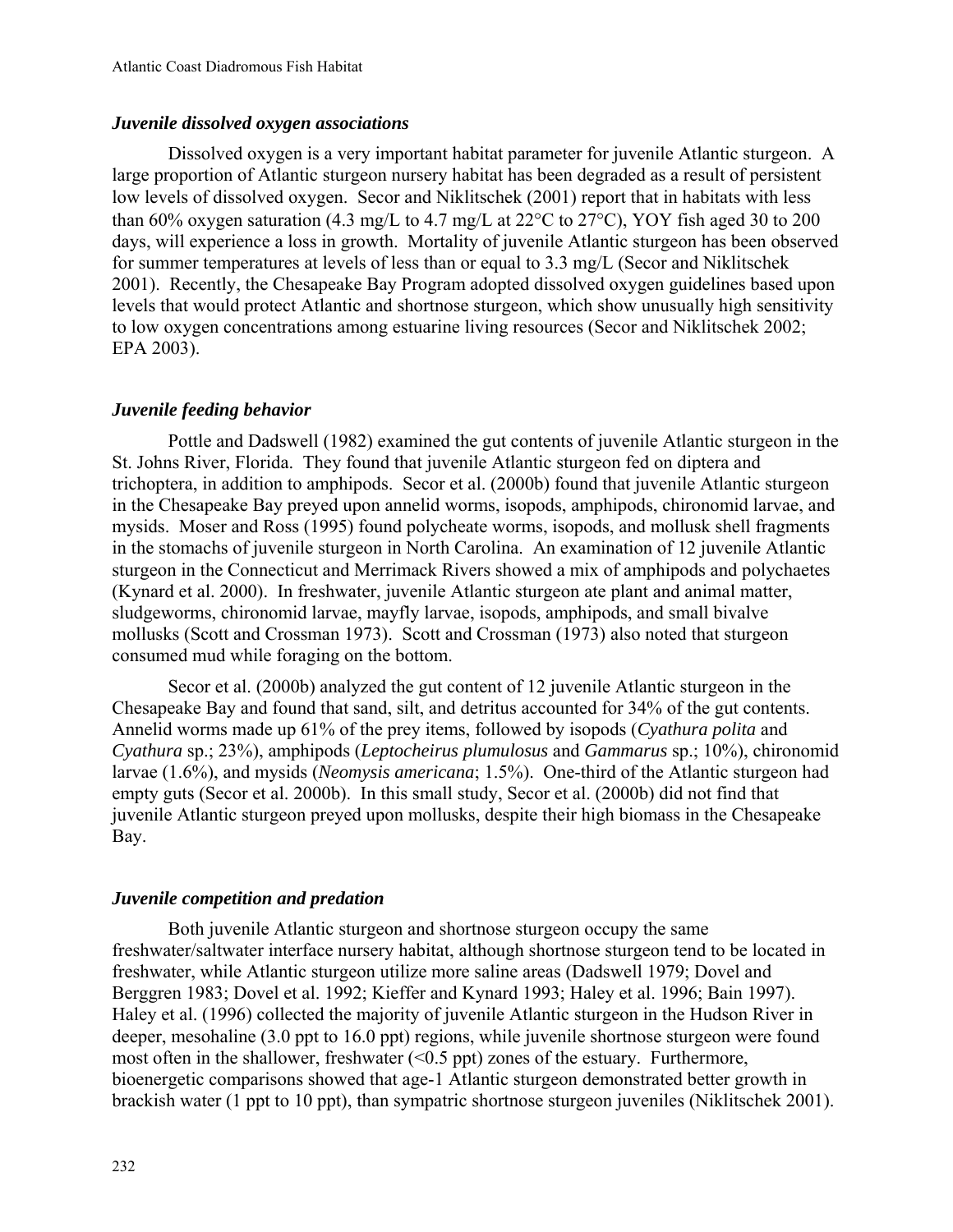In contrast, Bain (1997) found that early juvenile Atlantic sturgeon had the same distribution as juvenile shortnose sturgeon in the Hudson River estuary during all seasons. Both species were similar in size, grew at about the same rate, had similar diets, and shared deep channel habitats early in life (Bain 1997). Additionally, Bain (1997) found that the distribution of adult shortnose sturgeon overlapped with the distribution of juvenile Atlantic sturgeon.

Haley et al. (1996) hypothesized that the freshwater/saltwater interface where both sturgeon species concentrate, may serve as a foraging ground, and that Atlantic and shortnose sturgeon may compete for food in this area. However, Pottle and Dadswell (1982) found that juvenile Atlantic and shortnose sturgeon in the St. Johns River preyed on different species. They found that Atlantic sturgeon preyed upon diptera, trichoptera, and some amphipods, while shortnose sturgeon preyed mostly upon cladocerans, amphipods, mollusks, and insect larvae (Pottle and Dadswell 1982). When reared in large outdoor tanks and fed an artificial diet, shortnose sturgeon juveniles fed at higher rates and grew more rapidly than similar sized Atlantic sturgeon (Niklitschek 2001).

In more southern rivers, juvenile Atlantic sturgeon and adult shortnose sturgeon may share parts of the river with similar salinity levels. This has been documented in the Savannah River during the fall and winter, and in the Altamaha River during warm summers (Kieffer and Kynard 1993).

Atlantic sturgeon juveniles would be expected to compete with other demersal feeding fishes in estuaries. In mid-Atlantic estuaries these demersal feeders include catfishes, white perch, carp, spot, croaker, and hogchoker (Murdy et al. 1997).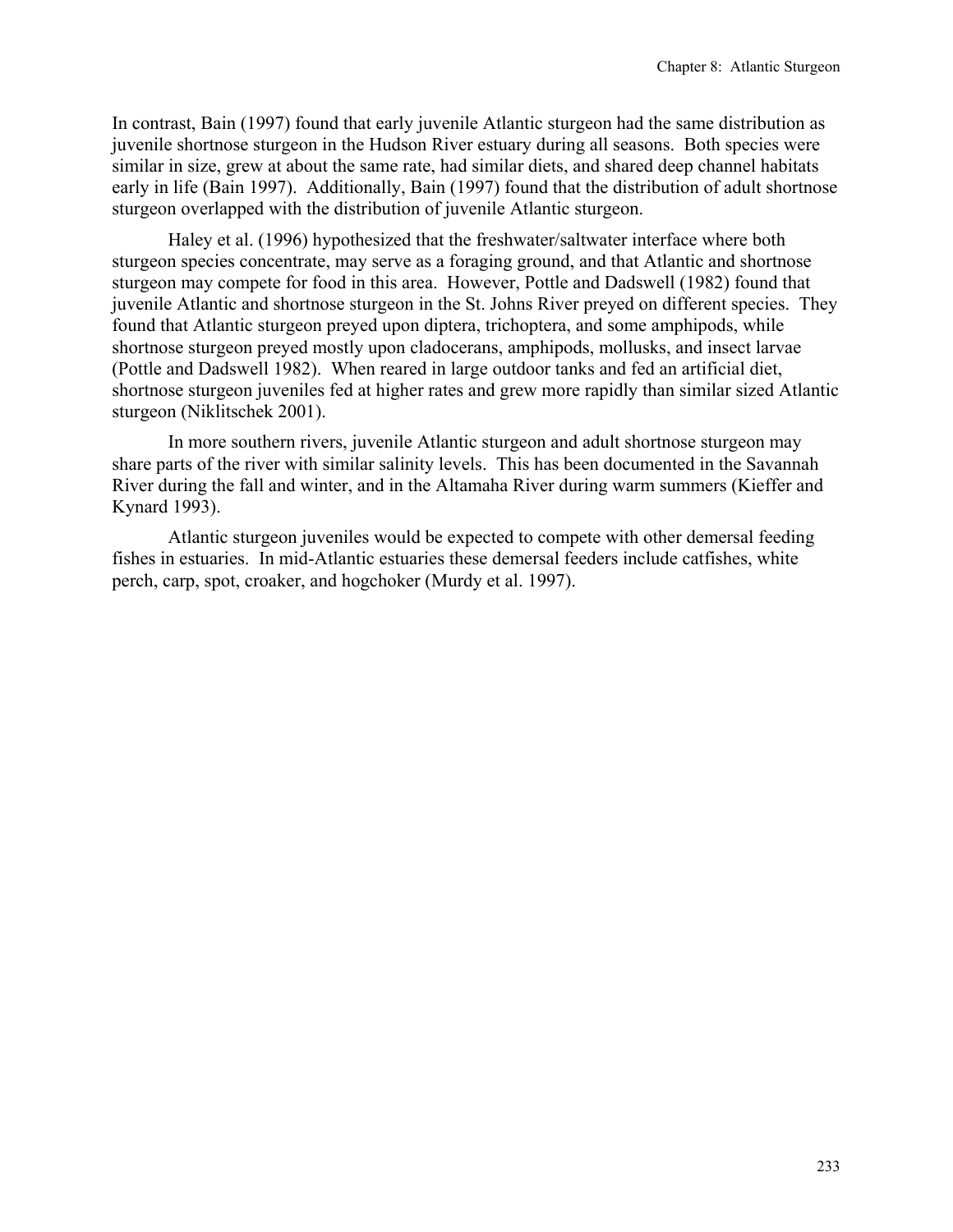## **Part D. Atlantic Sturgeon Late Stage Juvenile and Adult Marine Habitat**

All estuarine habitats for adult and juvenile Atlantic sturgeon are discussed under previous sections. This section focuses entirely on juvenile and adult Atlantic sturgeon habitat in marine waters.

## *Geographical and temporal patterns at sea*

Juvenile Atlantic sturgeon are known to emigrate out of their natal estuarine habitats and migrate long distances in the marine environment (Murawski and Pacheco 1977); the longest oceanic journey recorded was 1,450 km (Magnin and Beaulieu 1963). Tag returns ( $n = 120$ ) of juvenile Atlantic sturgeon that were originally tagged in the Delaware River provide insight into the coastal migration of this life stage that encompasses a broad size range (C. Shirey, Delaware Department of Fish and Wildlife, unpublished data). After leaving the Delaware River estuary during the fall, juvenile Atlantic sturgeon were recaptured by commercial fishermen in nearshore waters along the Atlantic coast as far south as Cape Hatteras, North Carolina, where they were recaptured from November through early March. Juvenile Atlantic sturgeon repeatedly crossed the mouth of the Chesapeake Bay and traveled around the Delmarva Peninsula in March and April, with a portion of the tagged fish re-entering the Delaware River estuary. However, many fish continued this northerly coastal migration through the mid-Atlantic and into southern New England waters where they were recovered throughout the summer months, primarily in the waters of Massachusetts, Rhode Island, and Long Island, New York. Movements as far north as Maine were documented. A southerly coastal migration was apparent from tag returns reported in the fall. The majority of these tag returns were reported from relatively shallow nearshore fisheries with few fish reported from waters in excess of 25 m (C. Shirey, Delaware Department of Fish and Wildlife, unpublished data).

Little is known about the habitat use of adult Atlantic sturgeon during the non-spawning season, particularly when the sturgeon return to marine waters (Bain 1997; Collins et al. 2000b). While at sea, adult Atlantic sturgeon have been documented using relatively shallow nearshore habitats (10 m to 50 m) (Laney et al. 2007; Stein et al. 2004). It is possible that individual fish select habitats in the same areas, or even possibly school to some extent (Bain et al. 2000; Stein et al. 2004; Laney et al. 2007).

#### *Substrate associations at sea*

Stein et al. (2004) reported that Atlantic sturgeon were found mostly over sand and gravel substrate, and that they were associated with specific coastal features, such as the mouths of the Chesapeake Bay and Narragansett Bay, and inlets in the North Carolina Outer Banks. Laney et al. (2007) found similar results off the coasts of Virginia and North Carolina. The researchers used GIS layers to analyze data from the Cooperative Winter Tagging Cruise, and found that Atlantic sturgeon were located primarily in sandy substrates. However, the authors state that GIS does not depict small-scale sediment distribution, thus only a broad overview of sediment types was used. In addition, sediment sampling done along the North Carolina coast shows that gravel substrates are found a little farther offshore from where the sturgeon were found (Laney et al. 2007).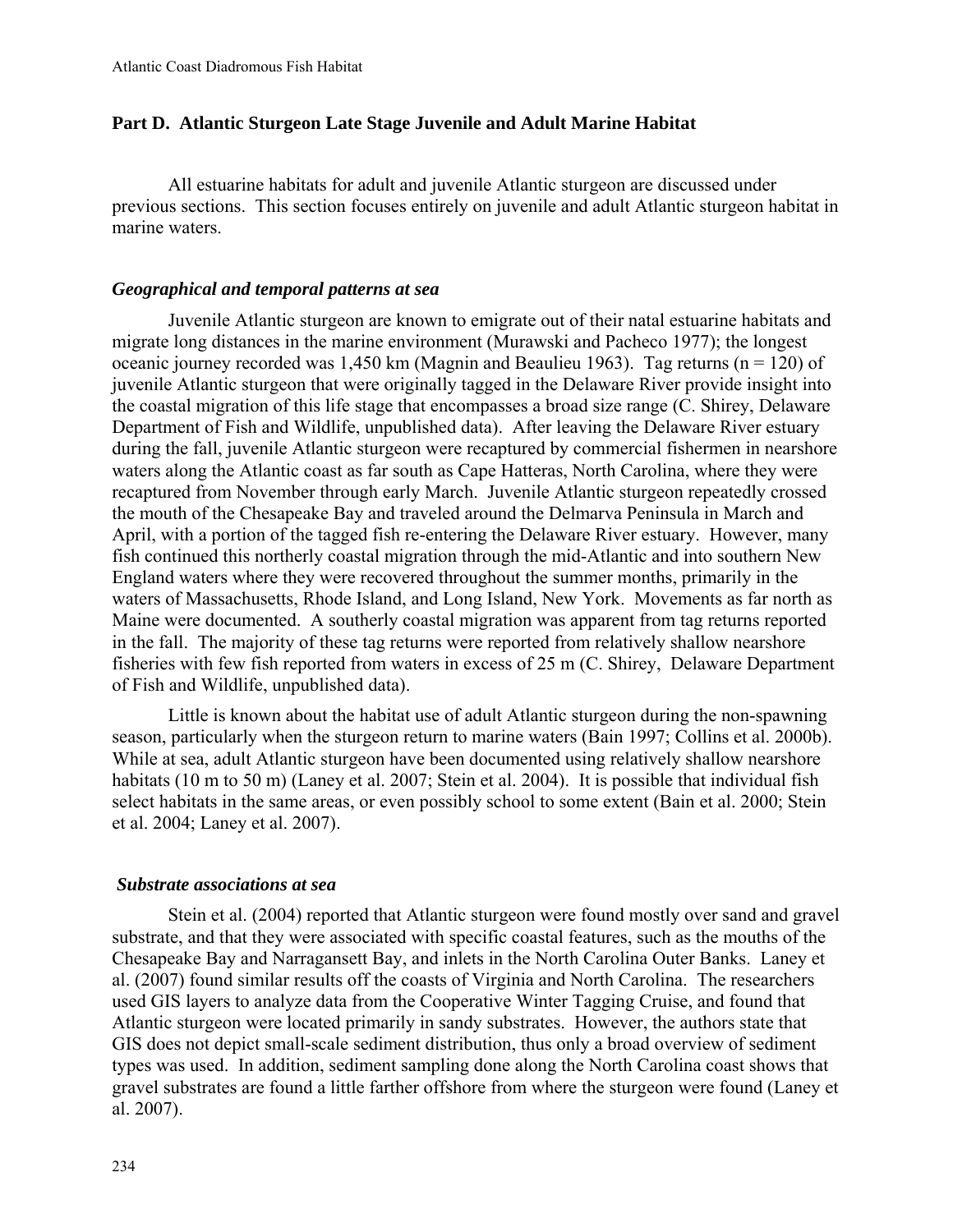## *Depth associations at sea*

The greatest depth in the ocean at which Atlantic sturgeon have been reported caught was 75 m (Colette and Klein-MacPhee 2002). Collins and Smith (1997) report that Atlantic sturgeon were captured at depths of 40 m in marine waters off South Carolina. Stein et al. (2004) investigated data collected by on-board fishery observers from 1989-2000 to determine habitat preferences of Atlantic sturgeon. They found that Atlantic sturgeon were caught in shallow (<60 m) inshore areas of the Continental Shelf. Sturgeon were captured in depths less than 25 m along the Mid-Atlantic Bight, and in deeper waters in the Gulf of Maine (Stein et al. 2004).

The Northeast Fisheries Science Center bottom trawl survey caught 139 Atlantic sturgeon from 1972-1996 in waters from Canada to South Carolina. They found the fish in depths of 7 m to 75 m, with a mean depth of 17.3 m. Of the fish caught, 40% were collected at 15 m, 13% at 13 m, and less than 5% at all the depth strata (NEFC, unpublished data, reviewed in Savoy and Pacileo 2003).

Upon entering the marine habitat, Atlantic sturgeon have been documented near the shore in shallow waters where the depths measure less than 20 m (Gilbert 1989; Johnson et al. 1997). During their tagging cruise off the coasts of Virginia and North Carolina, Laney et al. (2007) captured Atlantic sturgeon at depths up to approximately 6 m. Vladykov and Greeley (1963) record a maximum depth of at least 18 m. Additionally, Johnson et al. (2005) reported that Atlantic sturgeon were caught within 5 km of the coast of New Jersey in waters approximately 15 m deep.

# *Feeding behavior at sea*

There is little information regarding the marine diet of Atlantic sturgeon. Johnson et al. (1997) suggest that this is because of the low population density of Atlantic sturgeon offshore, and the fact that most studies have focused on rivers and estuaries. A stomach content study by Johnson et al. (1997) found that Atlantic sturgeon off the coast of New Jersey preyed upon polychaetes, isopods, decapods, and amphipods. They also found that mollusks and fish contributed little to the diet, and that sand and organic debris were major components (Johnson et al. 1997). Scott and Crossman (1973) stated that in marine waters, Atlantic sturgeon fed on mollusks, polychaete worms, gastropods, shrimps, amphipods, isopods, and small fish (particularly sand lances).

# *Competition and predation at sea*

Atlantic sturgeon compete with other bottom feeding fish and invertebrates. Gilbert (1989) lists winter flounder (*Pleuronectes americanus*), tautog (*Tautoa onitis*), cunner (*Tautogolabrus adspersus*), porgies (Sparidae), croakers (Sciaenidae), and stingrays (*Dasyatis* sp.) as possible competitors. Scott and Crossman (1973) report that Atlantic sturgeon are killed by sea lampreys, *Petromyzon marinus*; in South Carolina, long nose gar have been reported attacking sturgeon (Smith 1985b). Other predators can be found in Part A of this chapter.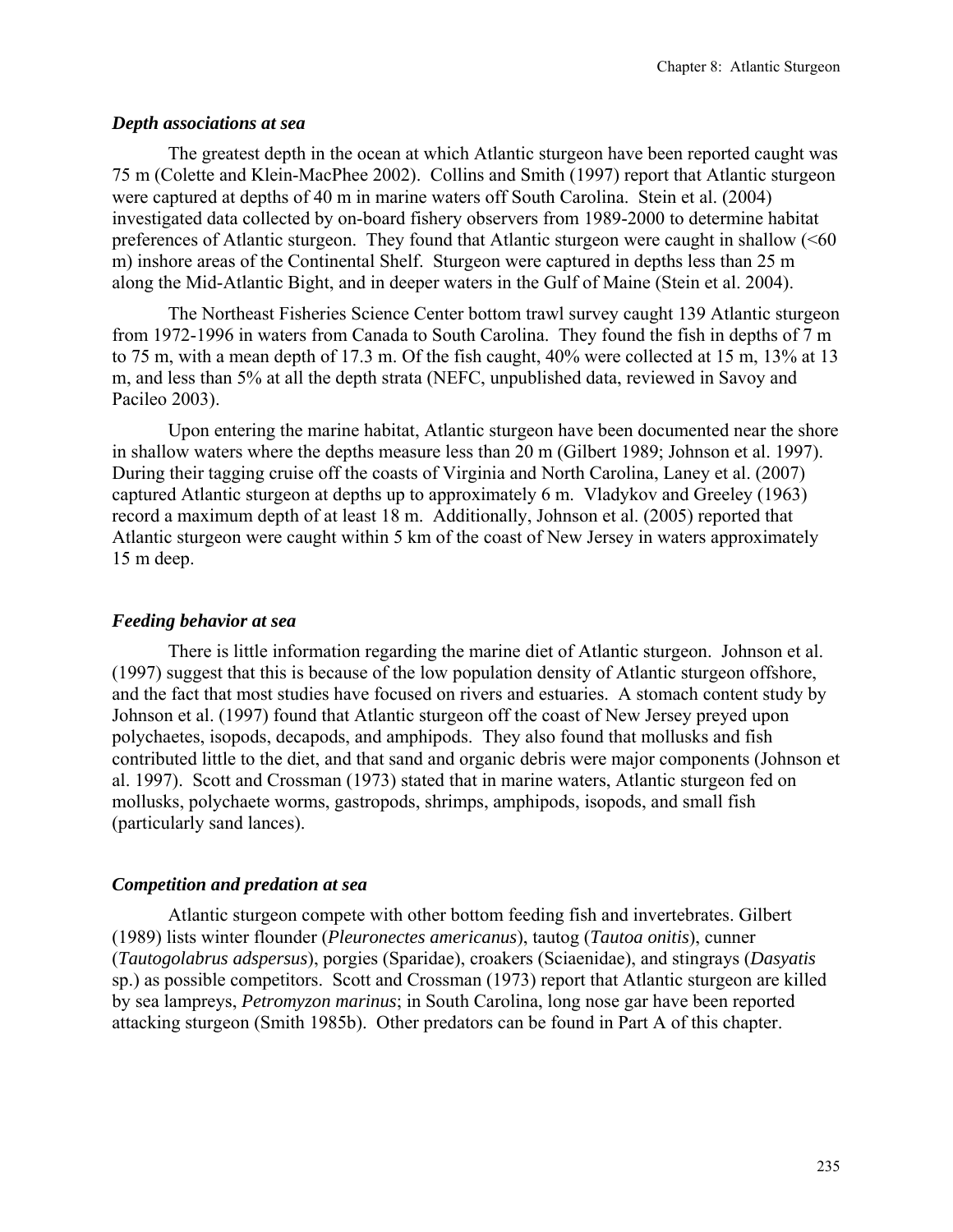# **Section II. Identification and Distribution of Habitat Areas of Particular Concern for Atlantic Sturgeon**

Habitat types that qualify as Habitat Areas of Particular Concern for Atlantic sturgeon include spawning sites/hatching grounds, nursery areas, inlets, and wintering grounds.

*Spawning sites/hatching grounds* occur in freshwater portions of estuaries and large river tributaries along the Atlantic coast. These areas provide the habitat parameters essential for reproduction, including well oxygenated water, clean substrates for egg adhesion, and crevices that provide cover for post-hatch larvae and abundant macroinvertebrate prey items. This habitat type is very sensitive to anthropogenic impacts, including dams and other river impoundments, nutrient and sediment loading, pollution, navigational dredging, and other coastal developments (especially those with intake structures). Spawning sites are very limited and have been rendered inaccessible and/or degraded since coastal areas have become industrialized and developed.

*Nursery areas* are limited to freshwater/estuarine tributaries for Atlantic sturgeon age 0- 2; nursery areas include bays, estuaries, and nearshore ocean environments for older juveniles (age >2). Freshwater and low salinity areas are important to larvae and age-0 juveniles, because they cannot tolerate high salinity (Secor and Niklitschek 2002). Nursery habitats for juvenile Atlantic sturgeon are essential for growth of this species. This habitat provides foraging grounds for juvenile Atlantic sturgeon, and in some cases, thermal refuge during the summer and winter months (Moser and Ross 1995). Nursery habitats are severely impacted by hypoxic conditions, particularly during summer months when high temperatures can combine with low oxygen levels to degrade and eliminate valuable habitat for juveniles (Secor and Niklitschek 2002; McBride 2004). Other anthropogenic impacts include navigational dredging and port development, sedimentation, nutrient loading (which leads to hypoxic conditions), and recreational and commercial vessel traffic. While nursery areas are less limited in extent than spawning areas, they are still scarce.

*Estuarine inlets* provide adult and intermediate/late juvenile Atlantic sturgeon with migration corridors to and from freshwater spawning habitat and estuarine nursery grounds. The importance of these areas to Atlantic sturgeon has not been researched; inlets are potentially more rare than spawning habitats. Inlets are impacted by channel alterations (deepening and stabilization) and commercial and recreational coastal development activities. Examples of inlets used by juvenile and adult Atlantic sturgeon include New York Harbor, Delaware Bay, Oregon Inlet, Hatteras Inlet, and Okracoke Inlet for Atlantic sturgeon entering/leaving the Cape Fear River, North Carolina. For movement into or out of the James River, Virginia, fish must migrate through the mouth of the Chesapeake Bay (W. Laney, U. S. Fish and Wildlife Service, personal communication).

*Wintering Grounds* for adult and late juvenile Atlantic sturgeon include the nearshore areas off the Atlantic coast from the Gulf of Maine south to at least Cape Lookout, North Carolina (Stein et al. 2004; Laney et al. 2007). These areas provide Atlantic sturgeon with foraging grounds and habitat for most of the year (Johnson et al. 1997). Anthropogenic impacts include habitat degradation due to fishing activities, commercial navigation, oil and gas exploration, and construction of offshore liquefied natural gas (LNG) facilities. Ghost fishing may result in sturgeon losses due to entanglement in lost gear. Winter habitat occurs in coastal nearshore waters, which is expected to not be as limited as spawning habitats and inlets.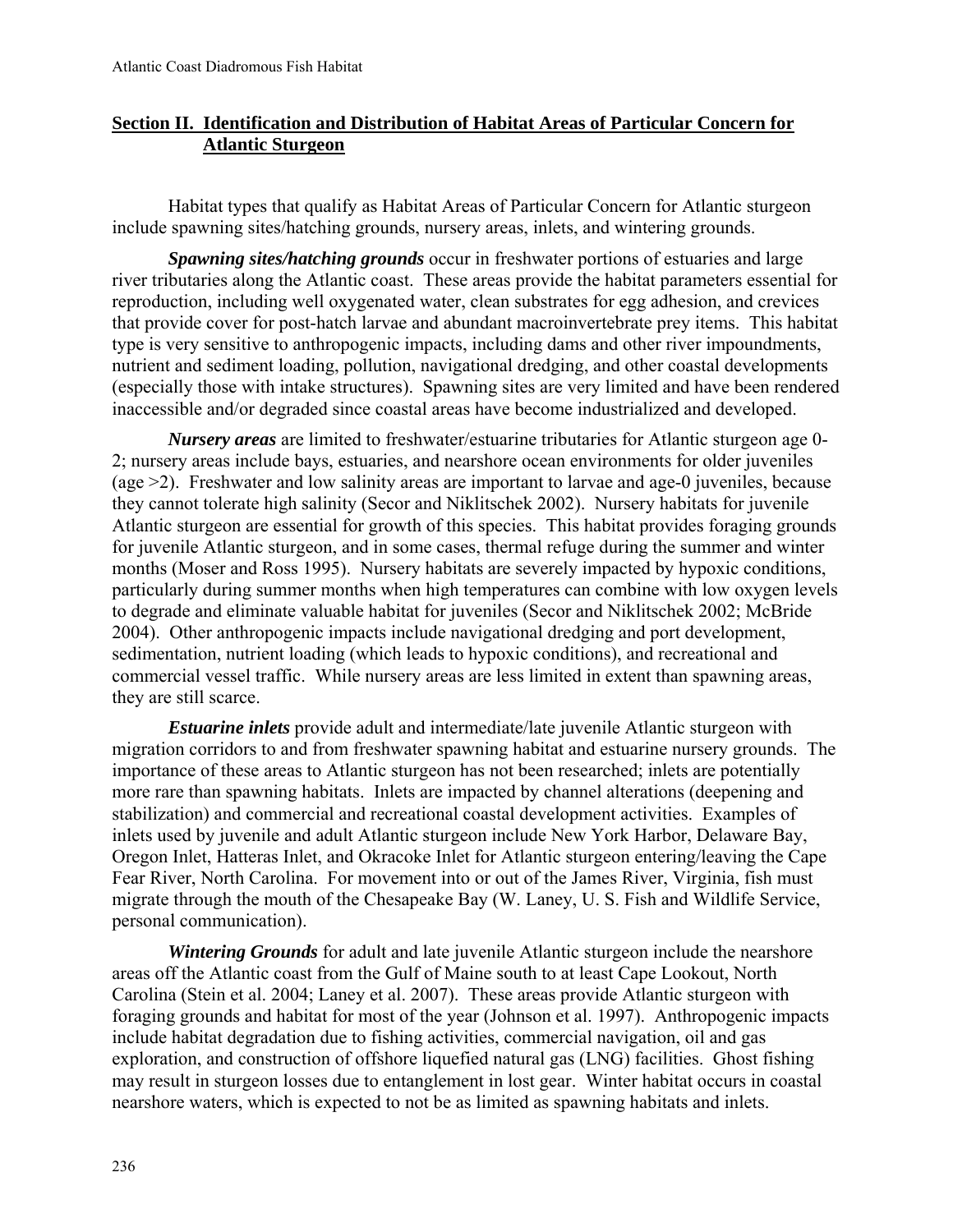# **Section III. Present Conditions of Habitat and Habitat Areas of Particular Concern for Atlantic Sturgeon**

# *Habitat quantity*

Although the amount has not been quantified, Atlantic sturgeon habitat has decreased or been degraded by clear-cutting, agricultural practices, dams, and other channel and watershed modifications since the eighteenth and nineteenth centuries (Hill 1996; Secor et al. 2002; Bushnoe et al. 2005). Historically, Atlantic sturgeon were documented in 38 rivers ranging from the Hamilton Inlet on the coast of Labrador to the St. Johns River in Florida. The ASSRT (2007) most recently reported that 35 of those historical rivers have Atlantic sturgeon present, and 20 are believed to be extant reproducing populations. Once abundant in every river and associated estuary within their range, Atlantic sturgeon have now either been extirpated, or are at historically low levels. Consequently, although Atlantic sturgeon still remain throughout much of their former range, their numbers have been severely reduced (ASSRT 2007).

# *Habitat quality*

The quality of Atlantic sturgeon habitat has been seriously impacted by human actions. Since European settlement, overfishing, habitat loss, and poor water quality have all contributed to the decline of Atlantic sturgeon stocks. Most of these impacts have been gradual and are poorly understood (Smith 1985b; ASFMC 1998; USFWS-NMFS 1998; Secor and Gunderson 1998; Secor et al. 2000a; Secor and Niklitschek 2001; ASSRT 2007).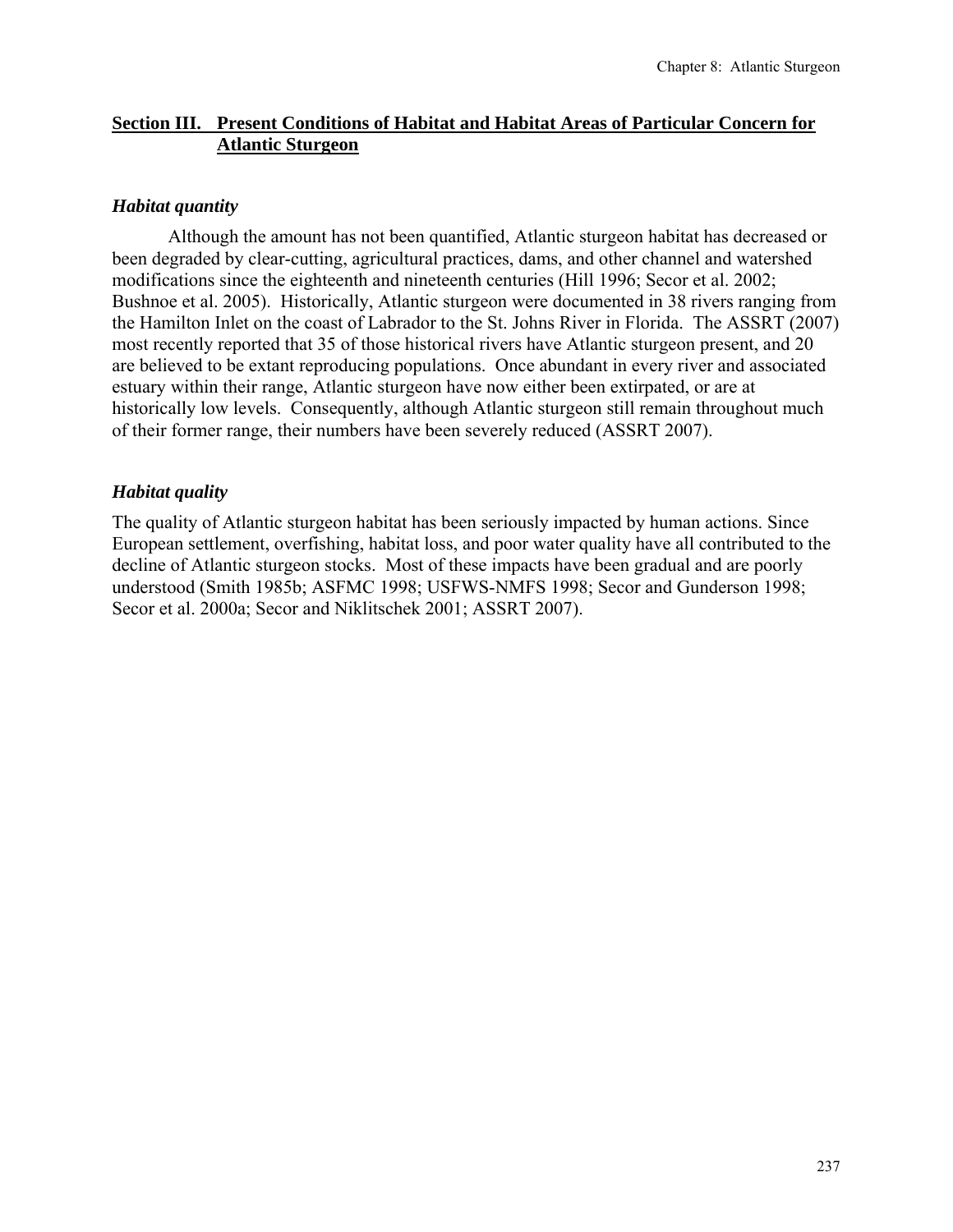|                          | cases, unsuitable habitat parameters are defined. NIF = No Information Found. $N/A = Not$ Applicable.<br>ranges have not been identified,                                                                                                                                                                                |                                                                                                            |                                                                                                                                                                                                                      | and the summarized habitat parameters are listed under the category reported. In some                                                                                                                                                              |                                                                                                                                                                                                                                          |                                                                                                                                        |                                                                |
|--------------------------|--------------------------------------------------------------------------------------------------------------------------------------------------------------------------------------------------------------------------------------------------------------------------------------------------------------------------|------------------------------------------------------------------------------------------------------------|----------------------------------------------------------------------------------------------------------------------------------------------------------------------------------------------------------------------|----------------------------------------------------------------------------------------------------------------------------------------------------------------------------------------------------------------------------------------------------|------------------------------------------------------------------------------------------------------------------------------------------------------------------------------------------------------------------------------------------|----------------------------------------------------------------------------------------------------------------------------------------|----------------------------------------------------------------|
| Life Stage               | Time of Year and Location                                                                                                                                                                                                                                                                                                | Depth (m)                                                                                                  | Temperature<br><u>(၁</u>                                                                                                                                                                                             | Salinity (ppt)                                                                                                                                                                                                                                     | Substrate                                                                                                                                                                                                                                | Current<br>Velocity<br>(m/sec)                                                                                                         | <b>Dissolved</b><br>Oxygen<br>$(\text{mg/L})$                  |
| Adult (Spawning)         | tidal freshwater regions of large<br>May-July - Northern States and<br>Freshwater rivers and possibly<br>Sept-Dec - Second spawning<br>April-May - Mid-Atlantic<br>documented in Southern<br>estuaries (in the north)<br>Feb - Southern states<br>Canada<br>regions                                                      | Southern Regions)<br>(HSI model for<br>Tolerable:<br>Reported:<br>Optimal:<br>$2.4 - 8 +$<br>È<br>$3 - 27$ | 20-21 for cultured<br>16-21 (HSI model<br>Male migrations<br>migrations 12.2-<br>5.6-6.1; Female<br>13; Spawning<br>for Southern<br>Tolerable:<br>Reported:<br>Regions);<br>Optimal:<br>sturgeon<br>$13 - 23.4$<br>Ë | wedge in fresh<br>Above the salt<br>Tolerable:<br>Reported:<br>Optimal:<br>water.<br>ÌN<br>ÌN                                                                                                                                                      | bedrock, slag from<br>old steel mills and<br>Southern Regions)<br>gravel, clay, rock,<br>including rubble,<br>>64mm-250mm<br>(HSI model for<br>Hard substrate,<br>Cobble/gravel<br>Tolerable:<br>Reported:<br>Optimal:<br>limestone<br>Ë | unsuitable if<br>$0.46 - 0.76$<br>Tolerable:<br>Reported:<br>Optimal:<br>$0.2 - 0.76$<br>$\leq 0.06$ , or<br>$\geq 1.07$<br>okay;<br>È | Tolerable:<br>Reported:<br>Optimal:<br>$\frac{1}{2}$<br>Ë<br>Ë |
| <b>Adult (Estuarine)</b> | remain in the rivers through the<br>summer, while others migrate<br>Downstream migrations occur<br>Present in South March - Oct.<br>year, yet may participate in an<br>Sturgeon do not spawn every<br>upstream migration. After<br>spawning, some sturgeon<br>Overwinter in the ocean.<br>Sept-Nov in Canada.<br>to sea. | Tolerable:<br>Reported:<br>Optimal:<br>$1.5 - 60$<br>ž<br>Ë                                                | temperatures as<br>Adult sturgeon<br>documented in<br>high as 33.1 in<br>waters with<br>Tolerable:<br>Reported:<br>Optimal:<br>Ë<br>Ë<br>SC.                                                                         | lower interface, and<br>summer habitat in<br>brackish interface,<br>Salinity ranged<br>estuaries in SC.<br>from 0-28.6<br>Documented<br>upper/fresh/<br>high salinity<br>portions of<br>Tolerable:<br>Reported:<br>Optimal:<br>$\overline{H}$<br>Ë | sand, pebbles, and<br>Reported: Found<br>shell substrate<br>over fine mud,<br>Tolerable:<br>Optimal:<br>Ë<br>H                                                                                                                           | Tolerable:<br>Reported:<br>Optimal:<br>$\overline{H}$<br><b>HE</b><br>Ë                                                                | Tolerable:<br>Reported:<br>Optimal:<br>È<br>Ë<br>Ë             |

Section IV. Significant Environmental, Temporal, and Spatial Factors Affecting Distribution of Atlantic Sturgeon **Section IV. Significant Environmental, Temporal, and Spatial Factors Affecting Distribution of Atlantic Sturgeon**

Table 8-8. Significant environmental, temporal, and spatial factors affecting distribution of Atlantic sturgeon. This table

Significant environmental, temporal, and spatial factors affecting distribution of Atlantic sturgeon. This table

summarizes the current literature on Atlantic sturgeon habitat associations. For most categories, optimal and tolerable

summarizes the current literature on Atlantic sturgeon habitat associations. For most categories, optimal and tolerable

Table 8-8.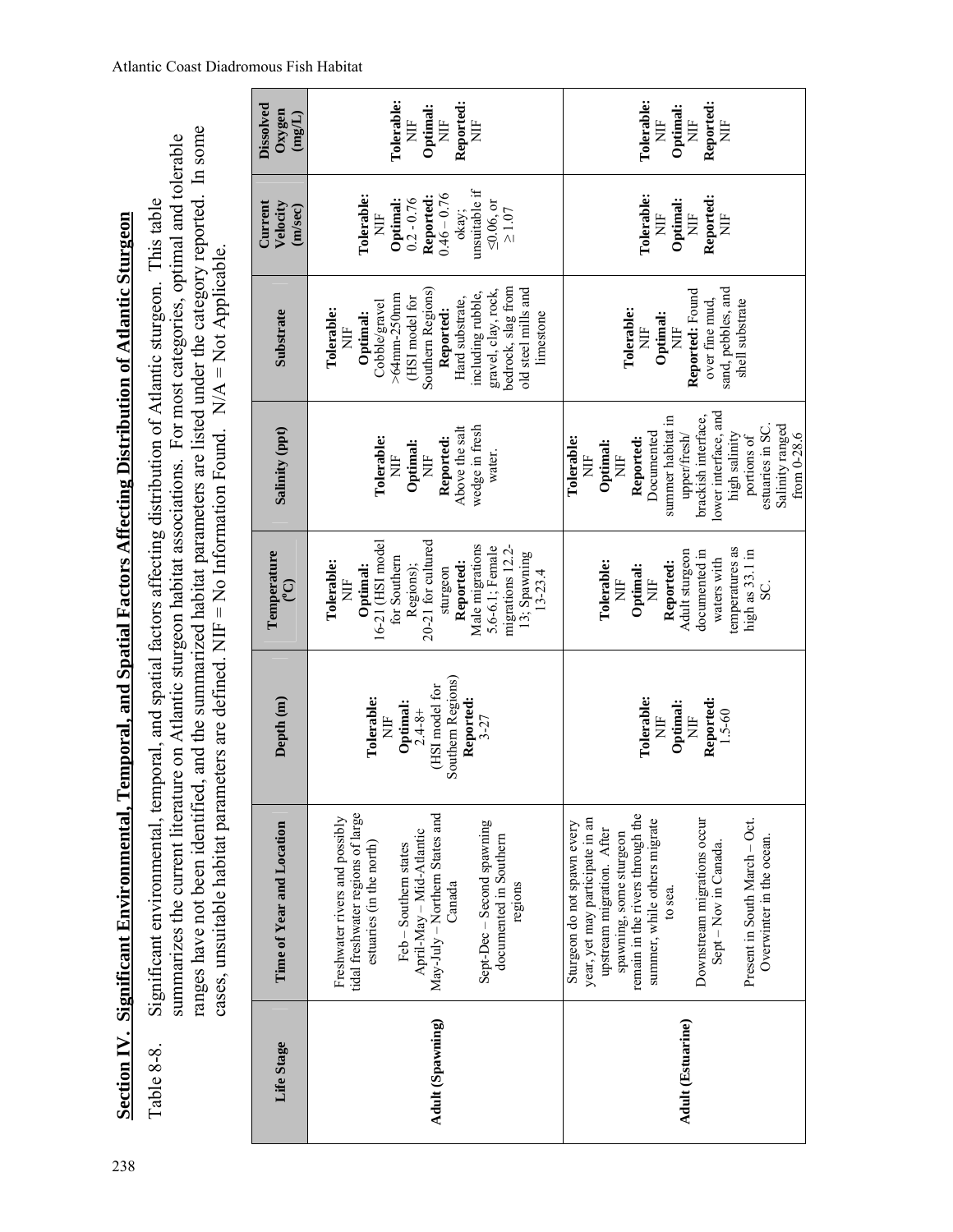| Dissolved<br>Oxygen<br>$(\text{mg/L})$ | Tolerable:<br>Reported:<br>Optimal:<br>$\overline{E}$<br>Ë<br>Ë                                                                                                                                                                                          | temperature<br>Mortality at<br>Reported:<br>bserved at<br>Tolerable:<br>$\triangle$ 3mg/L<br>Optimal:<br>$>5$ mg/L<br>summer<br>$s(26^{\circ}C)$<br>levels<br>Ë                                                                                                 |
|----------------------------------------|----------------------------------------------------------------------------------------------------------------------------------------------------------------------------------------------------------------------------------------------------------|-----------------------------------------------------------------------------------------------------------------------------------------------------------------------------------------------------------------------------------------------------------------|
| Current<br>Velocity<br>(m/sec)         | Tolerable:<br>Reported:<br>Optimal:<br>$\overline{H}$<br>ž<br>È                                                                                                                                                                                          | Tolerable:<br>Reported:<br>Optimal:<br>Ë<br>$\overline{\mathbf{H}}$<br>È                                                                                                                                                                                        |
| Substrate                              | substrate as refuge<br>Southern Regions)<br>substrate. Larvae<br>After 20 minutes,<br>$>64$ mm-250 $mm$<br>(HSI model for<br>Cobble/gravel<br>attach to hard<br>also use hard<br>eggs become<br>adhesive and<br>Reported:<br>Tolerable:<br>Optimal:<br>Ë | Found mostly over<br>sand substrate and<br>mud or transitional<br>found over rocks<br>habitats. Also<br>and cobble<br><b>Tolerable:</b><br>Reported:<br>Optimal:<br>È<br>Ì                                                                                      |
| Salinity (ppt)                         | reported in 5-10 for<br>Found upstream of<br>salinity; mortality<br>salt front; have a<br>low tolerance to<br>some sturgeon<br>Tolerable:<br>Reported:<br>Optimal:<br>species<br>È<br>Ë                                                                  | found mostly where<br>Large juveniles<br>found in 0-27.5<br>salinity is $>3$ ;<br>Tolerable:<br>Reported:<br>Optimal:<br>$\frac{1}{\sqrt{2}}$<br>È                                                                                                              |
| Temperature<br><u>୍</u>                | 140 hours ranging<br>Eggs hatch in 94-<br>from $15.0 - 24.5$<br>20-21 Cultured<br>Tolerable:<br>Reported:<br>Optimal:<br>sturgeon<br>Ë                                                                                                                   | >28 are sub-lethal<br>reaches 20°C and<br>migration begins<br>range of 0.5-27<br>peaks between<br>Temperatures<br>Unsuitable:<br>Downstream<br>Documented<br>when water<br>Reported:<br>Tolerable:<br>Optimal:<br>$12 - 18^{\circ}$ C.<br>$3 - 28$<br>$\sim 20$ |
| Depth <sub>(m)</sub>                   | Embryos remain in deep<br>collected at 9.1-19.8<br>Southern Regions)<br>channels. Larval<br>(HSI model for<br>$2.4-8+$ for egg<br>Tolerable:<br>incubation<br>Reported:<br>Optimal:<br>Ë                                                                 | serve as thermal refuge<br>Deep water and holes<br>Tolerable:<br>Reported:<br>Optimal:<br>$2 - 37$<br>Ë                                                                                                                                                         |
| Time of Year and Location              | Eggs are laid in flowing water<br>found in same habitat where<br>in rivers along the Atlantic<br>coast. Larval sturgeon are<br>spawned and are benthic.                                                                                                  | Remain in natal habitats within<br>estuary for up to a year before<br>estuary during warmer months<br>Migrations to other estuaries<br>during winter and move up-<br>water near month of estuary<br>are common. Use brackish<br>migrating out to sea.           |
| Life Stage                             | Egg and Larval                                                                                                                                                                                                                                           | Juvenile (Estuarine)                                                                                                                                                                                                                                            |

# Chapter 8: Atlantic Sturgeon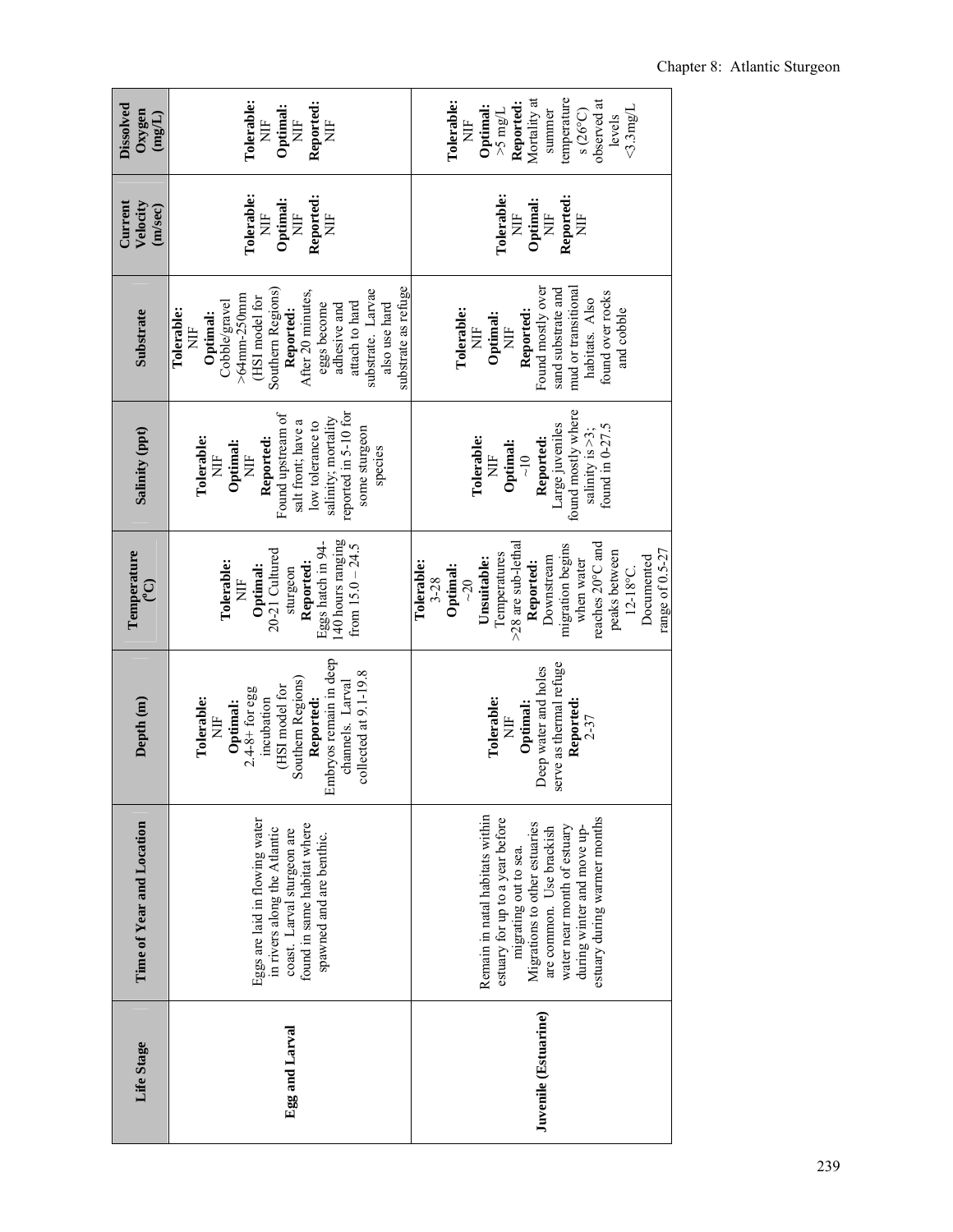| <b>Dissolved</b><br>Oxygen<br>$(mg/L)$ | <b>Tolerable:</b><br>Reported:<br>Optimal:<br>$NIF$<br>$\overline{H}$<br>Ë                                                                                                                                      |  |  |
|----------------------------------------|-----------------------------------------------------------------------------------------------------------------------------------------------------------------------------------------------------------------|--|--|
| Velocity<br>Curren<br>(m/sec)          | <b>Tolerable:</b><br><b>Reported:</b><br>$\begin{array}{ll} \textbf{Optimal:} \\ \textbf{NIF} \end{array}$<br>$\overline{H}$<br>Ë                                                                               |  |  |
| Substrate                              | upports their food<br>hey will use any<br><b>Reported:</b><br>Sand, gravel, silt<br>Suggested that<br>substrate that<br>and clay.<br><b>Tolerable:</b><br>$\frac{\rm NIF}{\rm NIF}$<br>resource                 |  |  |
| Salinity (ppt)                         | Reported:<br>Marine waters off<br>the continental<br><b>Tolerable:</b><br>$\frac{\rm{NIF}}{\rm{NIF}}$<br>shelf                                                                                                  |  |  |
| <b>l'emperature</b><br>$\overline{C}$  | Tolerable:<br>Reported:<br>$\frac{\rm NIF}{\rm NIF}$<br>$\Xi$                                                                                                                                                   |  |  |
| Depth <sub>(m)</sub>                   | lost found in shallow<br>aters; greatest depth<br>$ecored = 75$ ; depth<br>Reported:<br>range 7-43<br>volerable:<br>Optimal: $\frac{}{\mathrm{NIF}}$<br>$\overline{H}$                                          |  |  |
| Time of Year and Location              | Nearshore areas off the Atlantic<br>coast from the Gulf of Maine to<br>Little is known about this part<br>Jtilize marine waters during<br>at least Cape Lookout, NC.<br>non-spawning seasons.<br>of their lives |  |  |
| Life Stage                             | Juvenile and adult<br>$(At-sea)$                                                                                                                                                                                |  |  |

# Atlantic Coast Diadromous Fish Habitat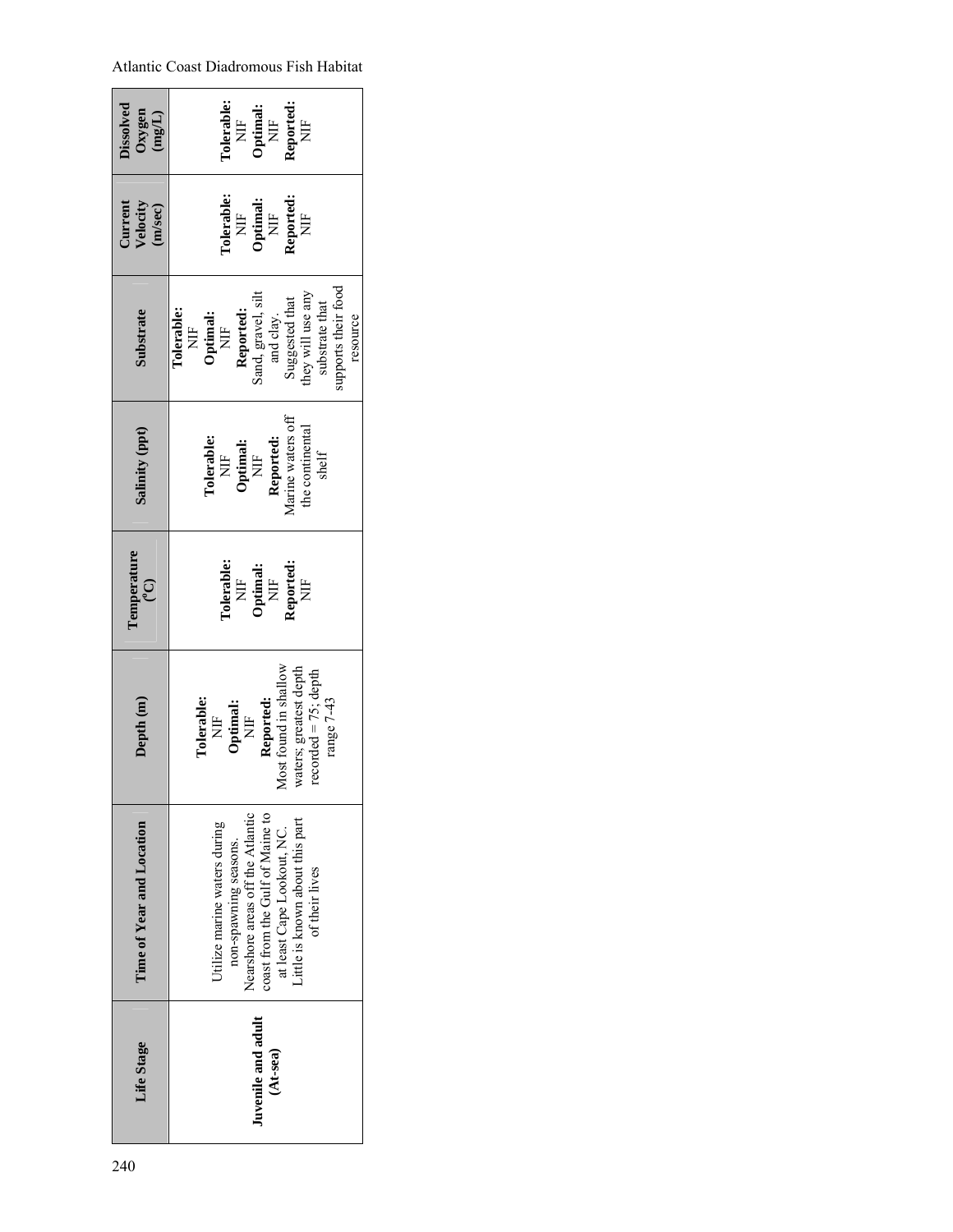## **Section V. Atlantic Sturgeon Literature Cited**

- Anoushian, W. 2004. Point Judith, Rhode Island fishing activity. Fathom's Report, June 11, 2004.
- Appy, R. G., and M. J. Dadswell. 1978. Parasites of *Acipenser brevirostrum* LeSueur and *Acipenser oxyrhynchus* Mitchill (Osteichthyes: Acipenseridae) in the Saint John River Estuary, N.B. with a description of *Caballeronema pseudoargumentosus* sp.n. (Nematoda: Spirurida). Canadian Journal of Zoology 56: 1382-1391.
- Armstrong, J. L., and J. E. Hightower. 2002. Potential for restoration of the Roanoke River population of Atlantic sturgeon. Journal of Applied Ichthyology 18: 475-480.
- ASMFC (Atlantic States Marine Fisheries Commission). 1998. Amendment 1 to the Interstate Fishery Management Plan for Atlantic Sturgeon. Atlantic States Marine Fisheries Commission, Atlantic Sturgeon Plan Development Team, Washington, D.C.
- Atlantic Sturgeon Status Review Team (ASSRT). 2007. Status review of Atlantic sturgeon (*Acipenser oxyrinchus oxyrinchus*). Report to National Marine Fisheries Service, Northeast Regional Office on February 23, 2007.
- Atkins, C. G. 1887. The river fisheries of Maine. In: The fisheries of fishery industries of the United States, Section V, Vol. 1. United States Government Printing Office, Washington, D.C.
- Bain, M. B. 1997. Atlantic and shortnose sturgeons of the Hudson River: Common and divergent life history attributes. Environmental Biology of Fishes 48: 347-358.
- Bain, M. B., N. Haley, D. Peterson, J. R. Waldman, and K. Arend. 2000. Harvest and habitats of Atlantic sturgeon *Acipenser oxyrinchus* Mitchill, 1815, in the Hudson River estuary: Lessons for sturgeon conservation. Instituto Espanol de Oceanografia. Boletin 16: 43-53.
- Bangor Daily News. 2005. Brewer angler hooks five-foot sturgeon during lunch break. Bangor Daily News, Saturday, July 9, 2005. Bangor, Maine.
- Baranova, B. P., and M. P. Miroshnichenko. 1969. Conditions and prospects for culturing sturgeon in the Volgograd sturgeon nursery. Journal of Hydrobiology 5: 63-67.
- Bath, D. W., J. M. O'Connor, J. B. Alber, and L. G. Arvidson. 1981. Development and identification of larval Atlantic sturgeon (*Acipenser oxyrhynchus*) and shortnose sturgeon (*A. brevirostrum*) from the Hudson River estuary, New York. Copeia 3: 711-717.
- Beamesderfer, R. C. P., and R. A. Farr. 1997. Alternatives for the protection and restoration of sturgeons and their habitat. Environmental Biology of Fishes 48: 407-417.
- Belton, T. J., B. E. Ruppel, and K. Lockwood. 1982. PCBs (Arochlor 1254) in fish tissues throughout the state of New Jersey: A comprehensive survey. Technical Report, New Jersey Department of Environmental Protection, Trenton, New Jersey.
- Bergey, L. L., R. A. Rulifson, M. L. Gallagher, and A. S. Overton. 2003. Variability of Atlantic coast striped bass egg characteristics. North American Journal of Fisheries Management 23: 558-572.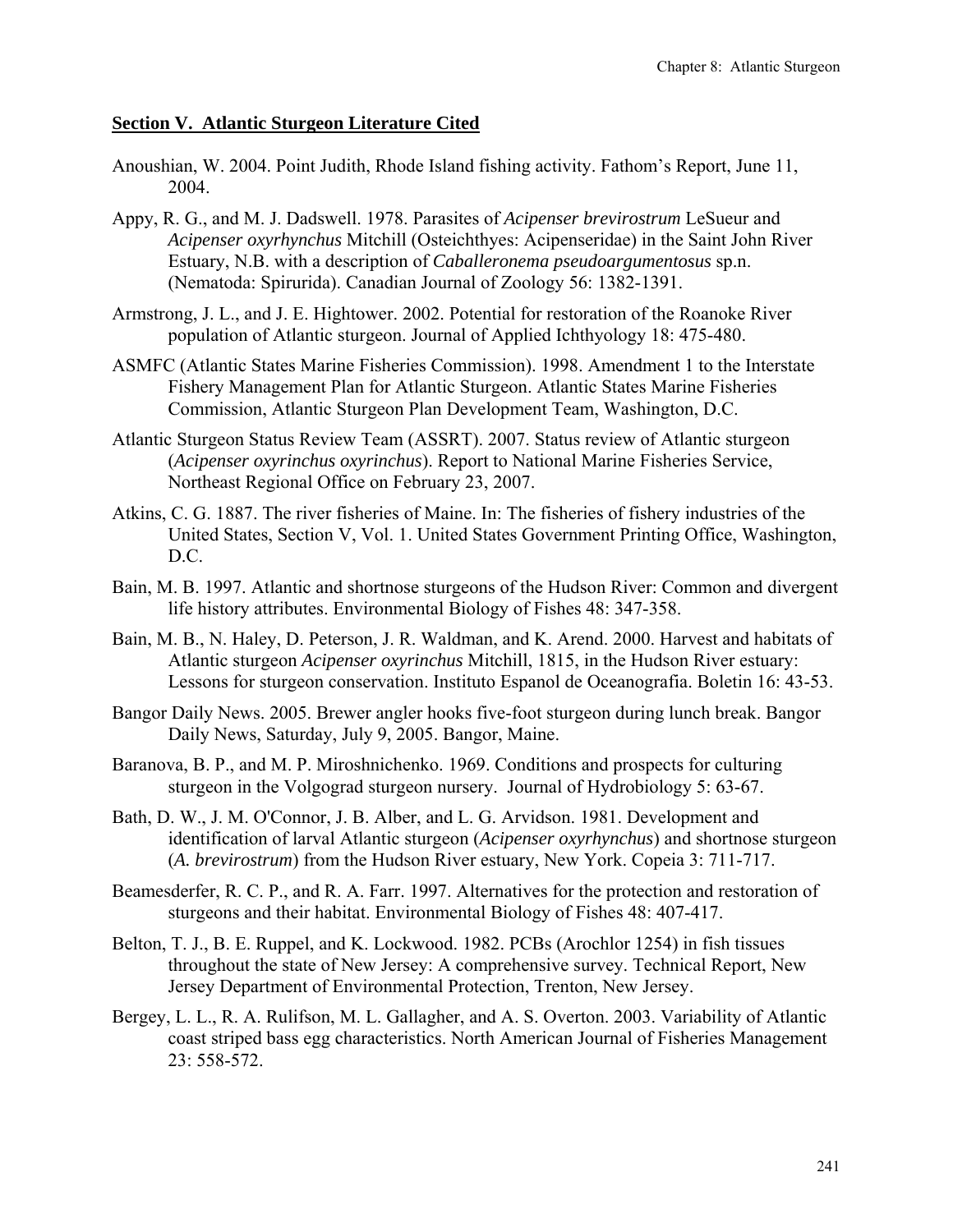- Bigelow, H. B., and W. C. Schroeder. 1953. Fishes of the Gulf of Maine. Fisheries Bulletin, U.S. Fish and Wildlife Service 53, Washington, D.C.
- Borodin, N. 1925. Biological observations on the Atlantic sturgeon, (*Acipenser sturio*). Transactions of the American Fisheries Society 55: 184-190.
- Brown, J. J., J. Perillo, T. J. Kwak, and R. J. Horwitz. 2005. Implications of *Plyodictis olivaris* (flathead catfish) introduction into the Delaware and Susquehanna drainages. Northeastern Naturalist 12: 473-484.
- Brownell, P. H., S. Bolden, and B. Kynard. 2001. Spawning habitat suitability index models for shortnose and Atlantic sturgeon. Draft report. National Marine Fisheries Service, Southeast Region.
- Brundage, H. M., III, and R. E. Meadows. 1982. The Atlantic sturgeon, *Acipenser oxyrhynchus*, in the Delaware River and Bay. U.S. Fish and Wildlife Service. Fisheries Bulletin 80: 337-343.
- Budavari, S., M. J. O'Neil, A. Smith, and P. E. Heckelman. 1989. The Merck Index, 11th edition. Merck and Company, Inc. Whitehouse Station, New Jersey.
- Burkett, C., and B. Kynard. 1993. Sturgeons of the Taunton River and Mt. Hope Bay: Distribution, habitats and movements. Final Report for Project AFC-24-1, Massachusetts Division of Marine Fisheries, Boston, Massachusetts.
- Bushnoe, T. M., J. A. Musick, and D. S. Ha. 2005 (Draft). Essential spawning and nursery habitat of Atlantic sturgeon (*Acipenser oxyrinchus*) in Virginia. Provided by Jack Musick, Virginia Institute of Marine Science, Gloucester Point, Virginia.
- Caron, F., D. Hatin, and R. Fortin. 2002. Biological characteristics of adult Atlantic sturgeon (*Acipenser oxyrinchus*) in the St. Lawrence River estuary and the effectiveness of management rules. Journal of Applied Ichthyology 18: 580-585.
- Coffin, C. 1947. Ancient fish weirs along the Housatonic River. Bulletin Archives of Society Connecticut 21: 35-38.
- Collins, M. R., S. G. Rogers, T. I. J. Smith, and M. L. Moser. 2000a. Primary factors affecting sturgeon populations in the southeastern United States: Fishing mortality and degradation of essential habitats. Bulletin of Marine Science 66: 917-928.
- Collins, M. R., and T. I. J. Smith. 1997. Distribution of shortnose and Atlantic sturgeons in South Carolina. North American Journal of Fisheries Management 17: 995-1000.
- Collins, M. R,. S. G. Smith, and M. L. Moser. 1996. Bycatch of sturgeons along the southern Atlantic coast of the USA. North American Journal of Fisheries Management 16: 24-29.
- Collins, M. R., T. I. J. Smith, W. C. Post, and O. Pashuk. 2000b. Habitat utilization and biological characteristics of adult Atlantic sturgeon in two South Carolina rivers. Transactions of the American Fisheries Society 129: 982-988.
- CONED (Consolidated Edison). 1997. Year class report for the Hudson River estuary monitoring program. Jointly funded by Central Hudson Electric and Gas Corp., Consolidated Edison Company of New York, Inc., New York Power Authority, Niagara Mohawk Power Corporation, Orange and Rockland Utilities, Inc. CONED, New York, New York.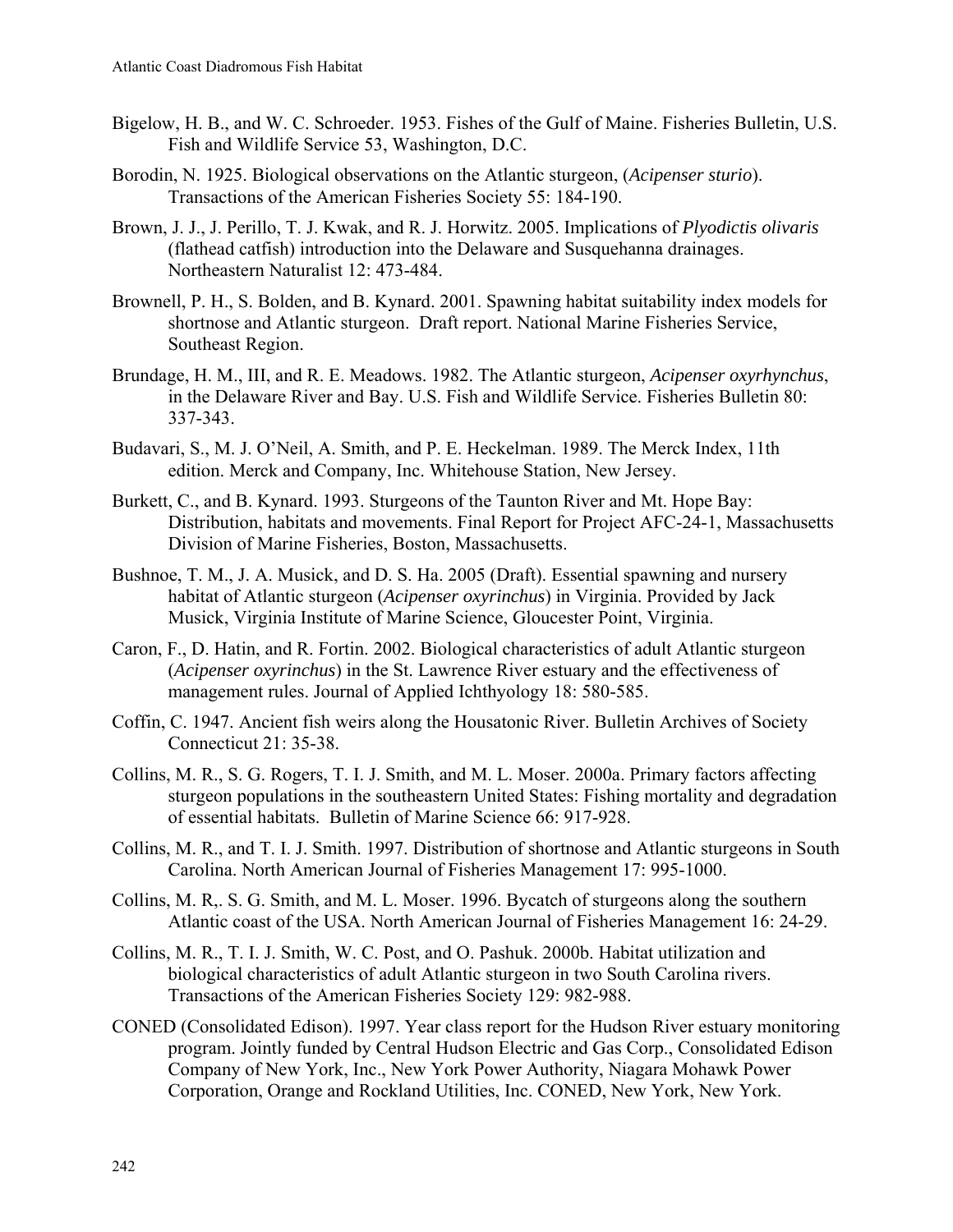- Cooper, S. R., and G. S. Brush. 1993. A 2,500 year history of anoxia and eutrophication in the Chesapeake Bay. Estuaries 16: 617-626.
- Crance, J. H. 1987. Habitat suitability index curves for anadromous fishes. Page 554 in M. J. Dadswell, editor. Common Strategies of Anadromous and Catadromous Fishes. American Fisheries Society, Symposium 1, Bethesda, Maryland.
- Dadswell, M. J. 1979. Biology and population characteristics of the shortnose sturgeon, *Acipenser brevirostrum* Lesueur 1818 (Osteichthyes: Acipenseridae), in the Saint John River Estuary, New Brunswick, Canada. Canadian Journal of Zoology 57: 2186-2210.
- Dadswell, M. J. 2006. A review of the status of Atlantic sturgeon in Canada, with comparisons to populations in the United States and Europe. Fisheries 31: 218-229.
- Dadswell, M. J., and R. A. Rulifson. 1994. Macrotidal estuaries: a region of collision between migratory marine animals and tidal power development. Biological Journal of the Linnean Society 51: 93-113.
- Dadswell, M. J., B. D. Taubert, T. S. Squires, D. Marchette, and J. Buckley. 1984. Synopsis of biological data on shortnose sturgeon, *Acipenser brevirostrum*, LeSueur 1818. United States Department of Commerce, National Oceanic and Atmospheric Administration, National Marine Fisheries Service Technical Report No. NMFS 14, Silver Spring, Maryland.
- Dees, L. T. 1961. Sturgeons. United States Department of the Interior Fish and Wildlife Service, Bureau of Commercial Fisheries, Washington, D.C.
- Dovel, W. L. 1978. Biology and management of shortnose and Atlantic sturgeon of the Hudson River. Performance Report to the New York State Department of Environmental Conservation, Albany, New York.
- Dovel, W. L. 1979. The biology and management of shortnose and Atlantic sturgeon of the Hudson River. Final Report to the New York State Department of Environmental Conservation, Albany, New York.
- Dovel, W. L., and T. J. Berggren. 1983. Atlantic sturgeon of the Hudson estuary, New York. New York Fish and Game Journal 30: 140-172.
- Dovel, W. L., A. W. Pekovitch, and T. J. Berggren. 1992. Biology of the shortnose sturgeon (*Acipenser brevirostrum* LeSueur, 1818) in the Hudson River estuary, New York. Pages 187-216 in C. L. Smith, editor. Estuarine research in the 1980's. State University of New York Press, Albany, New York.
- EPA (United States Environmental Protection Agency). 2003. Chapter 3: Dissolved oxygen criteria. Pages 7-100 in Ambient Water Quality Criteria for Dissolved Oxygen, Water Clarity and Chlorophyll a for the Chesapeake Bay and its tributaries. U.S. Environmental Protection Agency Region III Chesapeake Bay Program Office (Annapolis, Maryland) and Region III Water Protection Division (Philadelphia, Pennsylvania), in coordination with Office of Water Office of Science and Technology, Washington, D.C. US EPA Report No. 903-R-03-002.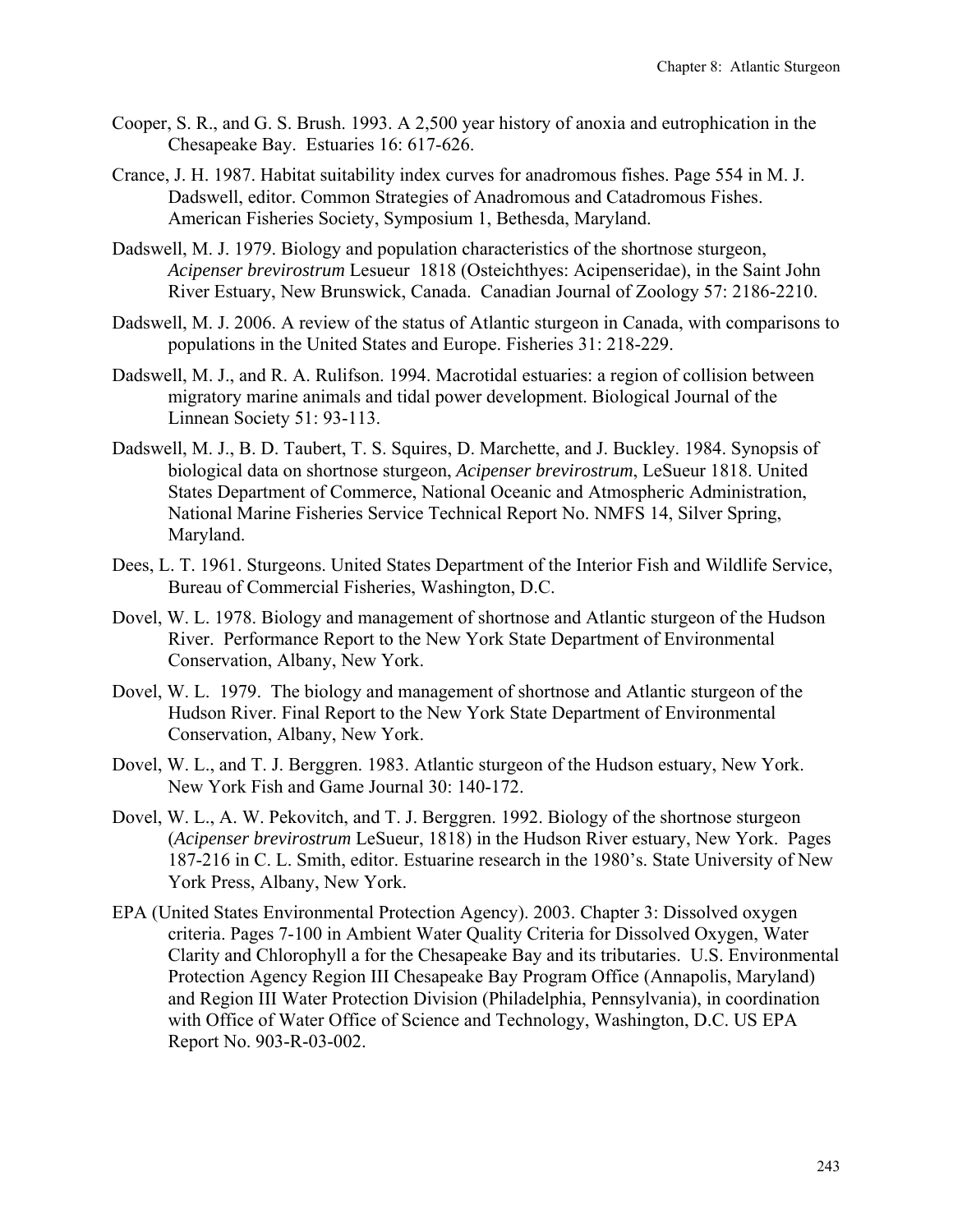- Eyler, S., M. Mangold, and S. Minkkinen. 2004. Atlantic Coast sturgeon tagging database. Summary Report prepared by US Fish and Wildlife Service, Maryland Fishery Resource Office, Annapolis, Maryland.
- Fernandes, S. 2006. Memo to NMFS-PRD noting the occurrence and observation of seal predation on shortnose sturgeon in the Penobscot River. August 28, 2006.
- Florida Museum of Natural History. 2004. Tiny sturgeon snagged in James revives reproductive hopes. Ichthyology at the Florida Museum of Natural History in the News, March 28, 2004.
- Folz, D. J., and L. S. Meyers. 1985. Management of the lake sturgeon, *Acipenser fulvescens*, population in the Lake Winnebago system, Wisconsin. Developments in Environmental Biology of Fishes 6: 135-146.
- Fox, D. A., J. E. Hightower, and F. M. Parauka. 2000. Gulf sturgeon spawning migration and habitat in the Choctawhatchee River system, Alabama-Florida. Transactions of the American Fisheries Society 129: 811-826.
- Gadomski , D. M., and M. J. Parsley. 2005. Laboratory studies on the vulnerability of young white sturgeon to predation. North American Journal of Fisheries Management 25: 667- 674.
- Gilbert, C. R. 1989. Species profiles: life histories and environmental requirements of coastal fishes and invertebrates (Mid-Atlantic Bight) – Atlantic and shortnose sturgeons. United States Fish and Wildlife Service Office of Biological Services Report No. FWS/OBS-82/11.122.
- Goode, G. B. 1887. The fisheries and the fishery industries of the United States. United States Department of Commerce 109, Fish and Fisheries Section V, volume 1. United States Government Printing Office, Washington D.C.
- Gross, M. R., J. Repka, C. T. Robertson, D. H. Secor, and W. Van Winkle. 2002. Sturgeon conservation: Insights from elasticity analysis. Pages 13-30 in W. Van Winkle, P. J. Anders, D. H. Secor, and D. A. Dixon, editors. Biology, management, and protection of North American sturgeon. American Fisheries Society Symposium 28, Bethesda, Maryland.
- Haley, N., and M. Bain. 1997. Habitat and food partitioning between two co-occurring sturgeons in the Hudson River estuary. Presentation at the Estuarine Research Federation Meeting, Providence, Rhode Island, October 14, 1997.
- Haley, N., J. Boreman, and M. Bain. 1996. Juvenile sturgeon habitat use in the Hudson River. Pages 1-20 in Final reports of the Tibor T. Polgar Fellowship Program. Hudson River Foundation, New York.
- Hatin, D., R. Fortin, and F. Caron. 2002. Movements and aggregation areas of adult Atlantic sturgeon (*Acipenser oxyrinchus*) in the St. Lawrence River estuary, Québec, Canada. Journal of Applied Ichthyology 18: 586-594.
- Hildebrand, S. F., and W. C. Schroeder. 1928. Fishes of the Chesapeake Bay. United States Bureau of Fisheries Bulletin 53, Washington, D.C.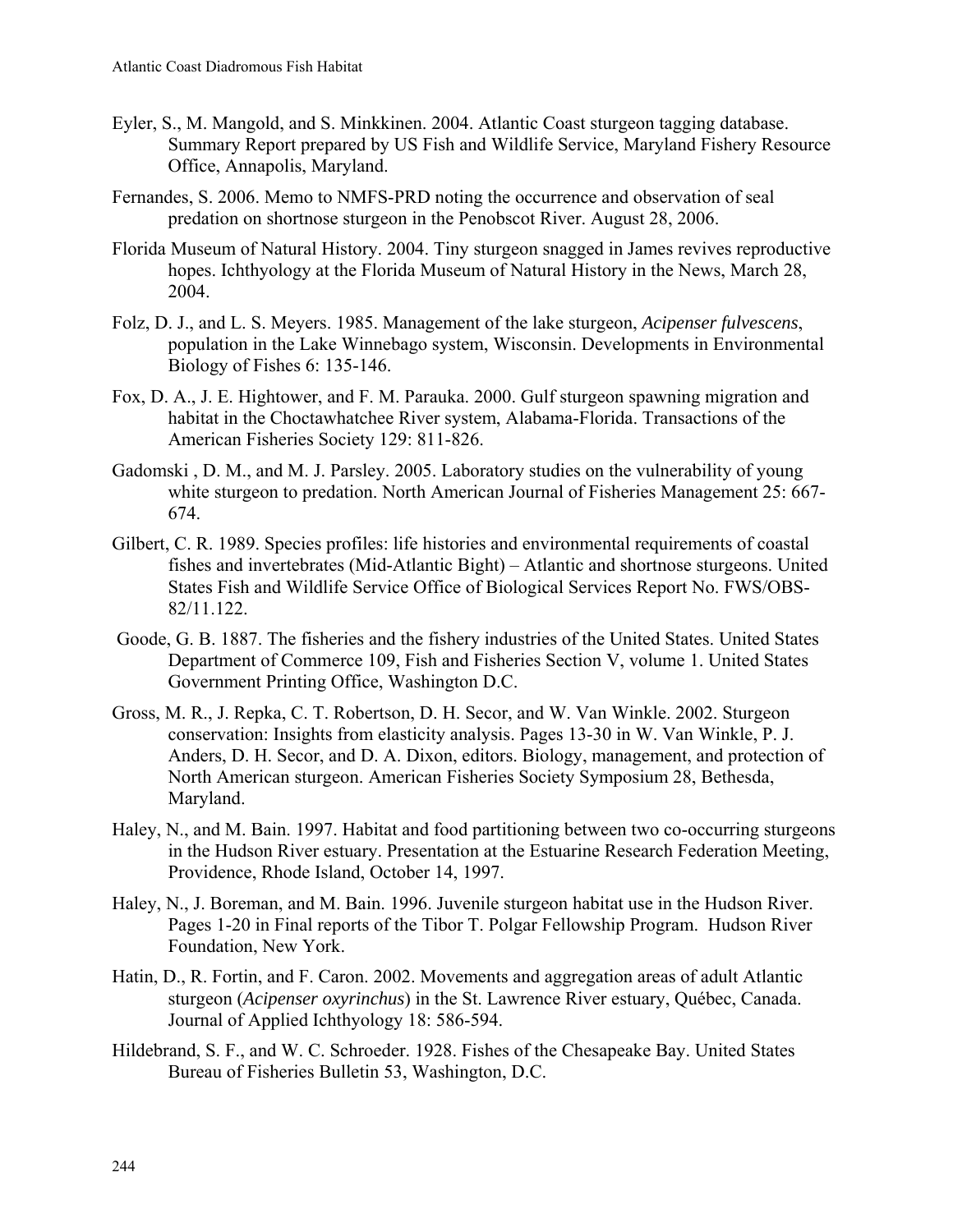- Hill, J. 1996. Environmental considerations in licensing hydropower projects: Policies and practices at the Federal Energy Regulatory Commission. Pages 190-199 in L. E. Miranda and D. R. DeVries, editors. Multidimensional approaches to reservoir fisheries management. American Fisheries Society Symposium 16, Bethesda, Maryland.
- Hoff, J. G. 1980. Review of the present status of the stocks of Atlantic sturgeon *Acipenser oxyrhynchus*, Mitchill. Prepared for the National Marine Fisheries Service, Northeast Region, Gloucester, Massachusetts.
- Hoover, E. E. 1938. Biological survey of the Merrimack watershed. New Hampshire Fish and Game Commission, Concord, New Hampshire.
- Huff, J. A. 1975. Life history of Gulf of Mexico sturgeon, *Acipenser oxyrhinchus desotoi*, in Suwannee River, Florida. Florida Marine Research Publications 16: 32.
- IAN (Integration and Application Network). 1999. Science & Site 104: Long-term options for dredged sediment placement. University of Maryland Center for Environmental Science, Cambridge, Maryland.
- Jenkins, W. E., T. I. J. Smith, L. D. Heyward, and M. D. Knott. 1993. Tolerance of shortnose sturgeon, *Acipenser brevirostrum*, juveniles to different salinity and dissolved oxygen concentrations. Proceedings from the Annual Conference of the Southeastern Association of Fish and Wildlife Agencies 47: 476-484.
- Johnson, J. H., D. S. Dropkin, B. E. Warkentine, J. W. Rachlin, and W. D. Andrews. 1997. Food habits of Atlantic sturgeon off the central New Jersey coast. Transactions of the American Fisheries Society 126: 166-170.
- Johnson, J. H, J. E. McKenna, Jr., D. S. Dropkin, and W. D. Andrews. 2005. A novel approach to fitting the von Bertalanffy relationship to a mixed stock of Atlantic sturgeon harvested off the New Jersey coast. Northeastern Naturalist 12: 195-202.
- Jordan, S., C. Stenger, M. Olson, R. Batiuk, and K. Mountford. 1992. Chesapeake Bay dissolved oxygen goal for restoration of living resource habitats. Maryland Department of Natural Resources, Annapolis, Maryland.
- Judd, S. 1905. History of Hadley including the Early of Hatfield, South Hadley, Amherst and Granby, Massachusetts. H. R. Hunting and Company, Springfield, Massachusetts.
- Kahnle, A., and K. Hattala. 1988. Bottom trawl survey of juvenile fishes in the Hudson River estuary: Summary report for 1981-1986. New York State Department of Environmental Conservation, Albany, New York.
- Kahnle, A. W., K. A. Hattala, and K. McKown. In Press. Status of Atlantic sturgeon of the Hudson River estuary, New York, USA. In J. Munro, D. Hatin, K. McKown, J. Hightower, K. Sulak, A. Kahnle, and F. Caron, editors. Proceedings of the symposium on anadromous sturgeon: Status and trends, anthropogenic impacts, and essential habitats. American Fisheries Society, Bethesda, Maryland.
- Kahnle, A. W., K. A. Hattala, K. A. McKown, C. A. Shirey, M. R. Collins, T. S. Squiers, Jr., and T. Savoy. 1998. Stock status of Atlantic sturgeon of Atlantic coast estuaries. Report for the Atlantic States Marine Fisheries Commission: Draft III, Washington, D.C.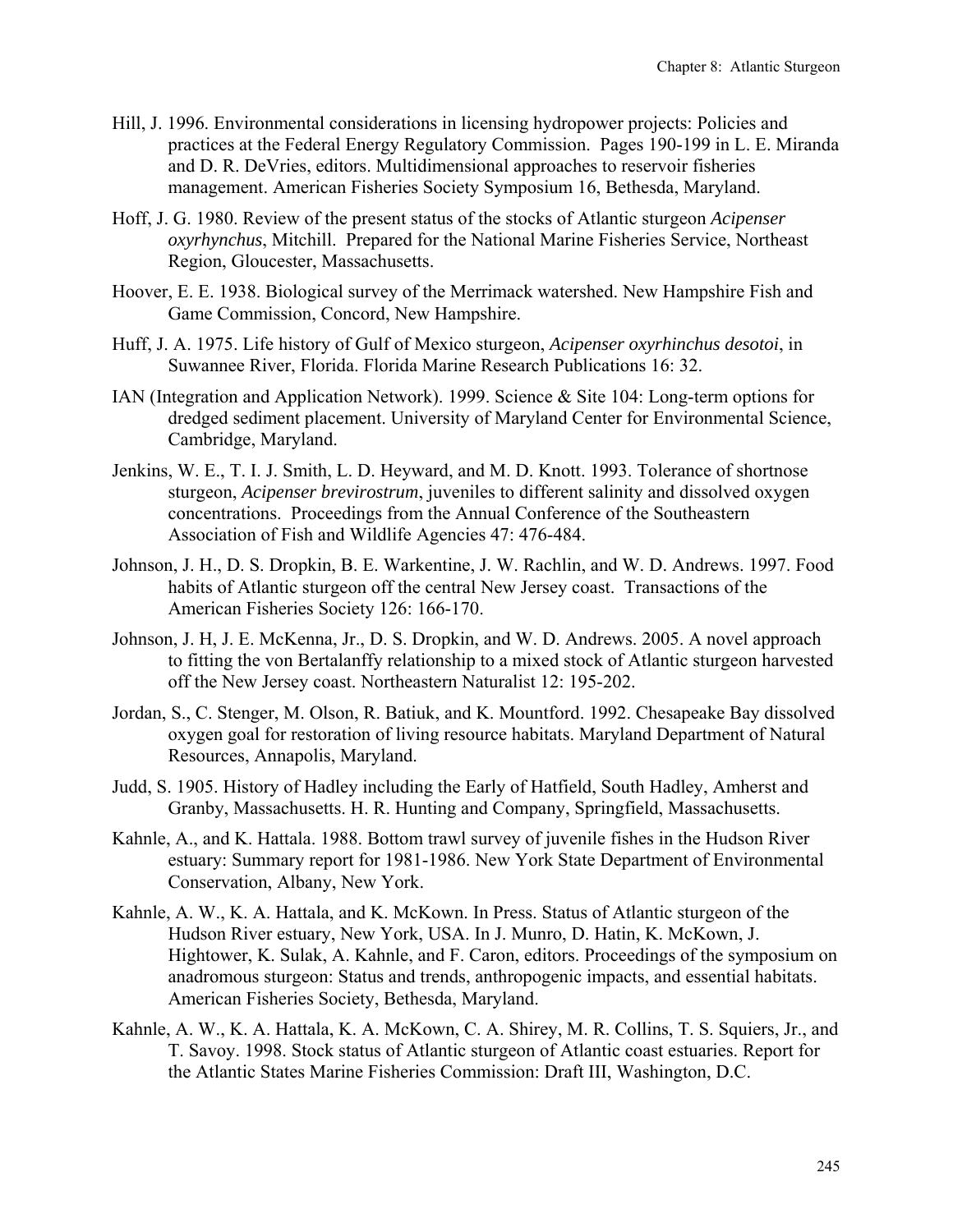- Kahnle, A. W., R. W. Laney, and B. J. Spear. 2005. Proceedings of the workshop on status and management of Atlantic Sturgeon Raleigh, NC, 3-4 November 2003. Special Report No. 84 of the Atlantic States Marine Fisheries Commission, Washington, D.C.
- Kelly, J. L., and D. E. Arnold. 1999. Effects of ration and temperature on growth of age-0 Atlantic sturgeon. North American Journal of Aquaculture 62: 60-65.
- Kemp, W. M., P. A. Sampou, J. Garber, J. Tuttle, and W. R. Boynton. 1992. Seasonal depletion of oxygen from bottom waters of Chesapeake Bay: Roles of benthic and planktonic respiration and physical exchange processes. Marine Ecology Progress Series 85: 137- 152.
- Kennebec River Resource Management Plan. 1993. Kennebec River resource management plan: Balancing hydropower generation and other uses. Final Report to the Maine State Planning Office, Augusta, Maine.
- Kennish, M. J., T. J. Belton, P. Hauge, K. Lockwood, and B. E. Ruppert. 1992. Polychlorinated biphenyls in estuarine and coastal marine waters of New Jersey: A review of contamination problems. Reviews in Aquatic Sciences 6: 275-293.
- Khoroshko, P. N., and A. D. Vlasenko. 1970. Artificial spawning grounds of sturgeon. Journal of Ichthyology 10(3): 286-292.
- Kieffer, M. C., and B. Kynard. 1993. Annual Movements of shortnose and Atlantic sturgeons in the Merrimack River, Massachusetts. Transactions of the American Fisheries Society 122: 1088-1103.
- Kieffer, M. C., and B. Kynard. 1996. Spawning of the shortnose sturgeon in the Merrimack River, Massachusetts. Transactions of the American Fisheries Society 125: 179-186.
- King, T. L., B. A. Lubinski, and A. P. Spidle. 2001. Microsatellite DNA variation in Atlantic sturgeon (*Acipenser oxyrinchus oxyrinchus*) and cross-species amplification in the Acipenseridae. Conservation Genetics 2: 103-119.
- Kirk, J. P., T. D. Bryce, and J. E. Fleming. 1999. Annual report to the National Marine Fisheries Service describing shortnose studies during 1999 on the Ogeechee River, Georgia under permit 1189.
- Kirk, J. P., T. D. Bryce, and J. E. Fleming. 2000. Anuual report to the National Marine Fisheries Service describing shortnose studies during 2000 on the Ogeechee River, Georgia under permit 1189.
- Kirk, J. P., T. D. Bryce, and J. E. Fleming. 2001. Anuual report to the National Marine Fisheries Service describing shortnose studies during 2001 on the Ogeechee River, Georgia under permit 1189.
- Kirk, J. P., T. D. Bryce, and J. E. Fleming. 2002. Anuual report to the National Marine Fisheries Service describing shortnose studies during 2002 on the Ogeechee River, Georgia under permit 1189.
- Kirk, J. P., T. D. Bryce, and J. E. Fleming. 2003. Anuual report to the National Marine Fisheries Service describing shortnose studies during 2003 on the Ogeechee River, Georgia under permit 1189.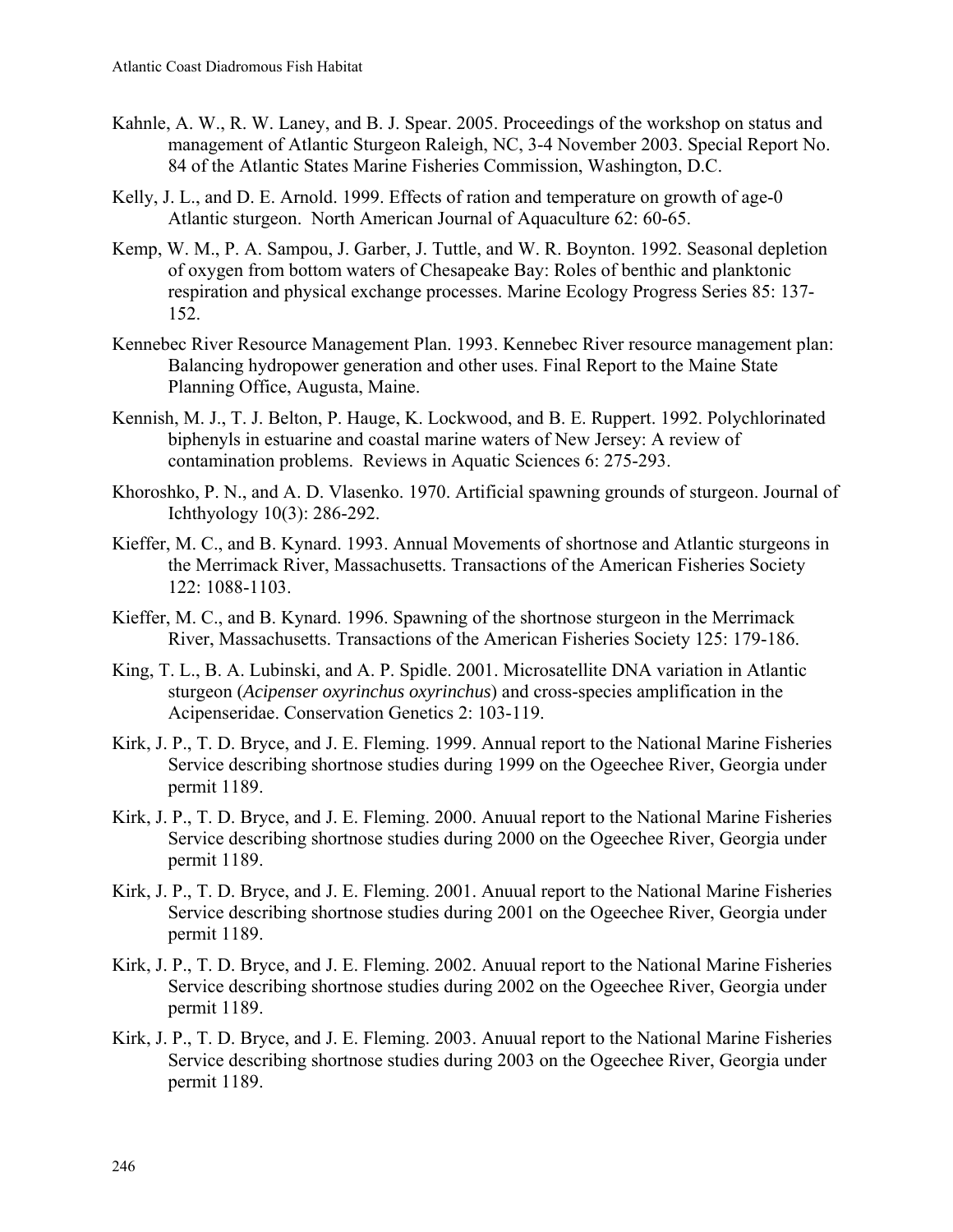- Kynard, B., and M. Horgan. 2002. Otogenetic behavior and migration of Atlantic sturgeon, *Acipenser oxyrinchus oxyrinchus*, and shortnose sturgeon, *Acipenser brevirostrum*, with notes on social behavior. Environmental Biology of Fishes 63: 137-150.
- Kynard, B., M. Horgan, M. Kieffer, and D. Seibel. 2000. Habitat used by shortnose sturgeon in two Massachusetts rivers, with notes on estuarine Atlantic sturgeon: A hierarchical approach. Transactions of the American Fisheries Society 129: 487-503.
- Laney, R. W., J. E. Hightower, B. R. Versak, M. F. Mangold, W. W. Cole, Jr., and S. E. Winslow. 2007. Distribution, habitat use and size of Atlantic sturgeon captured during Cooperative Winter Tagging Cruises, 1988-2006. Pages 167-182 in J. Munro, D. Hatin, J. E. Hightower, K. McKown, K. J. Sulak, A. W. Kahnle, and F. Caron, editors. Anadromous sturgeons: Habitats, threats, and management. American Fisheries Society Symposium 56, Bethesda, Maryland.
- Lawson, J. 1709. A new voyage to Carolina; Containing the exact description and natural history of that country: Together with the present state thereof, and a journal of a thousand miles, travel'd thro' several Nations of Indians, giving a particular account of their customs, manners and c. London.
- Lazzari, M. A., J. C. O'Herron II, and R. W. Hastings. 1986. Occurrence of juvenile Atlantic sturgeon, *Acipenser oxyrhynchus*, in the upper tidal Delaware River. Estuaries 9: 356- 361.
- Leathery, S. 1998. Euthrophication primary nonpoint pollution problem. Fisheries 23: 38.
- Longwell, A. C., S. Chang, A. Herbert, J. Hughes, and D. Perry. 1992. Pollution and developmental abnormalities of Atlantic fishes. Environmental Biology of Fishes 35: 1- 21.
- Leland, J. G., III. 1968. A survey of the sturgeon fishery of South Carolina. Bears Bluff Laboratories Report No. 47, Wadmalaw Island, South Carolina.
- Mac, M. J., and C. C. Edsall. 1991. Environmental contaminants and the reproductive success of lake trout in the Great Lakes: An epidemiological approach. Journal of Toxicology and Environmental Health 33: 375-394.
- Mackiernan, G. B. 1987. Dissolved oxygen in the Chesapeake Bay: Processes and effects. Maryland Sea Grant, College Park, Maryland.
- Mallin, M. A., M. H. Posey, M. L. Moser, G. C. Shank, M. R. McIver, T. D. Alphin, S. H. Ensign, and J. F. Merritt. 1997. Environmental assessment of the lower Cape Fear River system, 1996-1997. University of North Carolina at Wilmington, Center for Marine Science Research Report No. 97-01. Wilmington, North Carolina.
- Mangin, E., and G. Beaulieu. 1963. Etude morphometrique comparee de l'Acipenser oxyrhynchus Mitchell du Saint-Laurent et de l'Acipenser sturio Linne de la Gironde. Naturaliste Canadien 90: 5-38.
- McBride, M. M. 2004. A fisheries ecosystem plan for the Chesapeake Bay. Proceedings of the 14th Biennial Coastal Zone Conference, New Orleans, Louisiana. United States Department of Commerce, NOAA Chesapeake Bay Office.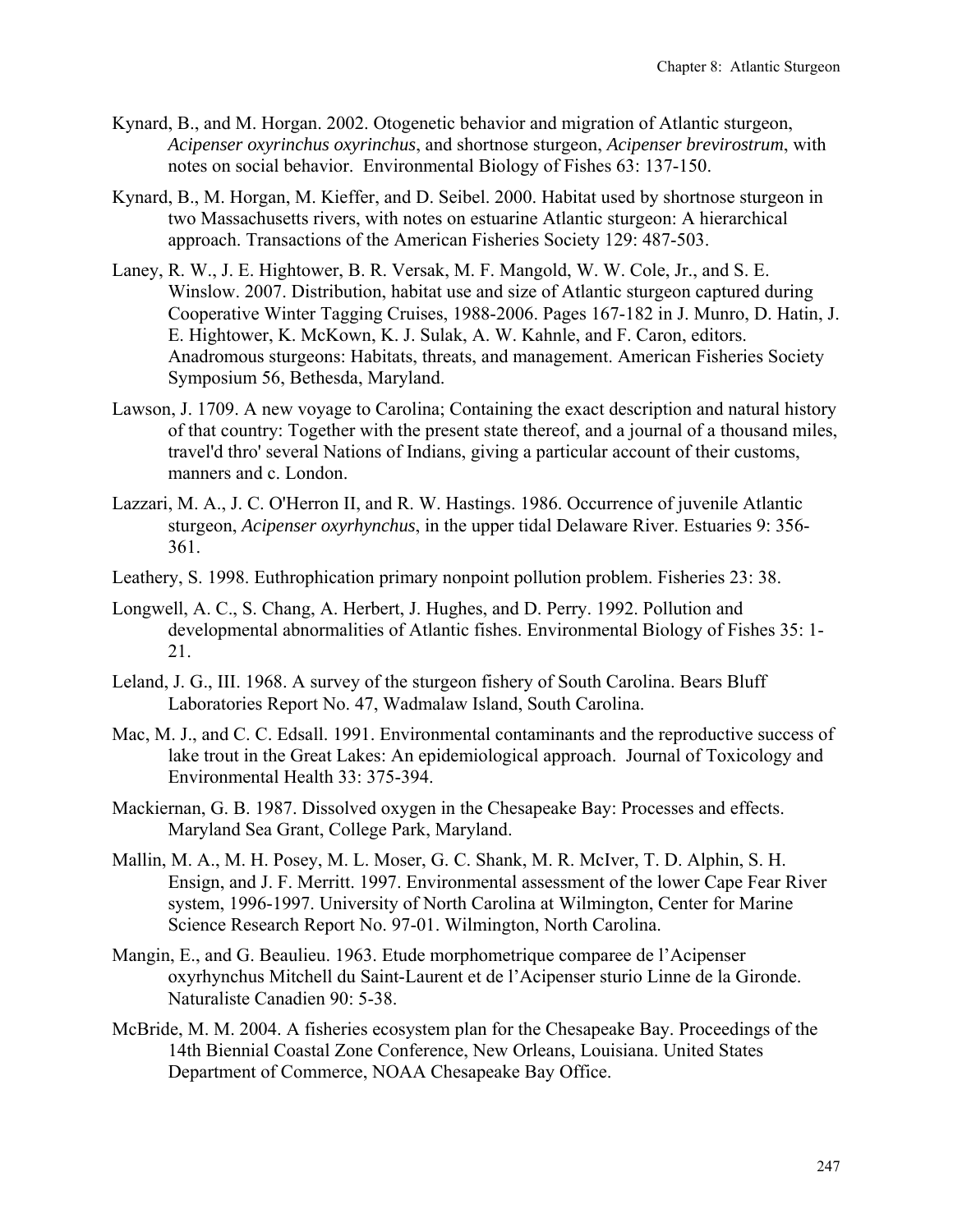- McEnroe, M., and J. J. Chech, Jr. 1985. Osmoregulation in juvenile and adult white sturgeon. Pages 23-30 in F. P. Binkoswski and S. I. Doroshov, editors. North American sturgeons: Biology and aquaculture potential. Dr. W. Junk Publishers, Dordrecht, Holland.
- McCord, J. W. 2004. Atlantic States Marine Fisheries Commission Atlantic sturgeon plan amendment 1 South Carolina annual report for calendar year 2003. Compliance report submitted to Atlantic States Marine Fisheries Commission, October 19, 2004, Washington, D.C.
- Miller, A. I., P. J. Anders, M. J. Parsley, C. R. Spraque, J. J. Warren, and L. G. Beckman. 1991. Reproduction and early life history characteristics of white sturgeons in the Columbia River between Bonneville and McNary dams. Pages 82-144 in A. A. Nigro, editor. Status and habitat requirements of the white sturgeon populations in the Columbia River downstream from McNary Dam. United States Department of Energy, Bonneville Power Administration Division of Fish and Wildlife, Portland, Oregon.
- Miller, A. I., and L. G. Beckman. 1996. First record of predation on white sturgeon eggs by sympatric fishes. Transactions of the American Fisheries Society 125: 338-340.
- Minta, P. 1992. A preliminary plan for the restoration of anadromous fish to the Thames River Basin. Connecticut Department of Environmental Protection. Unpublished report.
- Mohler, J. W. 2003. Culture manual for the Atlantic sturgeon. United States Fish and Wildlife Service Publication, Hadley, Massachusetts.
- Moser, M. L., J. B. Bichy, and S. B. Roberts. 1998. Distribution of sturgeon in North Carolina. Final Report to the U.S. Army Corps of Engineers, Wilmington District, Wilmington, North Carolina.
- Moser, M. L., J. Conway, T. Thorpe, and J. Robin Hall. 2000. Effects of recreational electrofishing on sturgeon habitat in the Cape Fear river drainage. Final Report to North Carolina Sea Grant, Fishery Resource Grant Program, Raleigh, North Carolina.
- Moser, M. L., and S. W. Ross. 1995. Habitat use and movements of shortnose and Atlantic sturgeons in the lower Cape Fear River, North Carolina. Transactions of the American Fisheries Society 124: 225-234.
- Murawski, S. A., and A. L. Pacheco. 1977. Biological and fisheries data on Atlantic sturgeon, *Acipenser oxyrhinchus* (Mitchill). National Marine Fisheries Service Technical Series Report 10: 1-69.
- Murdy, E. O., R. S. Birdsong, and J. A. Musick. 1997. Fishes of Chesapeake Bay. Smithsonian Institute Press, Washington, D.C.
- Murphy, G. 2005. State of Delaware annual compliance report for Atlantic sturgeon. Submitted to the Atlantic States Marine Fisheries Commission Atlantic Sturgeon Plan Review Team, September 2005, Washington, D.C.
- Musick, J. A., R. E. Jenkins, and N. M. Burkhead. 1994. Sturgeons: Family Acipenseridae. Pages 183-190 in R. E. Jenkins and N. M. Burkhead. Freshwater fishes of Virginia. American Fisheries Society. Bethesda, Maryland.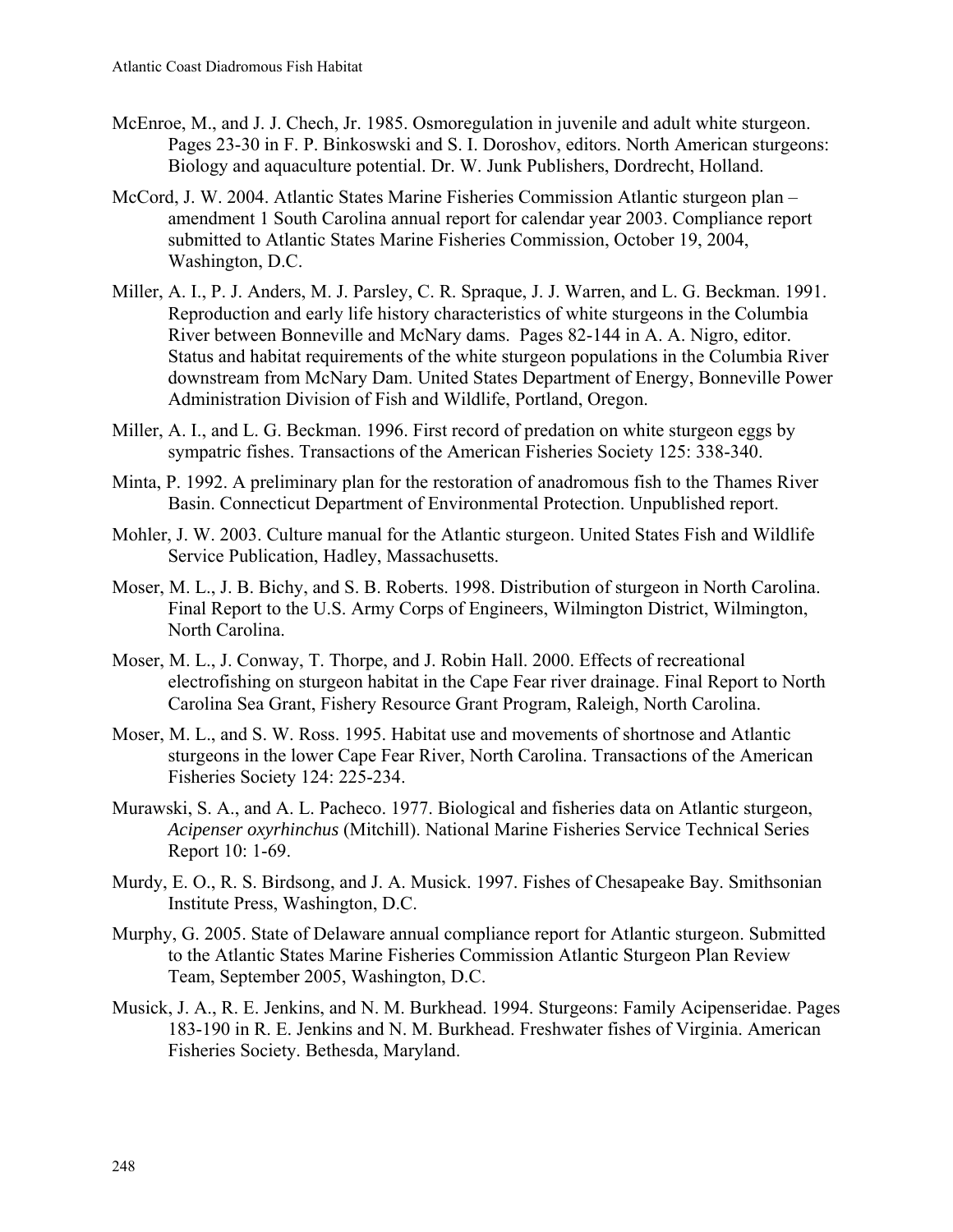- NHFG (New Hampshire Fish and Game). 1981. Inventory of the natural resources of the Great Bay estuarine system, volume one. New Hampshire Fish and Game Department, Concord, New Hampshire.
- Niklitschek, E. J. 2001. Bioenergetics modeling and assessment of suitable habitat for juvenile Atlantic and shortnose sturgeons (*Acipenser oxyrinchus* and *A. brevirostrum*) in the Chesapeake Bay. Doctoral dissertation. University of Maryland at College Park, Solomons, Maryland.
- Niklitschek, E. J., and D. H. Secor. 2005. Modeling spatial and temporal variation of suitable nursery habitats for Atlantic sturgeon in the Chesapeake Bay. Estuarine and Coastal Shelf Science 64: 135-148.
- NRC (National Research Council). 1996. Upstream: Salmon and society in the Pacific northwest. National Academy Press, Washington, D.C.
- Oakley, N. C. 2003. Status of shortnose sturgeon, *Acipenser brevirostrum*, in the Neuse River, North Carolina. Masters thesis. Department of Fisheries and Wildlife Science, North Carolina State University, Raleigh, North Carolina.
- Officer, C. B., R. B. Biggs, J. L. Taft, L. E.. Cronin, M. A. Tyler, and W. R. Boynton. 1984. Chesapeake Bay anoxia: Origin, development, and significance. Science 223: 22-27.
- Ong, T. L., J. Stabile, I. I. Wirgin, and J. R. Waldman. 1996. Genetic divergence between *Acipenser oxyrinchus oxyrinchus* and *A. o. desotoi* as assessed by mitochondrial DNA sequencing analysis. Copeia: 464-469.
- Parsley, M. J., L. G. Beckman, and G. T. McCabe, Jr. 1993. Spawning and rearing habitat use by white sturgeons in the Columbia River downstream from McNary Dam. Transactions of the American Fisheries Society 122: 217-228.
- Pennsylvania Commission of Fisheries. 1897. Annual report of the state commissioners of fisheries for the year 1897. Commonwealth of Pennsylvania, Harrisburg, Pennsylvania.
- Peterson, D. L. 2004. Annual Report to the National Fish and Wildlife Federation. Washington, D.C.
- Peterson, D. L., M. Bain, and N. Haley. 2000. Evidence of declining recruitment of Atlantic sturgeon in the Hudson River. North American Journal of Fisheries Management 20: 231-238.
- Pottle, R., and M. J. Dadswell. 1979. Studies on larval and juvenile shortnose sturgeon. Report to Northeast Utilities, Hartford, Connecticut. (MS report available from M. J. Dadswell).
- Pottle, R., and M. J. Dadswell. 1982. Studies on larval and juvenile shortnose sturgeon (*Acipenser brevirostrum*). Final report to the Northeast Utilities Service Company, Hartford, Connecticut.
- Rehwoldt, R. E., W. Mastrianni, E. Kelley, and J. Stall. 1978. Historical and current heavy metal residues in Hudson River fish. Bulletin of Environmental Contamination and Toxicology 19: 335-339.
- Rehwoldt, R. E., W. Mastrianni, E. Kelley, and J. Stall. 1978. Historical and current heavy metal residues in Hudson River fish. Bulletin of Environmental Toxicology 19: 335-339.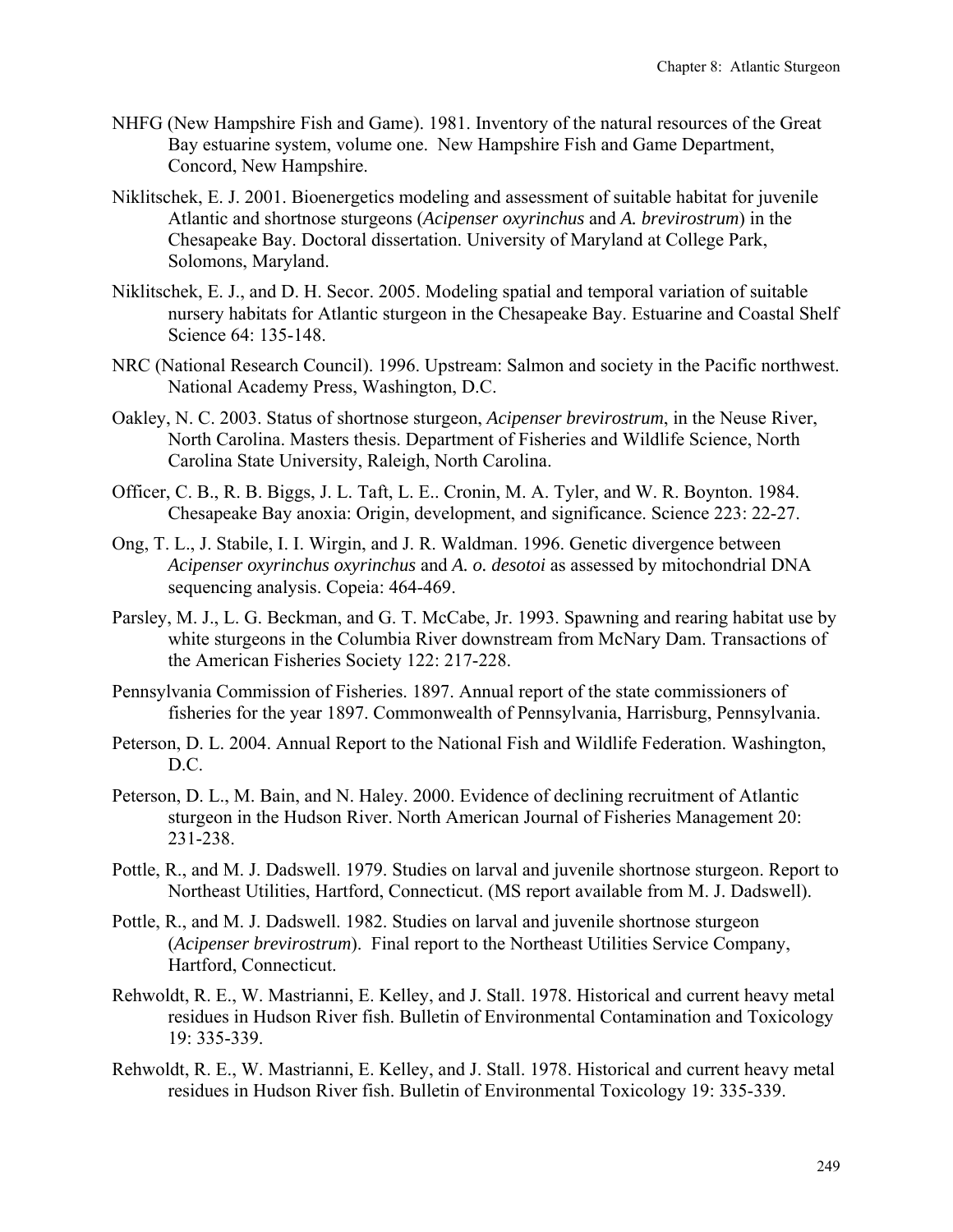- Rochard, E., M. Lepage, and L. Meauze. 1997. Identification and characterization of the marine distribution of the European sturgeon, *Acipenser sturio*. Aquatic Living Resources 10: 101-109.
- Rogers, S. G., P. H. Flournoy, and W. Weber. 1994. Status and restoration of Atlantic sturgeon in Georgia. Final report to NMFS for grant No. NA16FA0098-01, -02, and -03.
- Rogers, S. G., and W. Weber. 1995. Status and restoration of Atlantic and shortnose sturgeons in Georgia: Final report. National Marine Fisheries Service, Southeast Region, St. Petersburg, Florida.
- Ryder, J. A. 1888. The sturgeon and sturgeon industries of the Eastern Coast of the United States, with an account of experiments bearing on sturgeon culture. Bulletin of the United States Fish Commission 8: 231-328.
- Safe, S. 1990. Polychlorinated biphenyls (PCBs), dibenzo-p-dioxins (PCDDs), dibenzofurans (PCDFs), and related compounds: Environmental and mechanistic considerations which support the development of toxic equivalency factors. Critical Reviews in Toxicology 21: 51-88.
- Savoy, T. 1996. Anadromous fish studies in Connecticut waters. Completion Report AFC-22-3. Connecticut Department of Environmental Protection, Hartford, Connecticut.
- Savoy, T., and D. Pacileo. 2003. Movements and important habitats of subadult Atlantic sturgeon in Connecticut waters. Transactions of the American Fisheries Society. 132: 1-8.
- Savoy, T., and D. Shake. 1993. Anadromous fish studies in Connecticut waters. Progress Report AFC-21-1. Connecticut Department of Environmental Protection, Hartford, Connecticut.
- Schuller, P., and D. L. Peterson. 2006. Population status and spawning movements of Atlantic sturgeon in the Altamaha River, Georgia. Presentation to the 14th American Fisheries Society Southern Division Meeting, San Antonio, February 8-12th, 2006.
- Scott, W. B., and E. J. Crossman. 1973. Freshwater fishes of Canada. Fisheries Research Board of Canada Bulletin 184, Ottawa, Canada.
- Secor, D. H. 2002. Atlantic sturgeon fisheries and stock abundances during the late nineteenth century. Pages 89-98 in W. Van Winkle, P. J. Anders, D. H. Secor, and D. A. Dixon, editors. Biology, management, and protection of North American sturgeon. American Fisheries Society Symposium 28, Bethesda, Maryland.
- Secor, D. H., P. J. Anders, W. Van Winkle, and D. A. Dixon. 2002. Can we study sturgeons to extinction? What we do and don't know about the conservation of North American sturgeons. Pages 3-10 in W. Van Winkle, P. J. Anders, D. H. Secor, and D. A. Dixon, editors. Biology, management, and protection of North American sturgeon. American Fisheries Society Symposium 28, Bethesda, Maryland.
- Secor, D. H., V. Arefjev, A. Nikolaev and A. Sharov. 2000a. Restoration of sturgeons: Lessons from the Caspian Sea Sturgeon Ranching Programme. Fish and Fisheries 1: 215-230.
- Secor, D. H., and T. E. Gunderson. 1998. Effects of hypoxia and temperature on survival, growth, and respiration of juvenile Atlantic sturgeon, *Acipenser oxyrinchus*. Fishery Bulletin 96: 603-613.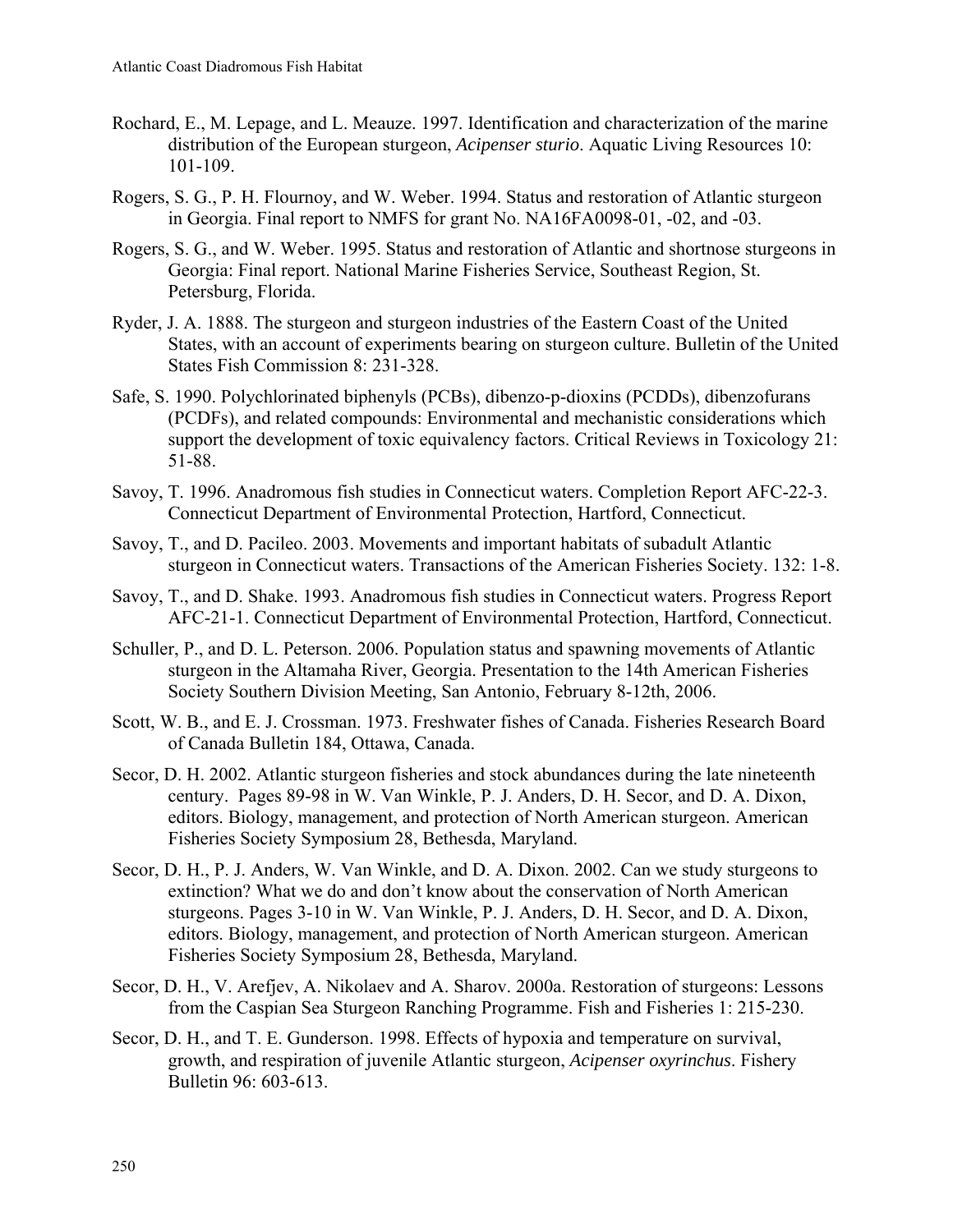- Secor, D. H., and E. J. Niklitschek. 2001. Hypoxia and sturgeons: Report to the Chesapeake Bay Program Dissolved Oxygen Criteria Team. Technical Report Series No. TS-314-01-CBL. Chesapeake Biological Laboratory, Solomons, Maryland.
- Secor, D. H., and E. Niklitschek. 2002. Sensitivity of sturgeons to environmental hypoxia: A review of the physiological and ecological evidence. Pages 61-78 in R. V. Thurston, editor. Fish Physiology, Toxicology, and Water Quality. Proceedings of the Sixth International Symposium, La Paz, Mexico. U.S. Environmental Protection Agency Office of Research and Development, Ecosystems Research Division Report No. EPA/600/R-02/097, Athens, Georgia.
- Secor, D. H., E. J. Niklitschek., J. T. Stevenson, T. E. Gunderson, S. P. Minkkinen, B. Richardson, B. Florence, M. Mangold, J. Skjeveland, and A. Henderson Arzapalo. 2000b. Dispersal and growth of yearling Atlantic sturgeon, *Acipenser oxyrinchus*, released into Chesapeake Bay. Fishery Bulletin 98: 800-810.
- Secor, D. H., and J. R. Waldman. 1999. Historical abundance of Delaware Bay Atlantic sturgeon and potential rate of recovery. American Fisheries Society Symposium 23: 203-216.
- Shirey, C. A., C. C. Martin, and E. J. Stetzar. 1999. Atlantic sturgeon abundance and movement in the lower Delaware River. Grant #A86FAO315 to NMFS. Delaware Division of Fish and Wildlife, Smyrna, Delaware.
- Smith, C. L. 1985a. The inland fishes of New York State. New York State Department of Environmental Conservation, Albany, New York.
- Smith, T. I. J. 1985b. The fishery, biology, and management of Atlantic sturgeon, *Acipenser oxyrinchus*, in North America. Environmental Biology of Fishes 14: 61-72.
- Smith, T. I. J., and J. P Clugston. 1997. Status and management of Atlantic sturgeon, *Acipenser oxyrhinchus*, in North America. Environmental Biology of Fishes 48: 335-346.
- Smith, T. I. J., and E. K. Dingley. 1984. Review of biology and culture of Atlantic (*Acipenser oxyrhynchus*) and shortnose sturgeon (*A. brevirostrum*). Journal of World Mariculture Society 15: 210-218.
- Smith, T. I. J., E. K. Dingley, and D. E. Marchette. 1980. Induced spawning and culture of Atlantic sturgeon. Progressive Fish-Culturist 42: 147-151.
- Smith, T. I. J., E. K. Dingley, and E. E. Marchette. 1981. Culture trials with Atlantic sturgeon, *Acipenser oxyrinchus*, in the U.S.A. Journal of the World Mariculture Society 12: 78-87.
- Smith, T. I. J., D. E. Marchette, and R. A. Smiley. 1982. Life history, ecology, culture and management of Atlantic sturgeon, *Acipenser oxyrinchus oxyrinchus*, Mitchill, in South Carolina: Final report to the United States Fish and Wildlife Service. South Carolina Wildlife and Marine Resources Department, Columbia, South Carolina.
- Smith, T. I. J., D. E. Marchette, and G. F. Ulrich. 1984. The Atlantic sturgeon fishery in South Carolina. North American Journal of Fisheries Management 4: 167-176.
- Spagnoli, L. L., and L. C. Skinner. 1977. PCB's in fish from selected waters of New York State. Pesticide Monitoring Journal 11: 69-87.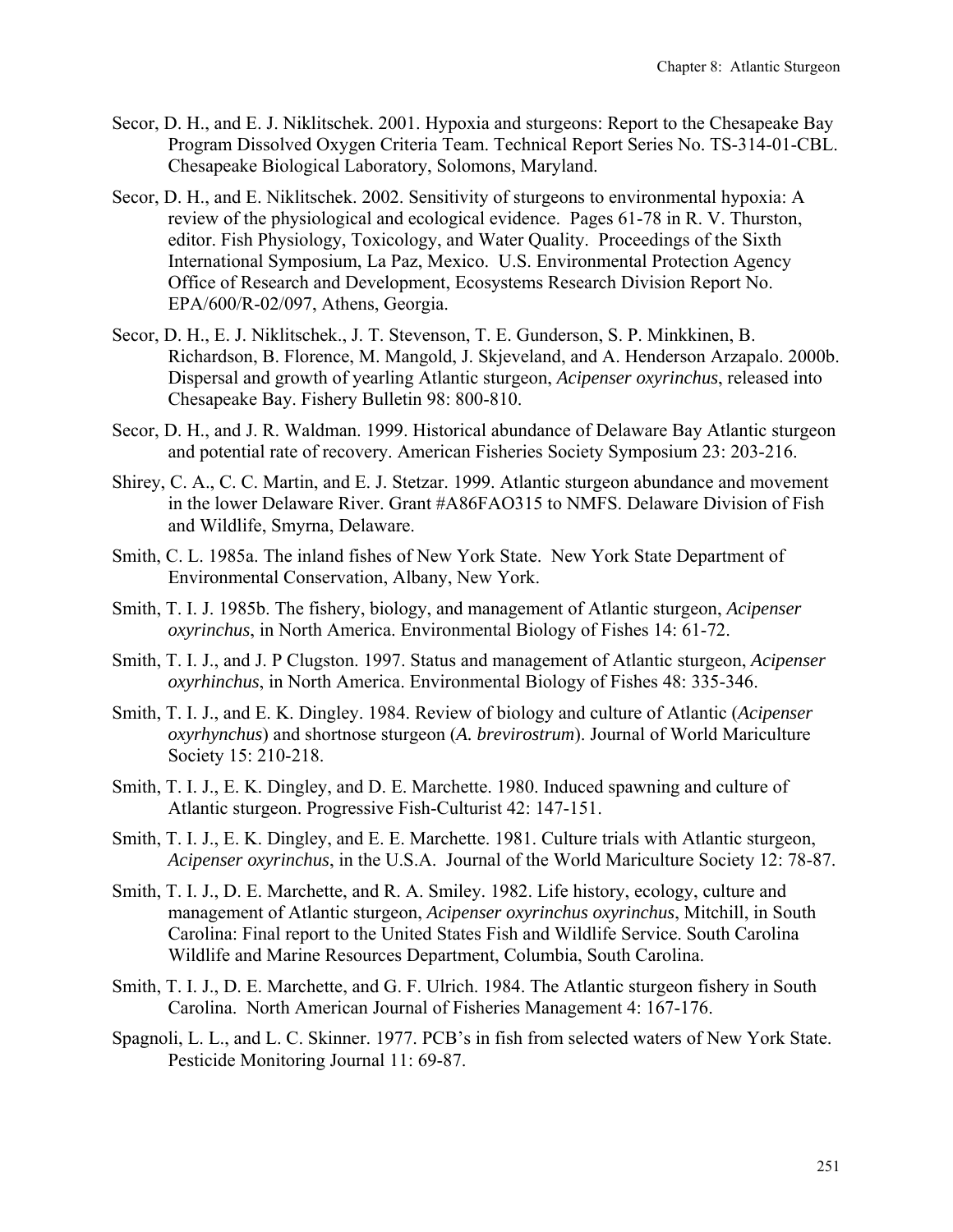- Spells, A. 1998. Atlantic sturgeon population evaluation utilizing a fishery dependent reward program in Virginia's major western shore tributaries to the Chesapeake Bay. U.S. Fish and Wildlife Service, Charles City, Virginia.
- Squiers, T. S. 2001. State of Maine 2001 Atlantic sturgeon compliance report to the Atlantic States Marine Fisheries Commission, Washington, D.C.
- Squiers, T. 2003. State of Maine 2003 Atlantic sturgeon compliance report to the Atlantic States Marine Fisheries Commission. Report submitted to Atlantic States Marine Fisheries Commission, October 31, 2003, Washington, D.C.
- Squiers, T. 2004. State of Maine 2004 Atlantic sturgeon compliance report to the Atlantic States Marine Fisheries Commission. Report submitted to Atlantic States Marine Fisheries Commission, December 22, 2004, Washington, D.C.
- Squiers, T. 2005. State of Maine 2005 Atlantic sturgeon compliance report to the Atlantic States Marine Fisheries Commission. Report submitted to Atlantic States Marine Fisheries Commission, September 30, 2005, Washington, D.C.
- Stein, A. B., K. D. Friedland, and M. Sutherland. 2004. Sturgeon marine distribution and habitat use along the northeast coast of the United States. Transactions of the American Fisheries Society 133: 527-537.
- Stevenson, J. T., and D. H. Secor. 1999. Age determination and growth of Hudson River Atlantic sturgeon, *Acipenser oxyrinchus*. Fishery Bulletin 97: 153-166.
- Sulak, K. J., and J. P. Clugston. 1999. Recent advances in life history of Gulf of Mexico sturgeon, *Acipenser oxyrinchus desotoi*, in the Suwannee river, Florida, USA: A synopsis. Journal of Applied Ichthyology 15: 116-128.
- Sweka, J. A., J. Mohler, and M. J. Millard. 2006. Relative abundance sampling of juvenile Atlantic sturgeon in the Hudson River. Final study report for the New York Department of Environmental Conservation, Hudson River Fisheries Unit, New Paltz, New York.
- Tracy, H. C. 1905. A list of the fishes of Rhode Island. In: 36th Annual Committee of Inland Fisheries, Providence, Rhode Island.
- USFWS-NMFS (United States Fish and Wildlife Service and National Marine Fisheries Service). 1998. Status review of Atlantic sturgeon (*Acipenser oxyrinchus oxyrinchus*). Special report submitted in response to a petition to list the species under the Endangered Species Act. Hadley and Gloucester, Massachusetts.
- Van Den Avyle, M. J. 1984. Species profile: Life histories and environmental requirements of coastal fishes and invertebrates (South Atlantic): Atlantic sturgeon. U.S. Fish and Wildlife Service Report No. FWS/OBS-82/11.25, and U. S. Army Corps of Engineers Report No. TR EL-82-4, Washington, D.C.
- Van Eenennaam, J. P., S. I. Doroshov, G. P. Moberg, J. G. Watson, D. S. Moore, and J. Linares. 1996. Reproductive conditions of the Atlantic sturgeon (*Acipenser oxyrhinchus*) in the Hudson River. Estuaries 19: 769-777.
- Veshchev, P. V. 1981. Effect of dredging operations in the Volga River on migration of sturgeon larvae. Journal of Ichthyology 21: 108-112.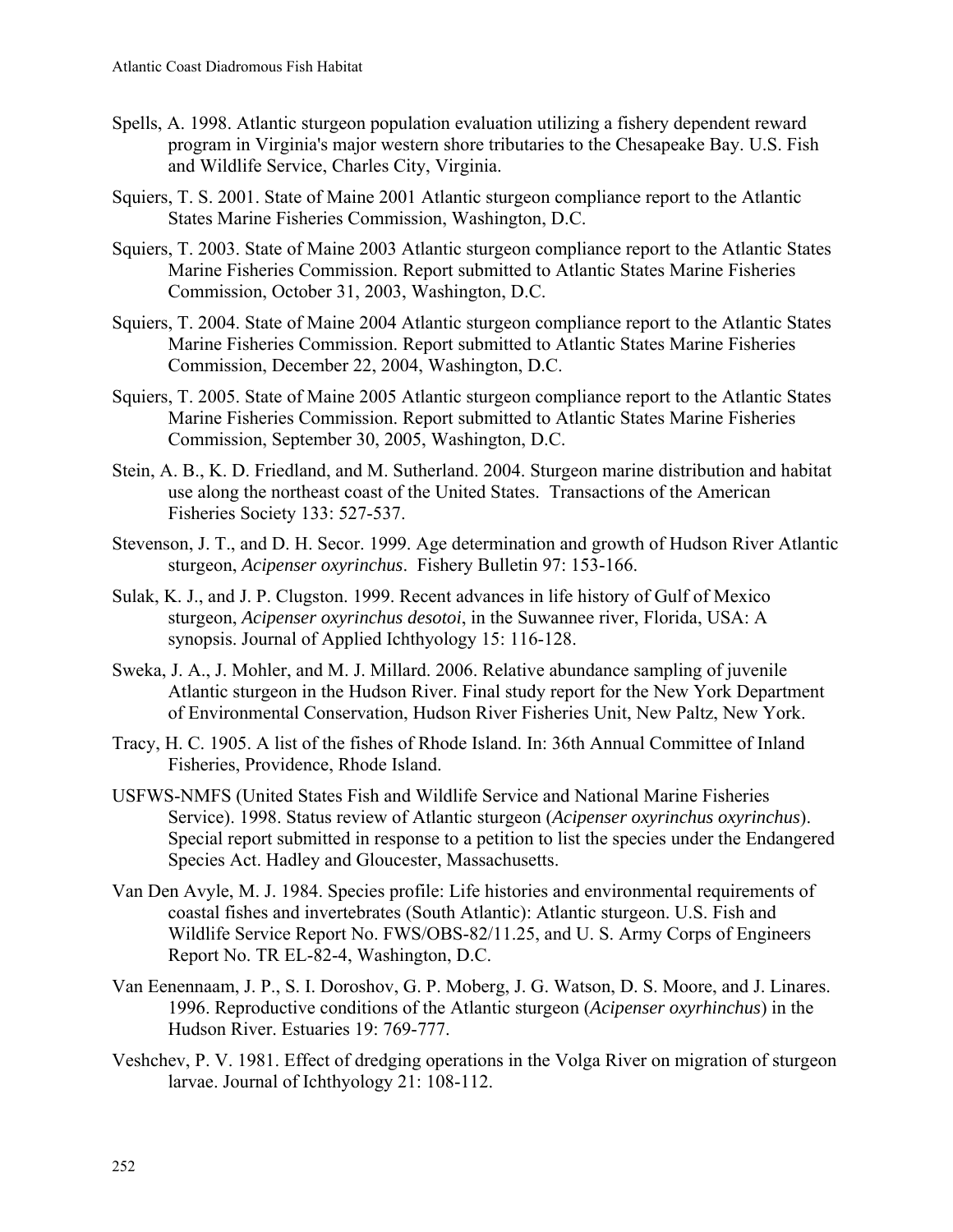- Vladykov, V. D., and J. R. Greeley. 1963. Order Acipenseriformes. Pages 46-56 in H. B. Bigelow, editor. Fishes of the western North Atlantic: Part three soft-rayed bony fishes. Sears Foundation for Marine Research, Yale University, New Haven, Connecticut.
- Waldman, J. R., J. T. Hart, and I. I. Wirgin. 1996a. Stock composition of the New York Bight Atlantic sturgeon fishery based on analysis of mitochondrial DNA. Transactions of the American Fisheries Society 125: 364-371.
- Waldman, J. R., K. Nolan, J. Hart, and I. I. Wirgin. 1996b. Genetic differentiation of three key anadromous fish populations of the Hudson River. Estuaries 19: 759-768.
- Weber, W., and C. A. Jennings. 1996. Endangered species management plan for the shortnose sturgeon, *Acipenser brevirostrum*. Final Report to Port Stewart Military Reservation, Fort Stewart, Georgia.
- Welsh, S. A., S. M. Eyler, M. F. Mangold, and A. J. Spells. 2002. Capture locations and growth rates of Atlantic sturgeon in the Chesapeake Bay. Pages 183-194 in W. Van Winkle, P. J. Anders, D. H. Secor, and D. A. Dixon, editors. Biology, management, and protection of North American sturgeon. American Fisheries Society Symposium 28, Bethesda, Maryland.
- Wharton, J. 1957. The bounty of the Chesapeake, fishing in colonial Virginia. University Press, Charlottesville, Virginia.
- Whitworth, W. 1996. Freshwater fishes of Connecticut. State Geological and Natural History Survey of Connecticut, Connecticut Department Bulletin 114, Hartford, Connecticut.
- Williams, M. S., and T. E. Lankford. 2003. Fisheries studies in the lower Cape Fear River system, June 2002 – 2003. Pages 116 – 169 in M. M. Mallin, M. R. McIver, H. A. Wells, M. S. Williams, T. E. Lankford, and J. F. Merritt, editors. Environmental Assessment of the Lower Cape Fear River System 2002- 2003. Center for Marine Science Report No. 03-03, University of North Carolina at Wilmington.
- Wirgin, I. 2006. Use of DNA approaches in the management of Atlantic sturgeon populations. Presentation given to the Atlantic States Marine Fisheries Commission Atlantic Sturgeon Technical Committee By-catch Workshop, held February 1-3, 2006, Norfolk, Virginia.
- Wurfel, B., and G. Norman. 2006. Oregon and Washington to expand sea lion control efforts in the Columbia River. Oregon Department of Fish and Wildlife News Release March 17, 2006. Available: http://www.dfw.state.or.us/news/2006/march/018.asp.
- Young, J. R., T. B. Hoff, W. P. Dey, and J. G. Hoff. 1988. Management recommendations for a Hudson River Atlantic sturgeon fishery based on an age-structured population model: Fisheries Research in the Hudson River. State of University of New York Press, Albany, New York.